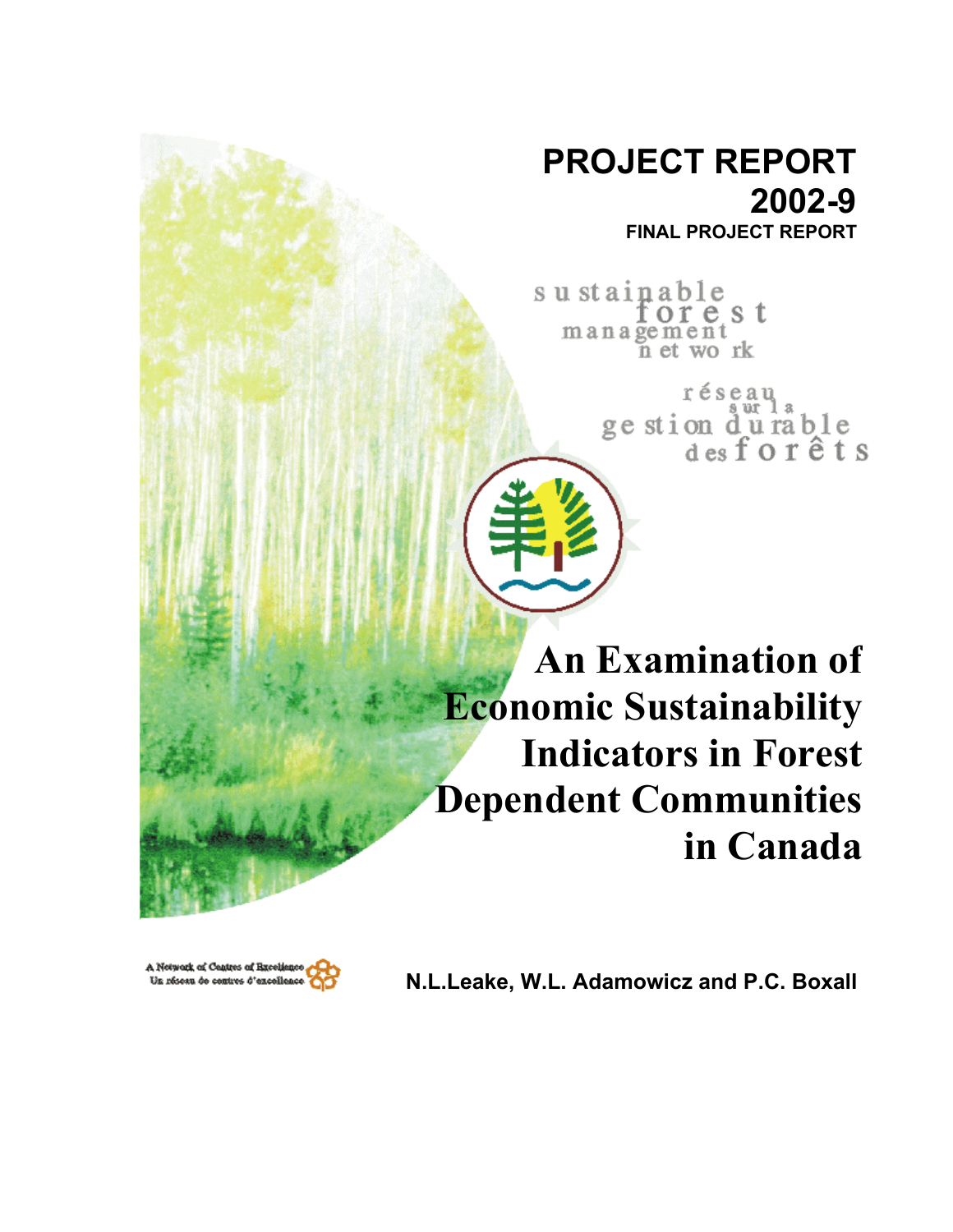For copies of this or other SFM publications contact:

Sustainable Forest Management Network G208 Biological Sciences Building University of Alberta Edmonton, Alberta, T6G 2E9 Ph: (780) 492 6659 Fax: (780) 492 8160 http://www.ualberta.ca/sfm

ISBN 1-55261-168-X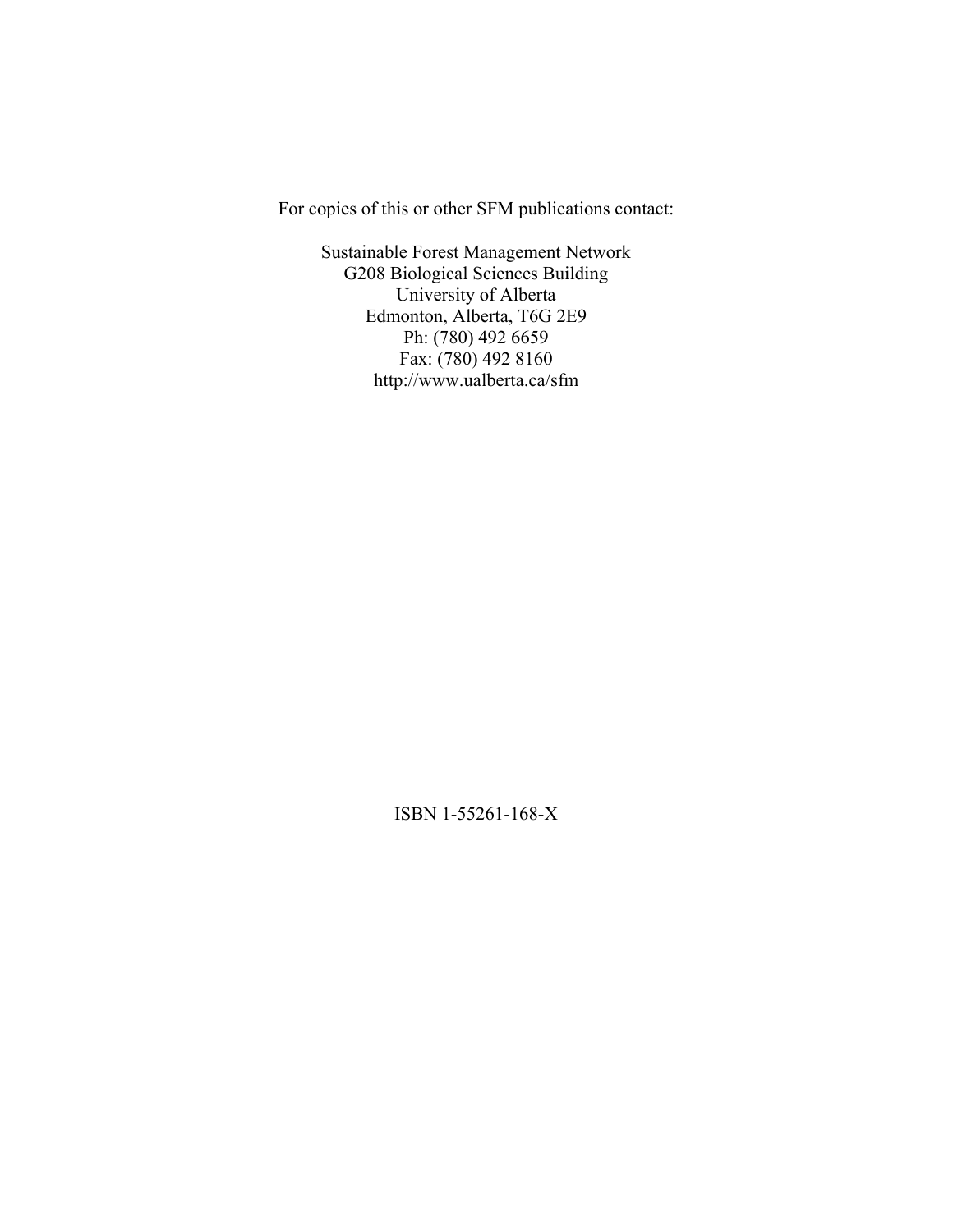# **An Examination of Economic Sustainability Indicators in Forest Dependent Communities in Canada**

by

**N.L. Leake<sup>1</sup>** W.L. Adamowicz<sup>1</sup> **and** 

**P.C. Boxall<sup>1</sup>**

<sup>1</sup> Department of Rural Economy University of Alberta, Edmonton, Alberta

**November 2002**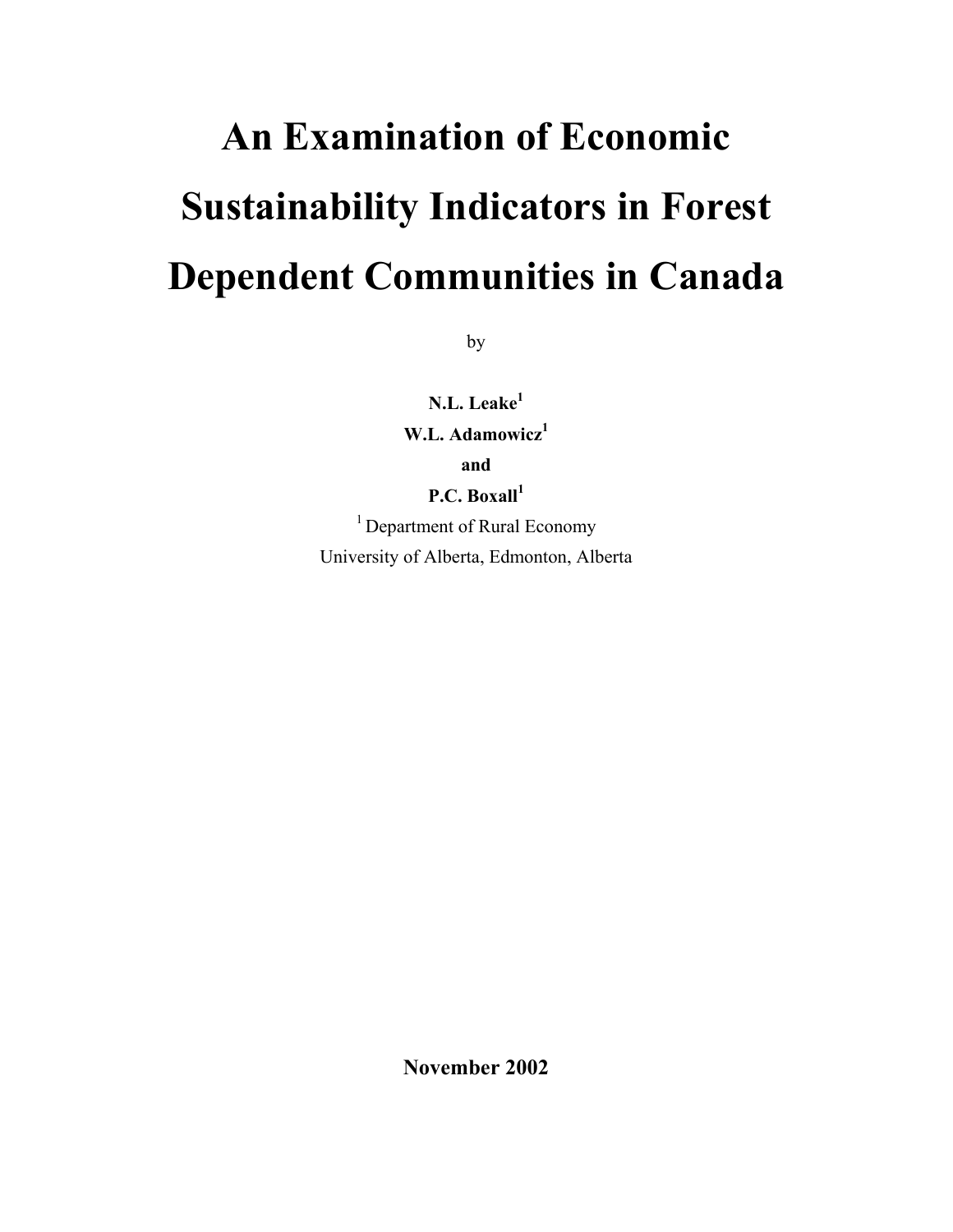# **EXECUTIVE SUMMARY**

 The Canadian Council of Forest Ministers (CCFM) created a set of criteria and indicators to guide sustainable forest management in Canada (CCFM 1999). The need for more accurate economic sustainability indicators within sustainable forest management has been suggested by a number of authors. The intent of this study was to isolate the most credible economic indicators and examine them in forest dependent communities. Data were extracted and derived from the Canadian census at the census sub-division (CSD) level for the years of 1986, 1991, and 1996. Frequency and distribution graphs were used to provide some insight into the changes in indicators over time, and correlation analysis was employed to examine correlations between the indicators and forest dependence. CSD forest dependence is negatively correlated with median household income, and positively correlated with incidence of low income for people living in private households, and the unemployment rate. The Gini coefficient values, measures of income inequality, were not related to the degree of forest dependence. Some expected results were that increased forest dependence was correlated with decreases in the CSDs' diversity and increases in its trade exposure to the export market. While indicator patterns and their correlation to forest dependence were examined here in variety of communities, further research is necessary to identify the causal factors associated with these indicators. Further research using structural economic models is being conducted to uncover interactions between the indicators in forest and non-forest dependent regions. Sustainability is not achieved by examining sustainability in one sector; there are many economy-wide characteristics that determine how economic changes affect the residents of a community. It is these interconnections that need to be further researched and respected when making policy decisions in any sector.

# **ACKNOWLEDGEMENTS**

The authors would like to thank the following groups and individuals who provided assistance: the Sustainable Forest Management Network, Dave Watson, John Parkins, Bill White and colleagues of the Social Sciences Research Group at Canadian Forest Service – Northern Forestry Centre, Chuck Humphreys at the University of Alberta Data Library, and Bruce Meyers and Lyle Sather at Statistics Canada.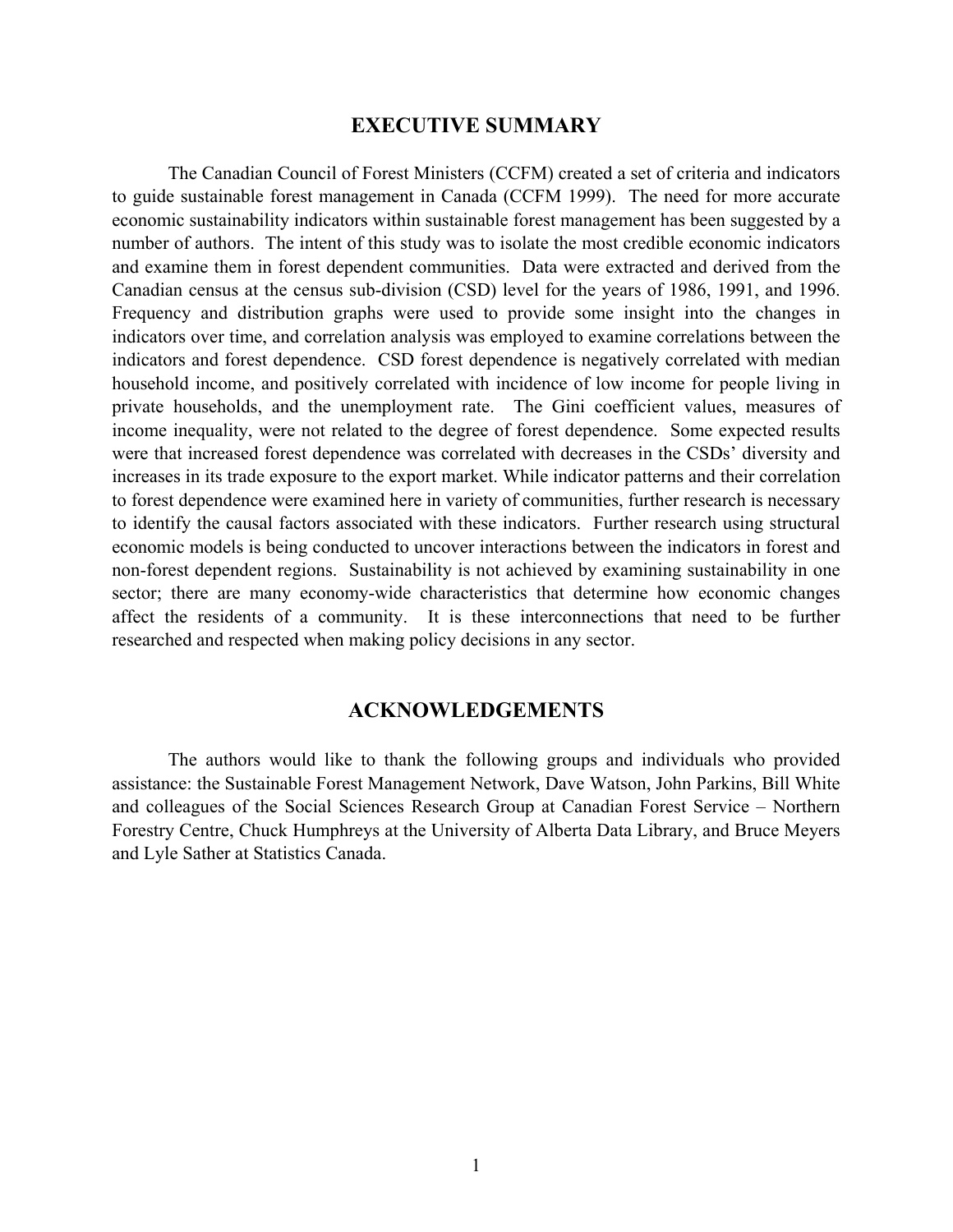# **INTRODUCTION**

The World Commission on Environment and Development (WCED) of the UN cites sustainable development as "...development that meets the needs of the present without compromising the ability of the future generations to meet their own needs..." (Bartelmus 1994). The general notion is that sustainable development can guide economic activity to maximize the overall benefits to present and future society. The concept of sustainability, now viewed as a guiding tool in resource management, encompasses the environmental, economic, and social dimensions of the economy and the environment in which we live.

The Canadian Council of Forest Ministers (CCFM) created a set of criteria and indicators to guide sustainable forest management in Canada (CCFM 1999). The need for more accurate economic sustainability indicators within sustainable forest management has been suggested by a number of authors. With economic systems, the challenge is to measure "well-being", analyze the distribution of well-being, and ensure that well-being is not declining. Suitable economic sustainability indicators are normative, consistent with theoretical concepts of well-being or "economic welfare", have the ability to be linked to management or policy options and can be predicted or forecasted. In addition, ideally these indicators should be measurable at relatively low cost, and reliable such that repeated measurements of the same indicator achieve the same quantitative result (IISD 2000).

Many researchers have incorporated economic sustainability indicators into their studies in attempts towards achieving economic sustainability. An effective model depends heavily on the scale of the analytical unit. Due to the significant interdependencies that exist between community and regional economies, especially the linkages between forest management practices and social and economic factors, most researchers agree that sustainability assessments should take place at either the regional or community level (Force and Machlis 1997).

Economic sustainability is often divided into four approaches: (1) augmented national/regional income accounts that cover the measurement of well-being including market and non-market goods, (2) personal income and community equity measures which highlight distributional concerns, and (3) resilience measures which help to explain how well-being in a community changes in response to shocks to its economy. Finally, a fourth group of indicators includes a variety of other economic and social indicators such as community capacity and human capital. In this study we have chosen to concentrate on the measurement of indicators in the areas of income, equity and resilience at the community level.

From the studies surveyed, there are a wide variety of indicators in the areas of income, equity and resilience that are used in attempts to quantify economic sustainability. As seen in this study, the national census is one source of information at a disaggregate level that, with some reorganization of the information, proves useful in understanding some of the economic dimensions of sustainability. The economic sustainability indicators that were extracted or derived from the Canadian census for 1986, 1991, and 1996 are among the most accepted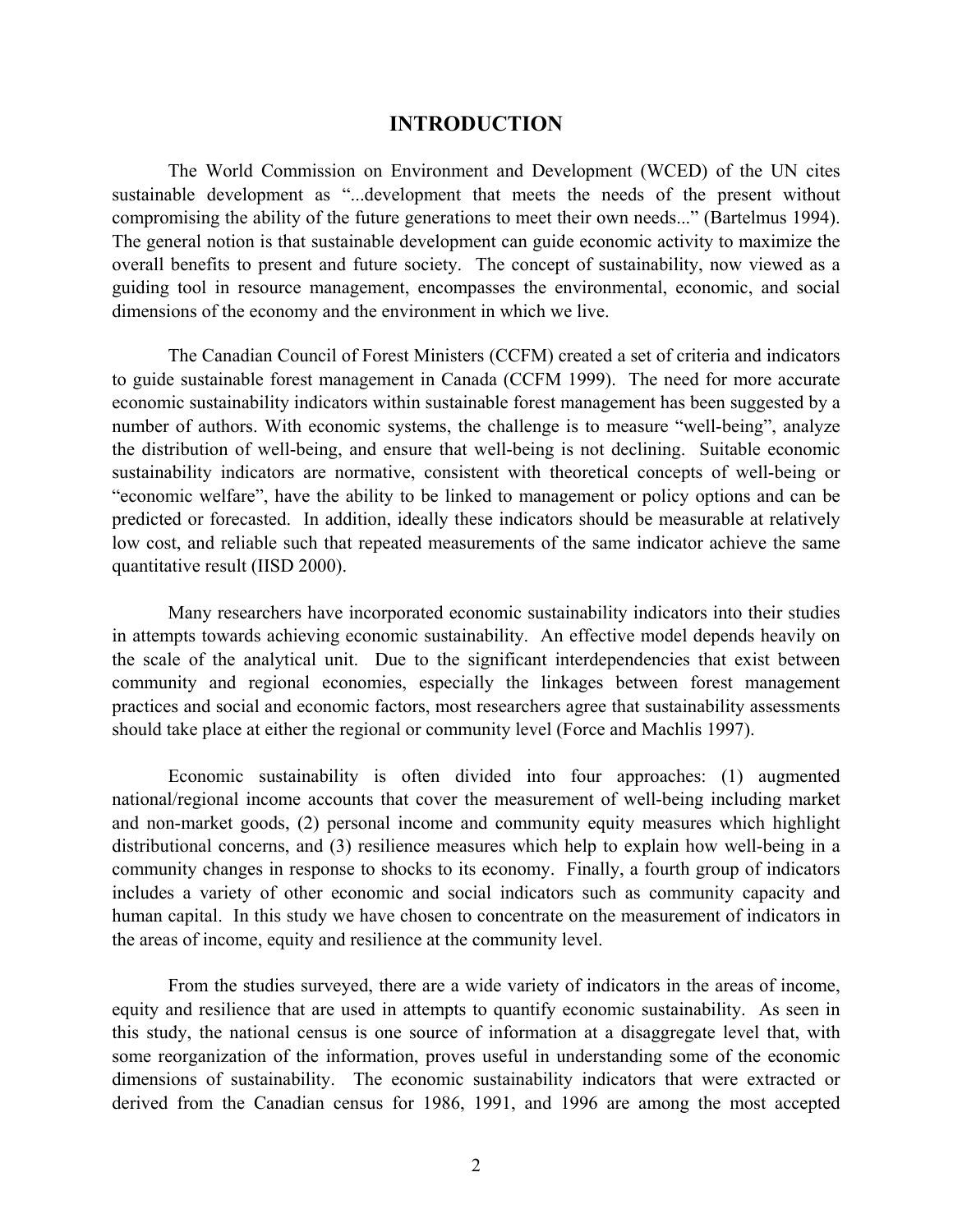indicators in the areas of income, equity and resilience. Median household income was chosen to best represent the income component in economic sustainability assessment. Both income inequality (as represented by the Gini coefficient) and the incidence of low income among people in private households characterize equity. In capturing the resilience of an area, the unemployment rate, economic diversity measures, and trade exposure to exports were chosen as the best indicators in the dataset. Although this study retained as many of the census subdivisions (CSDs) as possible, special attention was paid to how the chosen indicators varied over time in CSDs deemed 'forest dependent'.

This report outlines each economic sustainability indicator's trends over time in forest and non-forest dependent regions. These patterns are exemplified using frequency and boxplot graphs. Correlation analysis was used to examine correlation between forest dependence and the various economic indicators. While such descriptive analysis provides a foundation for the characterization of these indicators over time and in different regions, more research is necessary to account for the underlying factors driving the indicator trends.

The economic indicators in this study should be used together to assess the overall economic condition of an area. This concept, however, raises challenges for sustainable forest management. It is possible that one sector (the forestry sector for example) attempts to make management changes to improve economic sustainability but that these changes are counteracted by changes in other industrial sectors or by factors arising outside of the region. A single industry or sector should not be responsible for achieving sustainability when other agents are also influencing economic conditions. In order to truly evaluate economic well being, however, this economy-wide perspective is important.

# **IDENTIFYING THE INDICATORS**

#### **Income**

#### *Median Household Income*

Median income is considered a more robust indicator of income than average income as it is less sensitive to the influence of a small number of high values. Both Beckley (2000) and Force and Machlis (1997) are advocates for the use of median income as an indicator in assessing sustainability. Median income has been examined at the community or regional level. These scales are probably the most appropriate for determining the impacts from economic activity. Although median income may prove to be better than average income, concerns have been raised about its use as an adequate indicator as well. Thompson (1997) suggested that median income could be misleading as it ignores specifics about the top and bottom incomes. Toman et al*.* (1998) are also concerned that median income presents only a partial picture of how the local economy affects income distribution and the well-being of the people. They argue that "...at the local level, it is important to examine the spatial decomposition of important economic flows...". For example, is the region's income high due to local economic flows or do income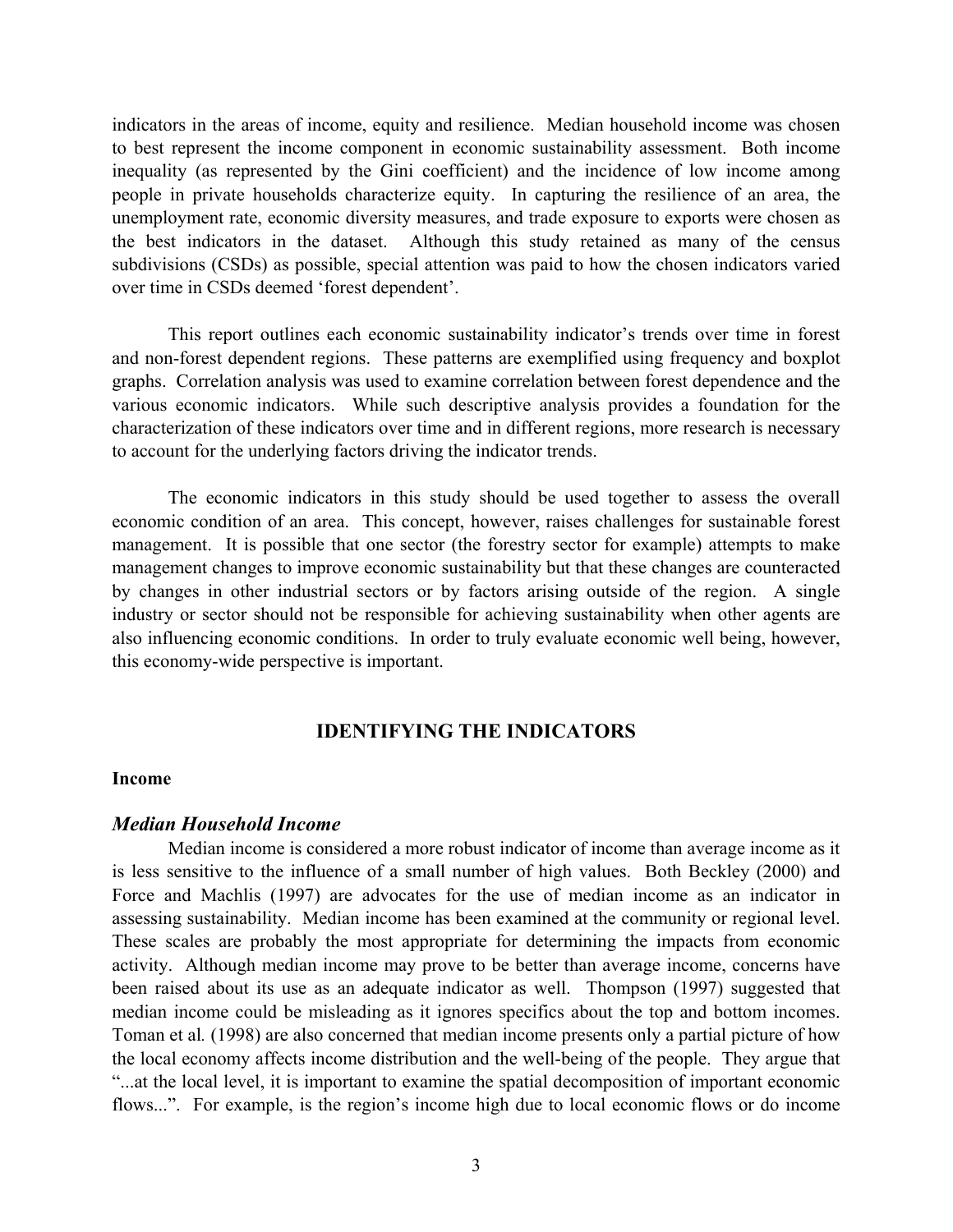supports or tax breaks exist that may distort the economy's actual impact on income? (Toman et al. 1998). Also, even though median income was used as an indicator in Beckley (2000), the author warns that its interpretation should be taken with care. The traditional measures of income do not take into account any non-wage subsistence activity that may exist within an area. Such activity may be highly valued by the resident people. In such cases, it is likely that traditional measures of income and income distribution would be inappropriate indicators for measuring sustainability. Instead it would be necessary to try to capture these non-market values with measures of augmented income. Despite these concerns, median income is still often used as an economic sustainability indicator.

#### **Equity Measures**

 $\overline{a}$ 

It is recognized that the concept of welfare depends not only on individual income measures, but also on the inequality of incomes (Osberg and Sharpe 2001). However, it is very difficult to specify the relative weights to be applied to these features of an economy to assess economic well-being. One reason is that the measurement of inequality depends on the relative value which an observer places on the utility of individuals at different point along the income distribution (Atkinson 1970). For example, a Rawlsian<sup>1</sup> would only gain utility by observing positive changes in the well-being of the least well off in society (i.e. the poor). For others, positive weights would be sought for income gains of the non-poor, or negative weights may be applied to inequality among the non-poor. Thus, two areas of indicators could shed some light on the issue of well-being. The first is a measure of the distribution of income or some measurement of income inequality. The second involves an indicator that reveals the extent of poverty.

#### *Income distribution – the Gini coefficient*

In assessing sustainability, it is important to account for the distributional consequences of economic activity, rather than just measuring the economic net benefits in the region (Toman et al. 1998). Communities are usually comprised of very diverse populations; as such, these economic benefits may not be equally distributed (Beckley 2000). This explains why income distribution measures are advocated as empirical measures of economic well-being. One disadvantage to using income distribution as a sustainability indicator is the fact that it is difficult to transform it into a normative measure (Adamowicz 2001). In other words, we do not have a concrete yardstick that reports how much income inequality is acceptable. However, there are still many researchers who use income distribution as a sustainability indicator. There are many different ways to measure income distribution. A common measure is the Gini coefficient of inequality. The Gini coefficient "…measures the extent to which the distribution of income (or, in some cases, consumption expenditures) among individuals or households within an economy deviates from a perfectly equal distribution." (United Nations Development Programme 1999). The World Bank Group (2000) cites Gini's original 1912 definition as:

 $<sup>1</sup>$  A Rawlsian is someone who wishes to maximize the welfare of the minimum members of society. This idea has</sup> its roots in John Rawls treatise "A Theory of Justice" (1971: Harvard Univ Press).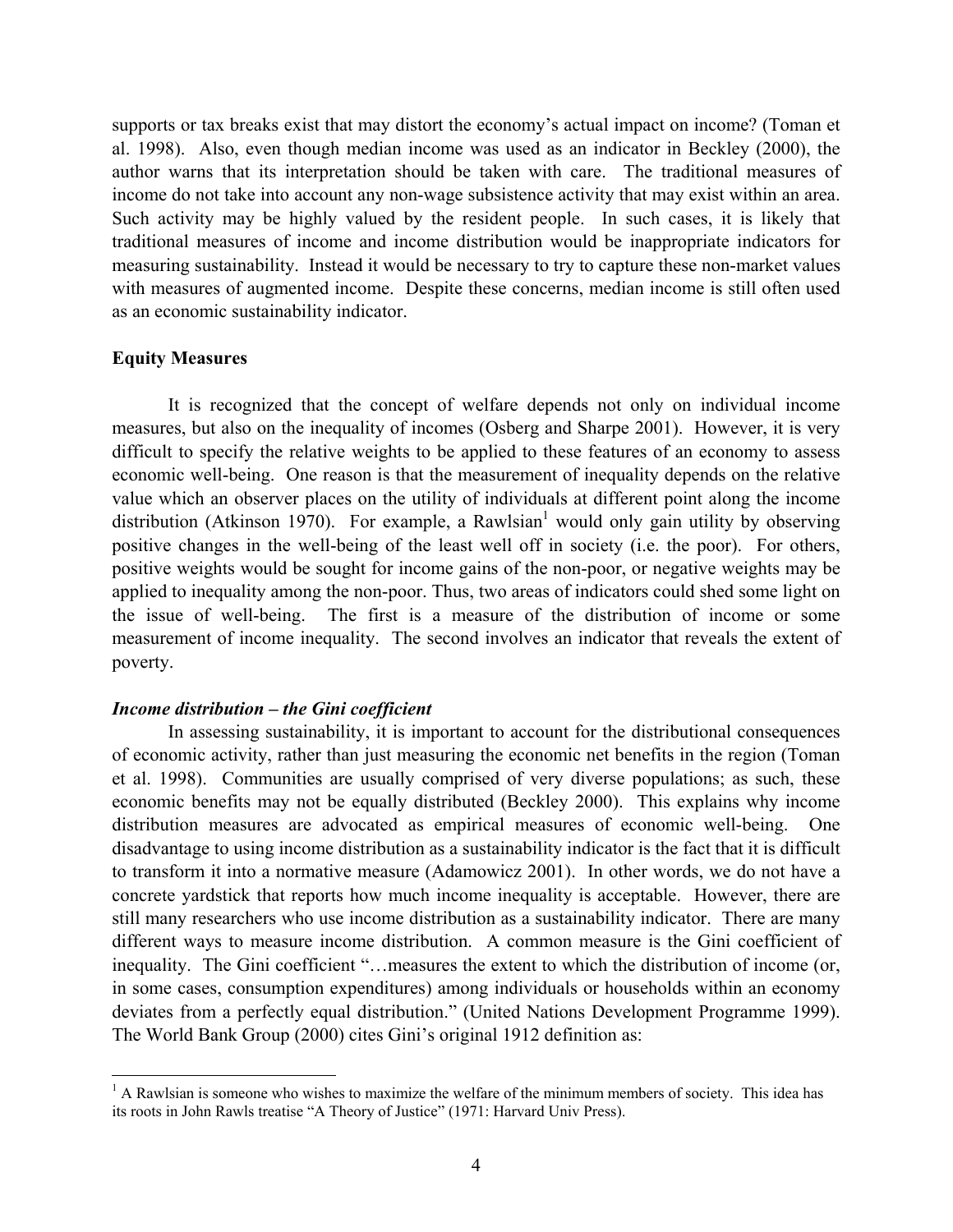$[1]$ 

Gini = 
$$
\frac{1}{2n^2 ybar} \sum_{i=1}^n \sum_{j=1}^n |y_i - y_j|
$$

where n = the number of individuals in the sample, ybar = the arithmetic mean income, and  $y_i$  = income of individual i,  $i \in (1,2,...,n)$ . The Gini coefficient can take values between 0 (perfect equality) and 1 (complete inequality) (World Bank Group 2000). This single number is easy to calculate and understand and income data at any scale can be used. Thus, the Gini coefficient can detect distributional changes in the middle of the income spread as well as at either extreme (Thompson 1997). The Gini coefficient is also considered a robust measure of inequality, as it meets the desirable conditions for such a measure, including scale independence. This characteristic states that the Gini coefficient is independent of the units of measurement of income. This enables comparisons to be made across distributions (Prus 2000). For example, the 1994 Gini coefficient of after-tax income in the US (0.387) was much higher than that of Canada (0.287) suggesting that income inequality was much higher in the US than in Canada in 1994 (Osberg and Sharpe 2001). Thus, the Gini coefficient is a common indicator for income distribution and it can be set in a model context for perspective and specific interpretation. Examples of the Gini coefficient as a sustainability indicator can be found in Chevan and Stokes (2000) and Sharpe and Zyblock (1997).

When examining income distribution, Krugman (1994) cautions not to place too much emphasis on the distribution of income in any given year. This exercise may be misleading, given the issue of income mobility. As people's employment and positions change over time, so does their income. Thus, families or individuals can move up and down in the income ranking. It is known that economic welfare is more dependent on average income earned over time than on the level of income in any given year. If the distribution of income is separated into quintiles, as it often is, income mobility would see some people moving between quintiles over time. However, even with the considerable amount of income mobility in the United States, it is not enough to make the distribution of income irrelevant. The recognition of income mobility is important to assessing changes in the income distribution over time (Krugman 1994).

#### *Poverty – the incidence of low income*

Measures of poverty are increasingly being used to help characterize the economic sustainability of an area. The most popular way to capture poverty in a single measure is the poverty rate. This measures the number of people with poverty status relative to the overall population of the area. The poverty rate reflects the distribution of income; thus it can complement measures of income distribution. Together, these two equity measures produce a good indication of economic distress (Stewart, Schuster, and McGinnis 1996). The use of poverty rates as a sustainability indicator can be found in Stewart et al. (1996), Force and Machlis (1997) and others.

The poverty rate is sometimes defined a slightly different manner. For example, in Beckley's (2000) study of Canadian communities, he represented the poverty rate by the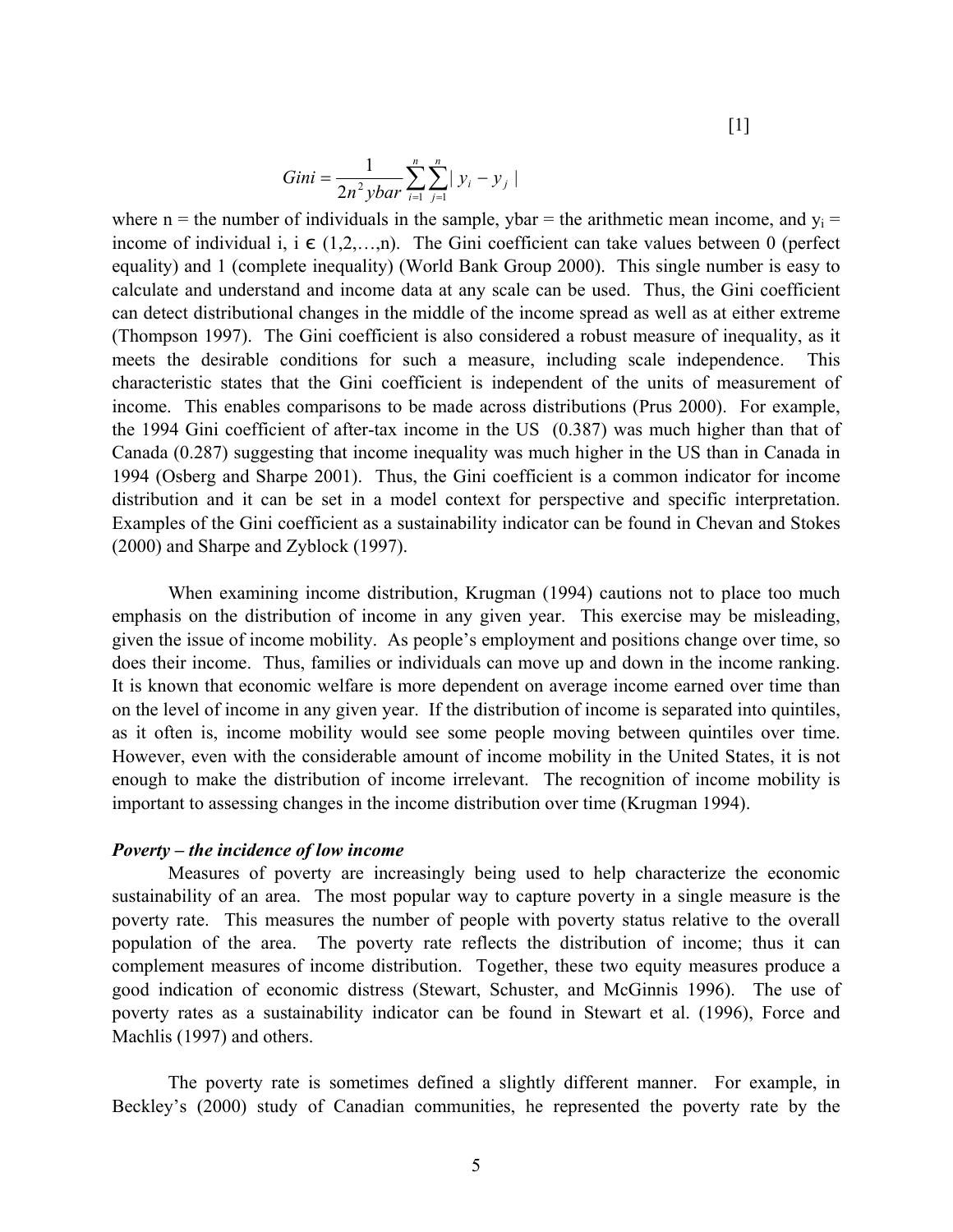percentage of families below the poverty line. Beckley (2000) also reminds the readers that the placement of the poverty line differs according to location. Major urban centres may have higher costs of living, so the cut-off for low income may be elevated relative to smaller centres or rural areas. The Canadian census reports a similar statistic of incidence of low income for various groups of people. In this study, the incidence of low income among the people living in private households is examined.

#### **Resilience Measures**

Another group of indicators that help characterize sustainability is those measuring resilience. Resilience refers to the notion that the economic system is not overly sensitive to shocks (prices, demands, etc). Economic resilience consists of measures of employment and income diversity among economic sectors (Horne and Haynes 1999). The most common resilience measures are the unemployment rate and different measures characterizing employment, and employment diversity. The unemployment rate is the proportion of people looking for work compared to the total labour force (Stewart et al. 1996). Employment diversity refers to balanced employment across industry sectors (Ashton and Pickens 1995).

#### *Unemployment rate*

The unemployment rate is a popular indicator used to measure economic sustainability as it can be used at any scale. As a performance indicator, it helps to determine how resilient the economy is to changes in some or all of its sectors. Stewart et al. (1996), Ashton and Pickens (1995), Force and Machlis (1997), and others have used the unemployment rate to help quantify economic change. While economic sustainability is a multi-faceted concept, the unemployment rate can be examined in relation to other indicators to characterize the sustainability of an area. These various linkages are important to understanding economic sustainability overall, but the unemployment rate does fare well on its own as a single measure of economic resilience. However, when using unemployment as an economic sustainability indicator, it is important to recognize some of the disadvantages as well. Due to the nature of its calculation, the unemployment rate will not include involuntary part-time workers, underemployed workers, or discouraged workers who are no longer in the labour force. In addition when examining economic sustainability at the community level, the unemployment rate may disguise economic distress if previously unemployed workers have moved elsewhere to find work (Stewart et al. 1996).

# *Employment diversity*

Employment diversification plays a relatively large role in economic development, especially in smaller communities. As mentioned above, employment diversity refers to the mix of employment across sectors. It can be stated with some certainty that "…counties with high employment diversity are better able to cope with changing economic conditions than less diverse counties over time." (Ashton and Pickens 1995). Resilience can be measured according to the employment diversity index (Horne and Haynes 1999). This index can be calculated using industrial employment or earnings. The Shannon-Weaver entropy index is commonly used as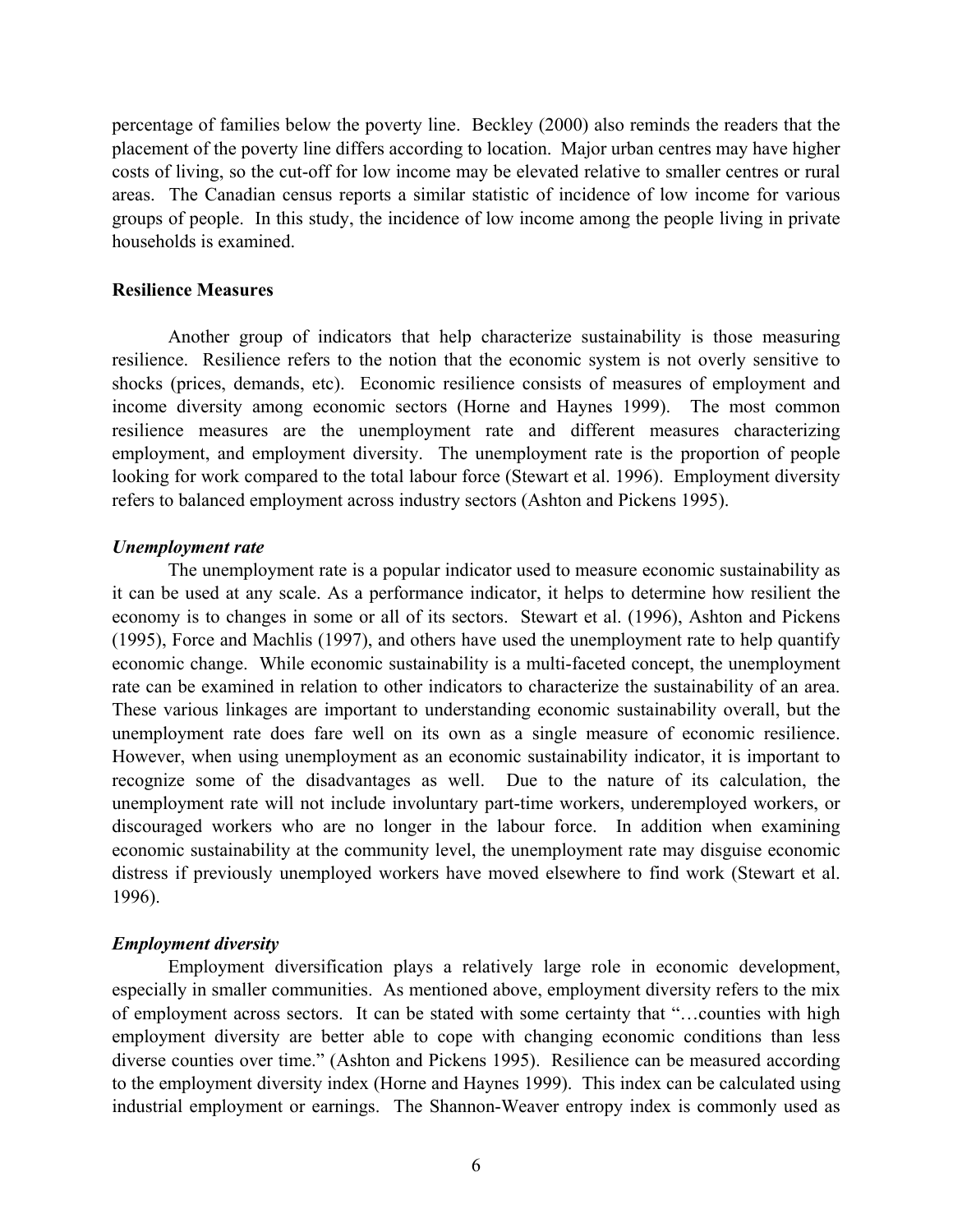the vehicle for this calculation (Stewart et al. 1996). In this study we use the Shannon-Weaver index to calculate employment diversity based on employment income. However, like many economic sustainability indicators, employment diversity is not without faults. For example, a study done by Attaran in 1986 concluded that there was only very weak support for the claim that employment diversity leads to more resilient communities. However, Attaran stresses that the industrial mix in the region is more crucial than the level of diversity. For example, in forestdependent communities, industries that follow different business cycle trends as those driving the wood product industry should be encouraged more than industries whose trends are similar (Ashton and Pickens 1995). Diversity is important in relation to technical change. Technical change affects individual sectors differently, thus diversity would help to balance employment expansions or contractions among the different sectors.

#### *Trade exposure*

Trade exposure is also a useful economic sustainability indicator, especially at the CSD level. Due to exchange rate changes and global market shocks, trade exposure can open up communities to economic fluctuations (Osberg and Cyrus 2000). Three different kinds of trade exposure can be measured: trade exposure to exports, trade exposure to imports, and trade exposure to both exports and imports. These calculations can be made using the employment or employment income in each sector of the economy. These indicators all serve to reveal how vulnerable a CSD's economic state is to external market influences.

# **METHODOLOGY**

This section begins with a discussion of the Canadian census and other data sources; it describes the data extracted as well as the manipulations used to create a standardized dataset across three census years. This section also details the forest dependence calculations and methods used to derive other indicators included in the dataset.

#### **Canadian Census**

 The database created for this study used the Canadian census as its foundation. Extracts were performed from the 1986, 1991, and 1996 Canadian censuses to obtain the desired variables (Statistics Canada 1986, 1991, 1996). For purposes of this study, the phrase 'each census year' will pertain to the years examined here: 1986, 1991, and 1996. Reasons for the exclusion of 1981 from this study are given in Point 1 in Appendix A. All extracts were obtained at the Census Subdivision (CSD) (municipality) level of geography. A complete definition of a CSD can be found in Point 2 of Appendix A. Two separate extracts were performed for each year; one from Profile 2A, whose data are gathered from a 100% sample of Canadians, and one from Profile 2B, whose data pertain to a 20% sample of Canadians. To obtain a single variable list for each year, the data from the two profiles were merged into one. When aggregating the two 1991 profiles, it was discovered that some CSDs were not common to both profiles. To create a complete dataset for 1991, all of the CSDs had to match for the entire list of variables. Thus, the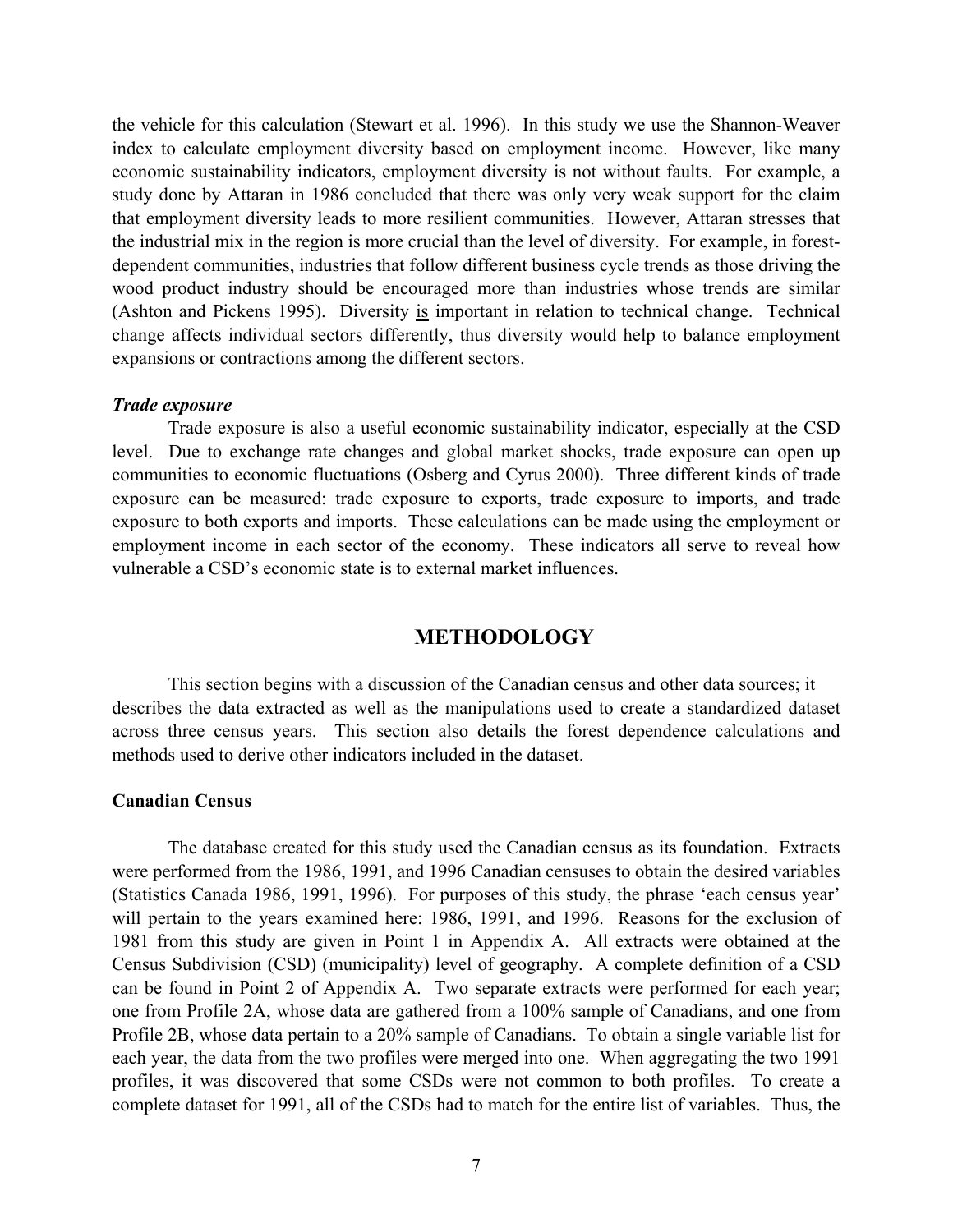missing CSDs (21 in all) were completely removed from the 1991 dataset. A list of these CSDs as well as further description of the 2 profiles of data can be found in Appendix A under Point 3. Due to the time series nature of our analysis, these CSDs were removed from the 1986 and 1996 datasets as well to avoid missing data points for these CSDs.

 The data in each of the three years then had to be standardized to allow for comparisons across time. Therefore, the variables from each census were matched across the three years. The 1996 Census Dictionary clarified terminology and assisted in this matching process (Statistics Canada 1999). However, for the variables pertaining to employment by industry, the industry categories for 1986 did not match those in 1991 and 1996. The 1996 Census Dictionary (1999) stated that the industry categories in all three years were based on the 1980 Standard Industrial Classification (SIC) system and thus, should have been directly comparable. A search within the Statistics Canada Data Library Information series produced a table of 1986 industry data in the same 1980 SIC format as the 1991 and 1996 industry tables (Statistics Canada 1986). This table was inserted into the 1986 dataset to replace the original table from the census database.

There have been changes to CSD boundaries, codes, and names across the 10 year span. Due to the complex nature of the charts pertaining to these changes, it was determined that the CSD changes would not be applied to the data until a final dataset was complete.

The last thing done to standardize the census extracts was to convert the monetary variables into constant dollars using the Consumer Price Index (CPI). This was done using 1992 as the base year. The three monetary variables in each dataset were average household income, median household income and the standard error of average household income. To ensure a more accurate analysis, the monetary variables for CSDs in each province were adjusted by their respective provincial CPI numbers (Statistics Canada 2001). A table of the provincial CPIs for each year can be found in Point 4 of Appendix A.

#### **Generated Variables**

Although the extracted census variables are interesting economic indicators in and of themselves, some of these variables were modified to produce new variables that may help examine economic sustainability.

#### *Gini coefficients*

The household income classes from the census were used as a basis for calculating Gini coefficients for each CSD in each census year. This index of inequality provides a simplified look at each CSD's income distribution. A review of the literature revealed that many Gini coefficients were calculated with individual incomes. Due to the nature of the census variables, this was not possible. Hence, household income classes are the basis of Gini coefficient calculation in this study. It was also noted that the number of household income classes in each census were different. However, neither the nature (household income), nor the number of income classes, seem to compromise the quality of this variable. First, in calculating the Gini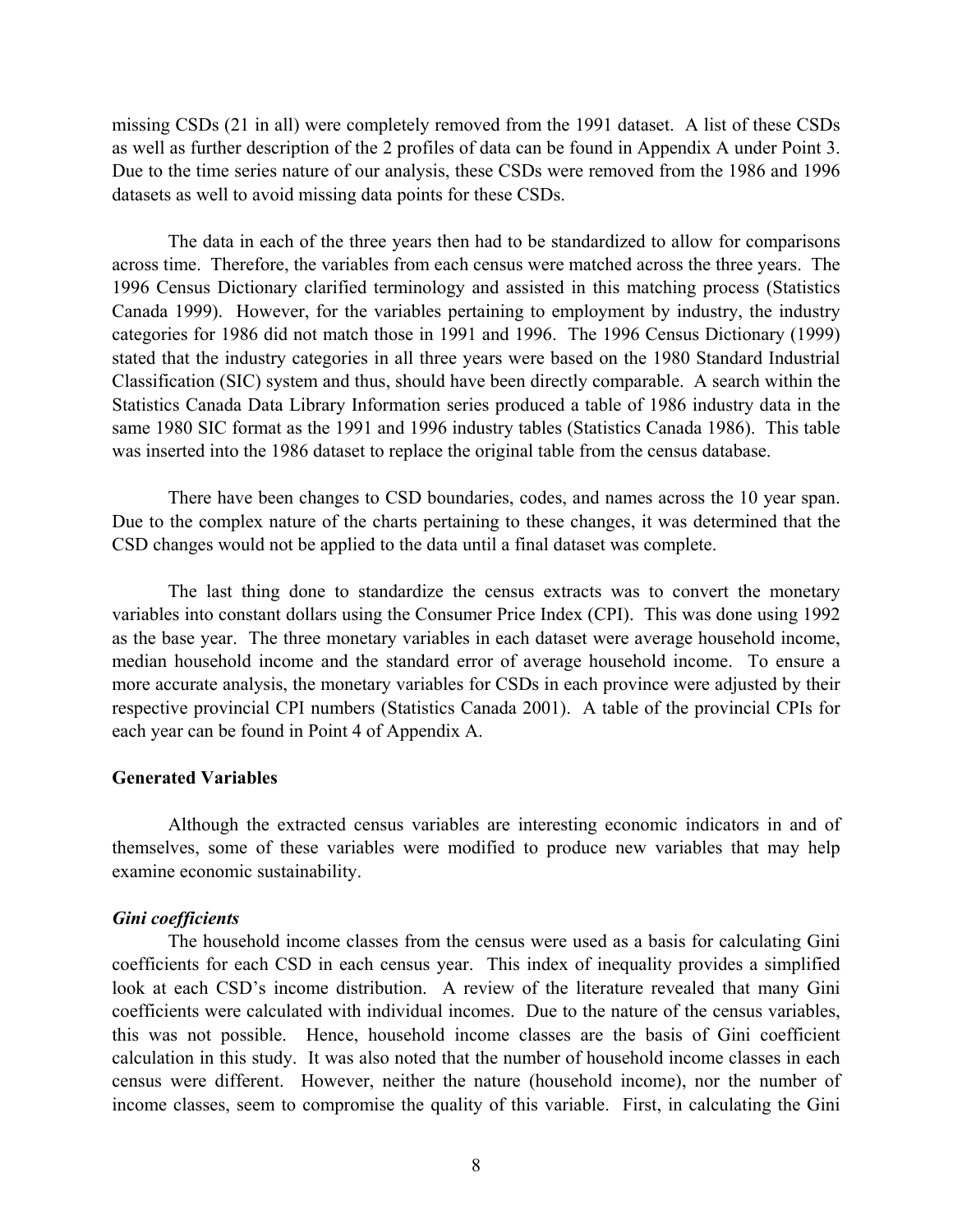coefficient, Chevan and Stokes (2000) chose family income data over individual incomes with the defense that a household's resources most directly affect an individual's lifestyle. Second, Chevan and Stokes (2000) and Lerman and Yitzhaki (1989) both concluded that very little of the variance in the Gini coefficient across time could be attributed to the different number of income class categories. However, when interpreting the Gini coefficient, two things must be kept in mind. By calculating the Gini coefficient from household income classes, the coefficient may underestimate the level of income inequality in a CSD as the income of unrelated individuals is omitted. Also, due to the fact that the household income classes are formed from a 20% sample of the CSD, cross-sectional estimates such as the Gini coefficient are based on the representative sample (Chevan and Stokes 2000). In our study, the calculation of Gini coefficients based on household income classes was performed by modifying the method of calculation used by Yao (1999). Hence, our study produced a derived Gini coefficient for each CSD in each census year.

#### *Forest dependence*

One of the main interests of this study is to examine economic sustainability indicators in communities (CSDs) which can be deemed forest dependent. The economic base theory (EBT) of regional economic growth provides the foundation for calculating a measure of forest dependence for each CSD in each census year. EBT states that a region's economy consists of a basic sector (export industries) which characterizes all local economic activity that is exogenously determined, and a non-basic sector (all other local economic activity) (Korber 1997). Non-basic activity is dependent on the basic sector, so a region's economic growth is strongly determined by activity in the basic sector. Increases in basic sector activity cause an inflow of income into the region which creates a multiplier effect in the non-basic sector as this money is spent and re-spent in the region's economy (Pleeter 1980; Mayo and Flynn 1989; Korber 1997). However, regional economic growth is not *solely* determined by exogenous demand. As population and economic activity increase in a community, internal factors such as labour productivity, entrepreneurship, and capital play larger roles in determining economic growth (Blair 1991). Thus, EBT is most appropriate when applied to studies of small communities, such as CSDs. By measuring the amount of basic activity in a CSD, EBT provides a theoretically solid framework in determining a CSD's dependence on external income in any industry. Thus, we can use this theory to estimate a measure of forest dependence.

Forest industry dependence is defined as the proportion of activity in the forest sector that contributes to the CSDs total basic economic activity (Korber 1997). Accurate measurement of a CSDs basic activity is the chief difficulty in applying EBT to any community. Although the location quotient is sometimes criticized for its restrictive assumptions (discussed below), it is commonly used to measure basic activity due to its low costs and for the ability to use publicly available data (Blackley 1992). Alternatives to estimating basic sector activity are discussed in Isserman (1980), Pleeter (1980), and Richardson (1985). The location quotient formula offers several possible measurement units, including employment, income, sales, and value added (Korber 1997). For purposes of this study, we will use employment income. Employment income for an industry can be defined as: the number of people employed in the industry, multiplied by the average income for the industry. The source for the employment numbers by industry was the Canadian census (Statistics Canada 1986, 1991, 1996). Although employment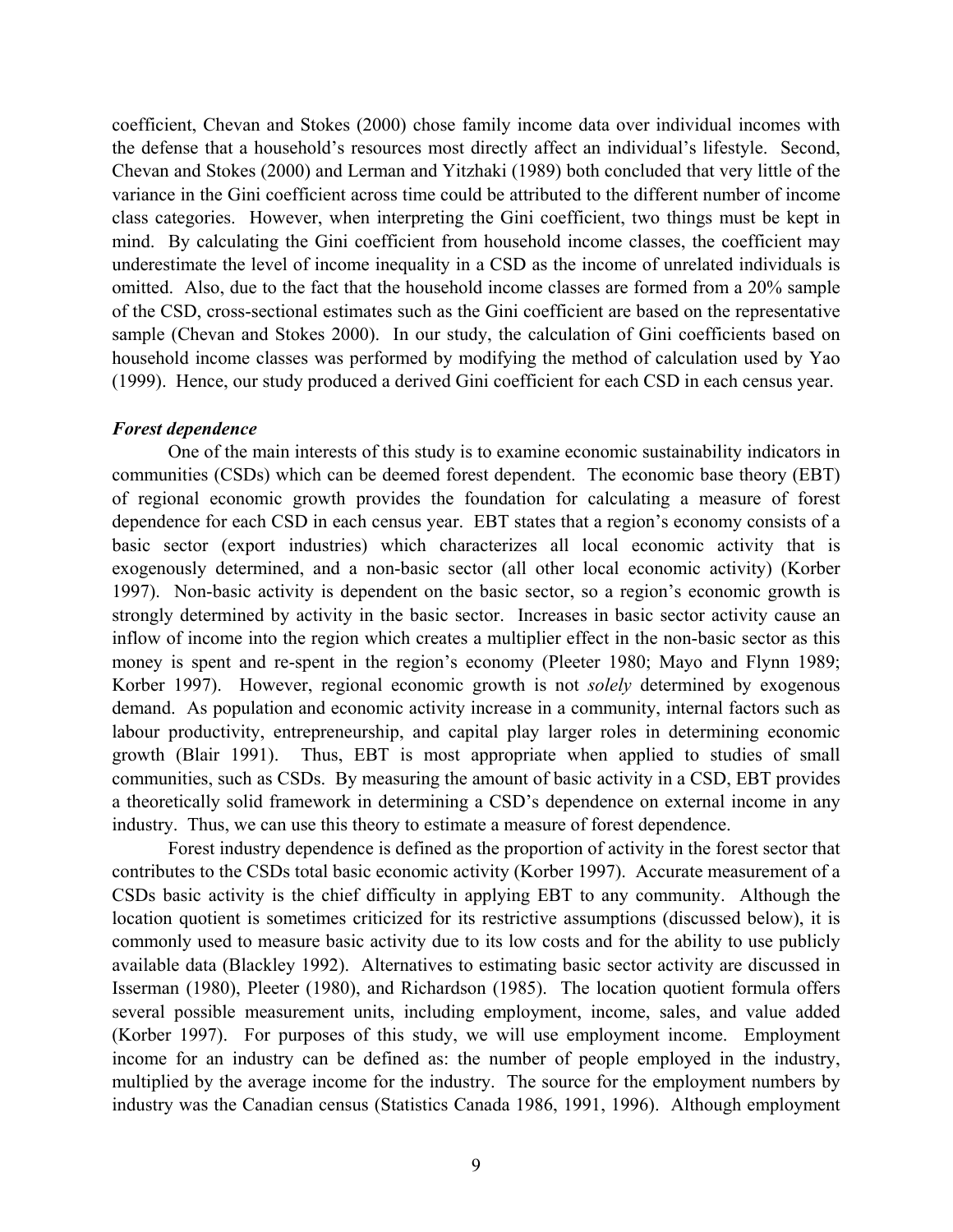data implicitly assume all jobs are the same type (full-time, part-time, seasonal, temporary), employment income data at least differentiate the jobs in terms of remuneration (discrete average incomes) (Korber 1997). Additional problems with using census employment numbers and other census data are discussed in Point 5 in Appendix A. In this case, the location quotient can be interpreted as a ratio of a CSD's share of employment income in industry *i* to a benchmark (province's) share of employment income in the same industry. The formula, which measures basic employment income, is as follows:

$$
LQ_j^i = \left[ \frac{(E_j^i / E_j^T)}{(E_{p}^i / E_p^T)} \right]
$$
 [2]

where  $LQ_i^i = CSD's$  location quotient for industry i

 $E_i^i$  = CSD's total employment income for industry i

 $E_i^T = CSD$ 's total employment income over all industries

\*  $E_n^i$  = provincial employment income for industry i

 $E_p^T$  = total provincial employment income over all industries  $* E_p^i$  was replaced with this equation:

$$
E_p^{i*} = \left[ \frac{(T_n^i - X_n^i + M_n^i)}{T_n^i} \right] E_p^i \tag{3}
$$

where  $E_p^i$  = weighted share of employment income needed for provincial

self-sufficiency in a province where there are no net exports

 $T_n^i$  = total national output from industry i

 $X_n^i$  = national exports from industry i

 $M_n^i$  = national imports from industry i

 $E_p^i$  = total provincial employment income for industry i

- Korber (1997)

The benchmark (province) represents the level of employment income that is necessary to provide for domestic consumption. If the location quotient is greater than one for industry *i*, this means that the industry is producing more than is necessary (i.e. more than the benchmark) for local consumption in the CSD. It is assumed that the excess production is intended for exogenous demand, which constitutes basic activity in that industry. Implicit in this calculation is the assumption that each industry has equal average productivity and consumption in both the CSD (region) and the province (benchmark) (Isserman 1980). Thus, by using the province as a benchmark, the likelihood that average productivity and consumption would differ greatly from the benchmark levels in any given industry would be small (Korber 1997). Another assumption implicit in using the location quotient is that neither the CSD nor the province are net exporters or net importers for any industry (Isserman 1980; Richardson 1985). However, since exports and imports are seen at both levels (which invalidates this assumption), some modifications are necessary. The distorting effects of imports and exports in the location quotient formula at the CSD level can be alleviated somewhat by using the most disaggregated industry data possible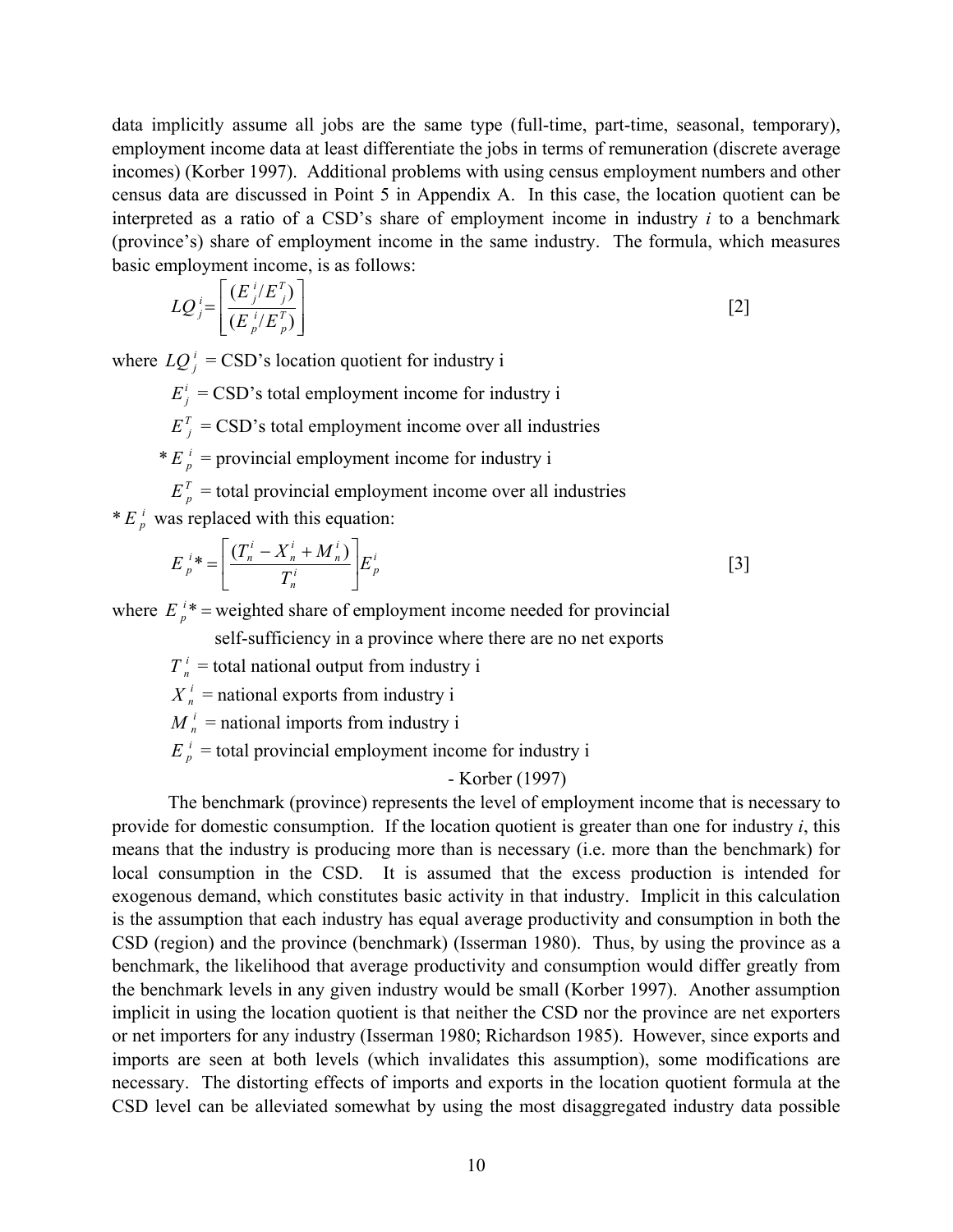(i.e. the most detailed 3 or 4 digit SIC codes) (Pleeter 1980; Richardson 1985). This is a drawback in our study. Since the accuracy of location quotients increase with disaggregation, our location quotients based on industry data at the division level should be interpreted with caution. A modification at the provincial level is seen in the modification to provincial employment income by industry. This is necessary to adjust for the fact that a province exports and imports to meet provincial consumption demands (Isserman 1980). Thus, a province's share of employment income in each industry is weighted by the proportion of its output minus net exports to show the amount of output needed to meet domestic consumption.

Given a positive location quotient, the next step in the forest dependence calculation is:

$$
X_j^i = \left[ \frac{LQ_j^i - 1}{LQ_j^i} \right] E_j^i \tag{4}
$$

where  $X_j^i$  = proportion of employment income in industry *i* that is attributed to basic

#### sector activity

Following this, we can calculate the total base employment income for a CSD:

$$
X_{j}^{T} = \sum X_{j}^{i} \tag{5}
$$

where  $X_j^T$  = total of all basic sector employment income. Finally, forest dependence is calculated as:

FDI (Forest Dependence Index) = 
$$
\frac{X_j^i}{X_j^T}
$$
 [6]

where  $X_j^i$  = basic forest industry sector employment income. Hence, the FDI is the proportion that the forestry sector contributes to a CSD's economic base. This forest dependence index is useful to categorize CSDs by the degree of forest dependence, whose basic forestry employment income is vulnerable to external market or policy shocks (Korber 1997).

Although the Canadian census was the source for the employment data, the census profiles used in this study did not include the average income by industry variable. The source of the average income by industry variable for 1986 and 1991 was a custom tabulation from Statistics Canada (1995). This database contained different employment related variables for each CSD and province in Canada (in their respective years). Any industry data from this source were presented according to 1970 SIC classification. However, the industry structure for the census employment data is presented according to 1980 SIC at the Division level (least detailed list of industries). A list of these 1980 SIC divisions can be found as Point 6 of Appendix A. Thus, a concordance file was necessary to transform the 1970 SIC data to the 1980 SIC format (Statistics Canada 2000). After completing the concordance, most 1980 SIC industry categories from the custom tabulation contained more detailed industry sub-sectors. Each of the sub-sectors in an industry contained two categories of data relevant for this study: one for employment, the other for the sub-sector's average income. For industries that contained sub-sectors, the average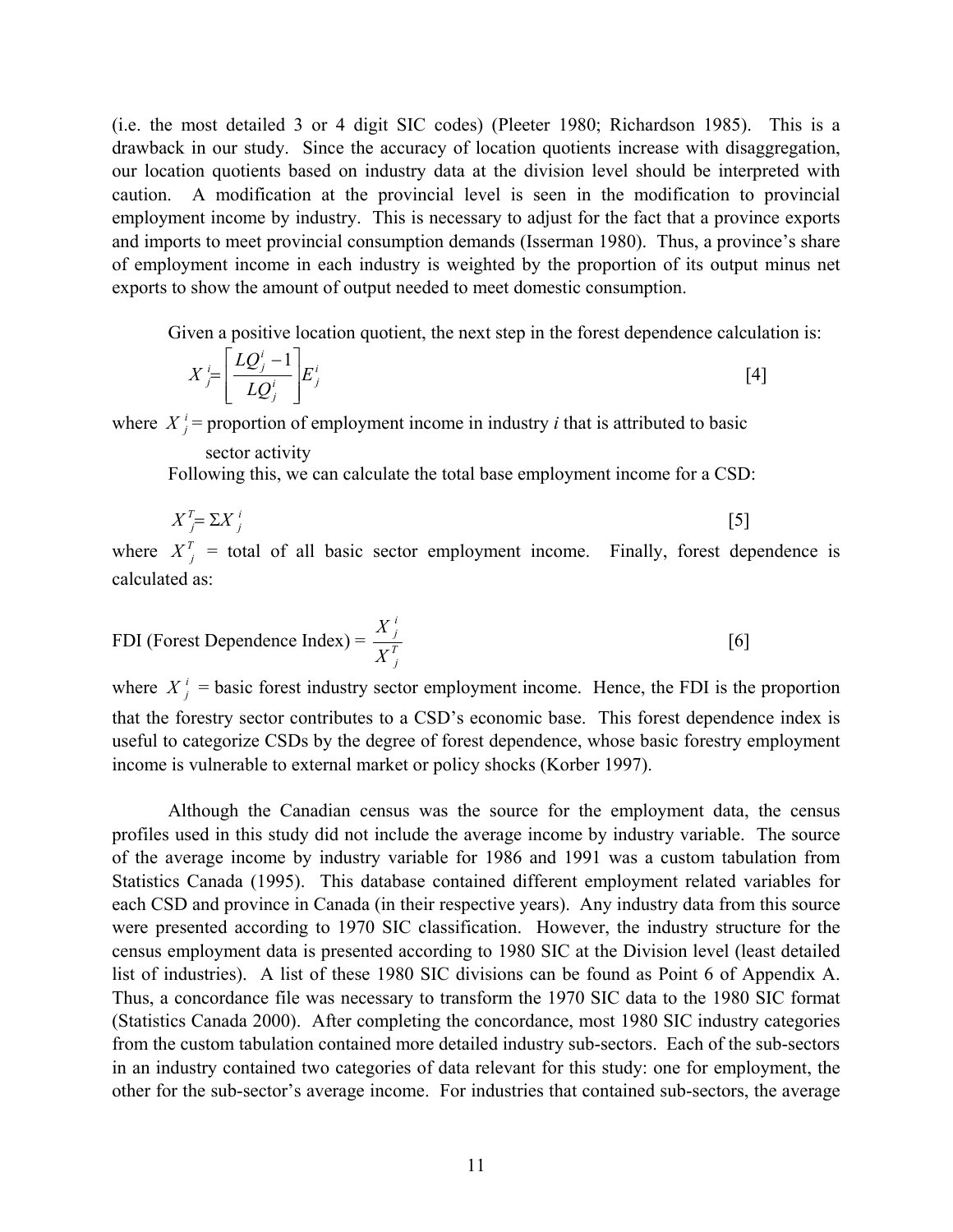incomes of the sub-sectors were weighted by their respective employment numbers to produce an overall average income for each industry. If a sub-sector was missing either an employment number or average income, the entire sub-sector was ignored; the industry's overall average income was calculated using the remaining sub-sectors' data.

In this database, some sub-sectors reported negative average incomes. These negative values were mostly confined to very small communities and are explained by the presence of self-employed individuals who may have incurred a loss in that year. The negative values were preserved in the overall average income calculation, but if the overall average income was a negative number, the number "1" was inserted in its place. This was to avoid error messages (from a negative number) in future calculations, yet it still portrayed the fact that the average income in that industry was *very* small. There were instances where an industry's overall weighted average income was zero, due to the fact that each of that industry's sub-sectors was missing either employment or average income data. In these cases, that industry's average income for that particular CSD was replaced with the CSD's respective provincial industry average income.

 The average incomes for Divisions K (Finance and Insurance Industries) and L (Real Estate Operator and Insurance Agent Industries) within each CSD for 1986 and 1991 are identical. Since the original data from this database existed in 1970 SIC form, Divisions K and L were one category (Finance, Insurance, and Real Estate). According to the 1980 SIC, they were split into the current two categories. Since it was impossible to divide the data knowingly, an overall average income (weighted by the respective employment numbers) was calculated (for each industry in each CSD) for the one 1970 division and applied to both of the 1980 divisions.

 The 1986 and 1991 average incomes by industry are not perfect, as they were weighted by the employment numbers from that source, not the census employment numbers used later in this study. These two sources referenced the same CSDs in the same years, but the employment numbers between them differed slightly. Due to the fact that there are various census tabulations for the same geographic areas and variables, minor differences are expected (Statistics Canada 1999).

 Upon comparing the 1986 and 1991 list of CSDs and their average incomes, it was discovered that 1991 was missing information for 787 CSDs that were in the 1986 dataset. The reason for this lay in the Statistics Canada rules for data suppression in 1991. The possible rules that accounted for the omission of information for the 787 CSDs are documented in Point 7 of Appendix A. To avoid deleting these 787 CSDs from every census year, we had to create a viable estimate of average incomes for each industry in each of the 787 CSDs. This was achieved with the help of the remaining CSDs that had reported average incomes. Using provincial maps that displayed the locations of all Canadian CSDs, the average incomes for each industry in each of the missing 787 CSDs were determined by taking the closest true values of the average incomes in neighbouring CSDs (Statistics Canada 1992). Thus, if the closest CSD had two industries with provincial averages (from having an original zero value), the next closest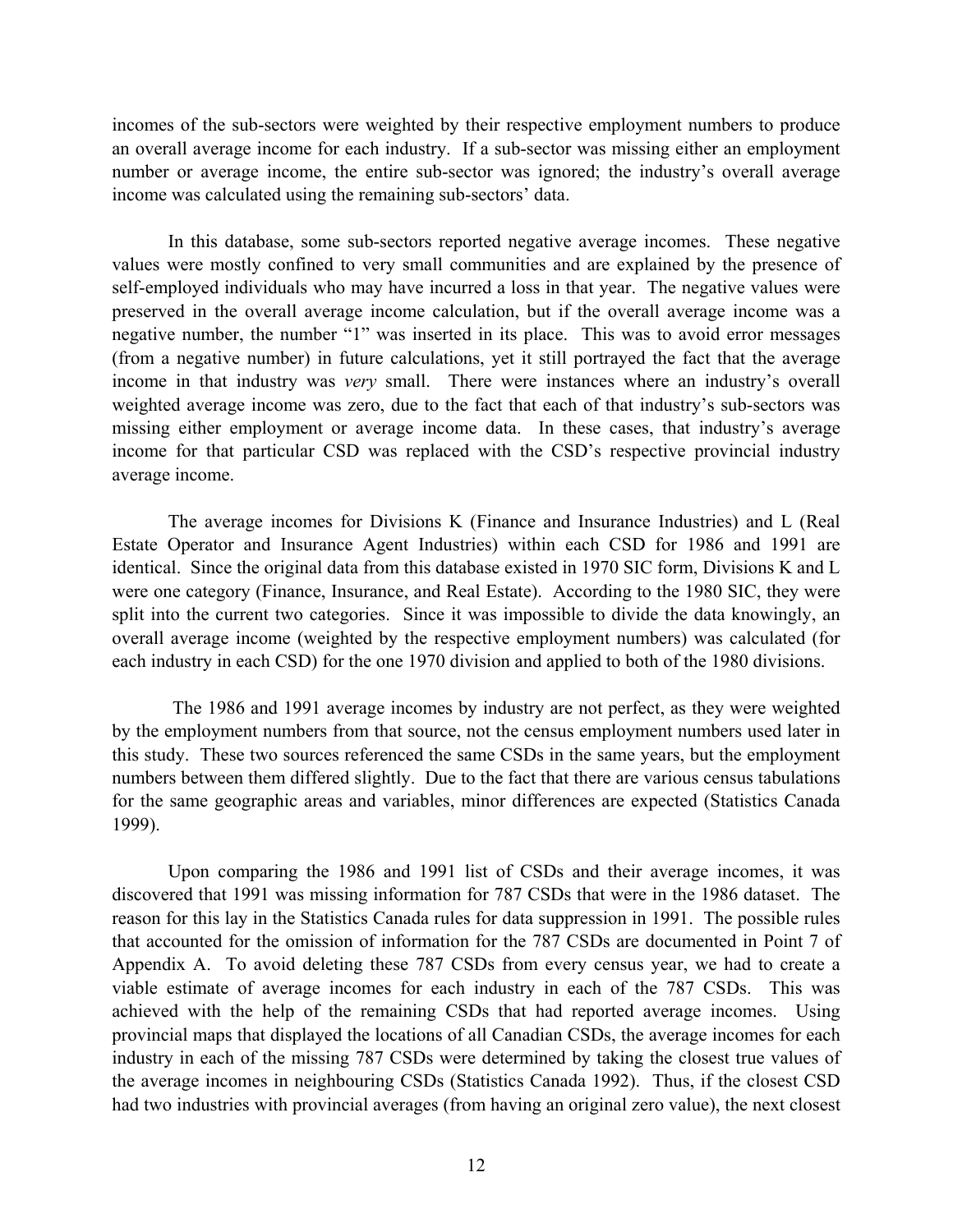CSD was searched for an actual value in these two industries that would complete the list of average incomes for the missing CSD. By estimating the average incomes for these 787 CSDs, the list of CSDs for the 1986 and 1991 average incomes now matched.

The data for average income by industry for 1996 was taken from a separate custom tabulation (Statistics Canada 1999). The data were presented by the 1980 SIC, so Divisions K and L have their own respective average incomes by industry in each CSD. This year of average incomes was treated the same as 1986 and 1991, in the fact that any negative average incomes were changed to a "1", and any zero values were replaced with the proper provincial industry average income.

 Once the average incomes were derived for each industry in each CSD in each census year, they were multiplied by the census employment by industry numbers. This gave employment income values by industry for each CSD (the first variable needed in the Location Quotient formula). Even though Divisions K and L had identical derived average incomes for 1986 and 1991, they had discrete employment numbers from the Canadian census. Hence, these divisions remained separate in the forest dependency calculations. The multiplication of the derived average incomes to the census employment numbers also required that the CSD lists for the two variables to be identical. Thus, the 21 CSDs that were missing from the initial census data aggregation had to be removed from the average income files for each year. Once this was complete, the average income and census employment files for 1986 and 1991 matched, but 1996 required some modifications. The list of CSDs for the 1996 average incomes and census employment numbers differed by only 15 CSDs. Since 13 of the 15 CSDs had populations below 670, the missing CSDs could be due to data suppression. The average incomes by industry for these 15 communities were treated the same as zero average income values for an industry in 1986; they were replaced with provincial averages. Once these average incomes in each CSD were given the same values as their respective provincial average incomes by industry, the 1996 list of CSDs matched between the average income and employment files. Since the average income and employment files now had matching lists of CSDs for each year, they were multiplied to give the employment income values for each industry in each CSD for each census year.

In the Location Quotient formula, each CSD's employment income is compared to its respective province which serves as the benchmark. The provincial employment income variable was calculated in the same way as the CSD variables, as the required provincial data were resident on the both databases.As seen in equation [3], the provincial employment income in each industry must be replaced with a new formula, one that shows how the employment income value is modified by its provincial output, imports, and exports.

However, here we have used national output, imports, and exports. This is due to the fact that each province collects its own input-output data, so the content and presentation across provinces vary. Without a standardized collection process, the provincial numbers cannot be adequately compared. To test the validity of using the national numbers, the correlation was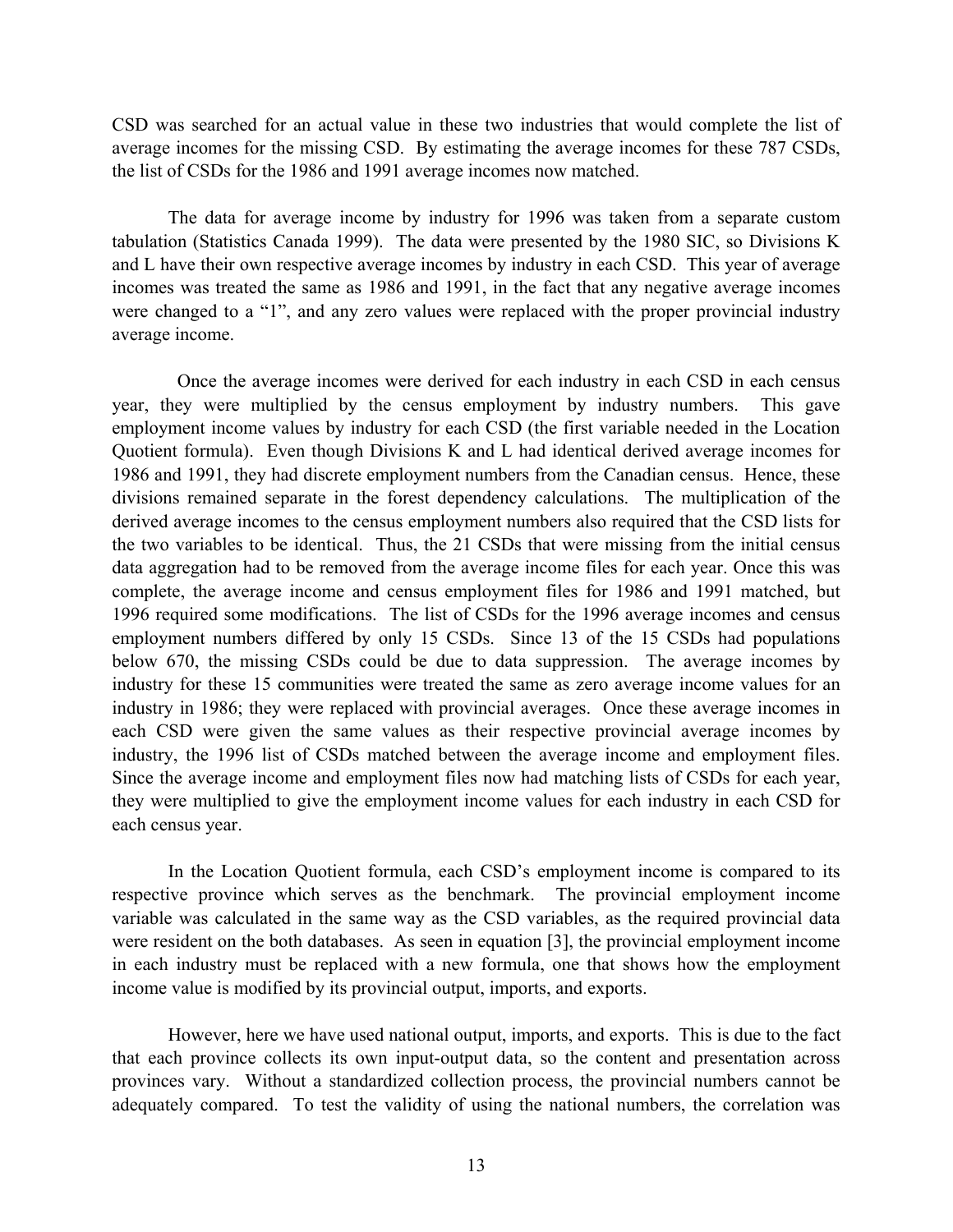studied between Location Quotient values using national numbers and Location Quotient values using regional numbers (found for just one year). Since the values were approximately 99% correlated, the inclusion of national numbers can be considered valid.

Although the national output values for each industry can be found in each year's Output Matrices, this was not the source used for 1986 and 1991. In 1998, Statistics Canada released a 1997 historical revision of the Canadian System of National Accounts (CSNA). It contained 32 years of revised data (1961-1992) from the Canadian Input-Output Accounts that completely superceded all previous national input-output account data for all of these years. This historical revision was undertaken for a number of reasons, including making the CSNA more internationally comparable, and enhancing its analytical usefulness. As such this historically revised document was used to reflect the most accurate national output by industry for 1986 and 1991 (Statistics Canada 1998). Since a similar historically revised document has yet to be published for 1996, the national output by industry was taken from the 1996 Output Matrix (Statistics Canada 2001). All of the national output data were presented at the 1980 SIC Division level – the same level at which the census data are presented. However, national imports and exports by industry at this level are not publicized documents. The details surrounding this issue are discussed as Point 8 in Appendix A. Thus, this data had to be obtained by a custom tabulation (Statistics Canada 2002).

The national output, imports, and exports by industry data were used to modify the original Location Quotient formula for each of the 18 industries. It must be noted that even though Division K and L were managed as discrete industries, the import/export data reported a single number for these two industries combined. Although we could have chosen to divide each import and export in half and apply the result to Divisions K and L, we choose to retain the import and export numbers as given and to make the full formula modification to Division K, and no modification to Division L. The reason for this is that it is more likely that Division K (Finance and insurance industries) reports imports and exports than Division L (Real estate operator and insurance agent industries). Following through the rest of the calculations, equation [6] can be used to calculate a measure of dependence for any industry. Equation [4] yields basic employment income for each industry. Thus, to determine an area's dependence on a certain industry, the numerator in equation [6] will be the value obtained in equation [4] for the desired industry.

In order to capture all forest related activity within our measure of forest dependence, we must include all forestry associated industries or sub-sectors in the final dependence calculation. With the original 1986 and 1991 industry data in terms of 1970 SIC, it allowed us to see the more detailed sub-sectors that exist within each industry. By its sub-sectors, and 1980 industry name, it is clear that Division C (Logging and Forestry Services) will be used in the dependence calculation. The sub-sectors in each industry were used to further examine every other industry for other forestry activity. The only other applicable industry was Division E (Manufacturing industries), which contained 3 major sub-sectors: Base Manufacturing Industries, Wood Industries, and Paper and Allied Industries. The Base Manufacturing Industry sub-sector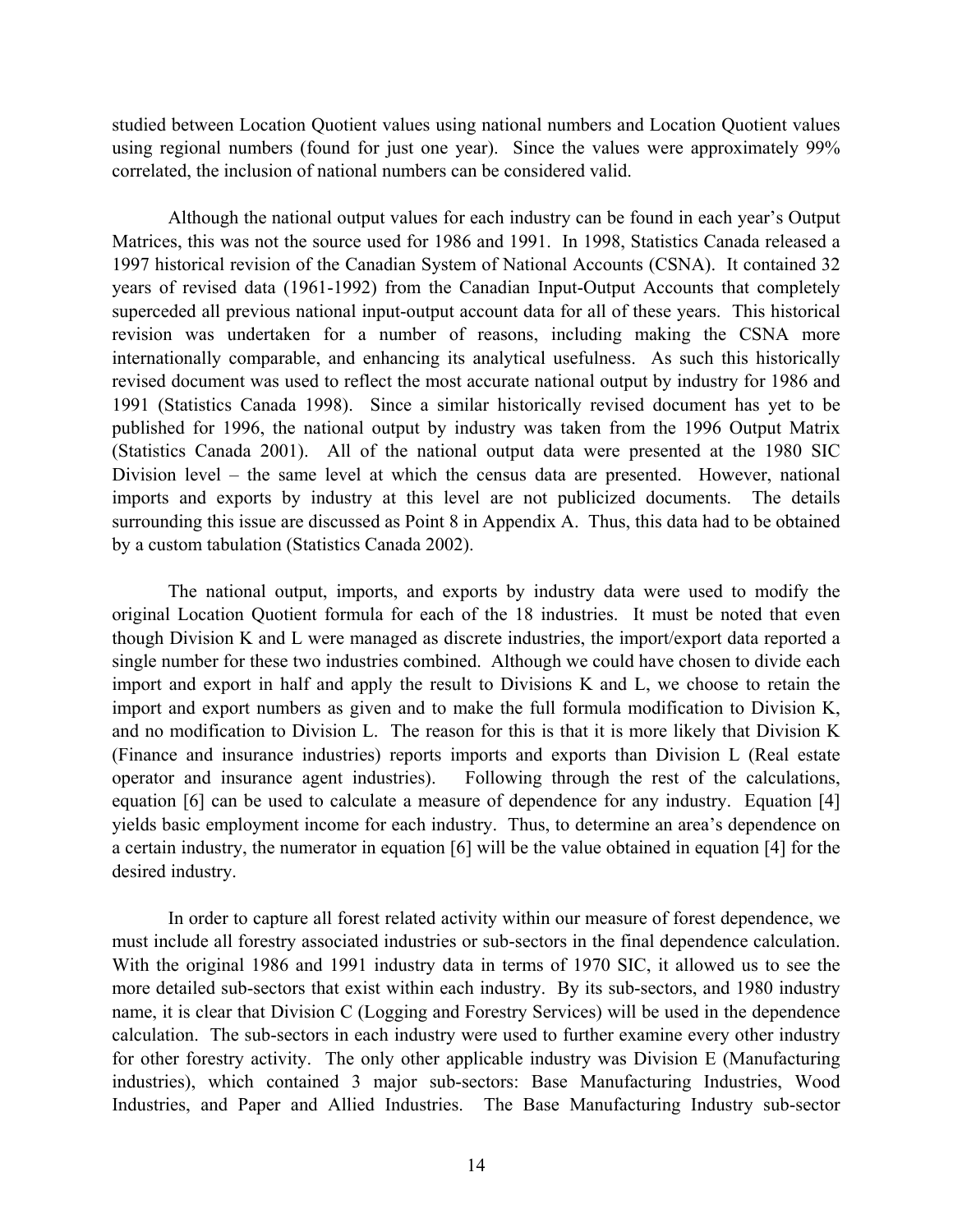includes manufacturing of almost all goods except forestry products. The manufacturing of forest products is contained in the Wood Industries and Paper and Allied Industries sub-sectors (Statistics Canada 1995). Therefore, it was necessary to isolate the proportion of employment income that comes from Wood Industries and Paper and Allied Industries, which would then be multiplied by Division E's total forest dependence index. By retaining the data in 1970 SIC format, we used the raw data of employment numbers and average income for the Wood Industries and Paper and Allied Industries sub-sectors to calculate forestry related employment income in this division. The same data for Base Manufacturing Industries was used in conjunction with the other two sub-sectors to give an overall measure of Division E's employment income. The proportion of forest activity in Division E was then calculated as follows:

$$
DivEP_{FA} = \frac{W_j + Pap_j}{\sum W_j + Pap_j + M_j}
$$
 [7]

where  $W_i$  = CSD's employment income in Wood Industries

 $Pap_i = CSD's$  employment income in Paper and Allied Industries

 $M_i$  = CSD's employment income in Base Manufacturing Industries

Thus, the final calculation to determine the amount of forest dependence in a CSD is:

Total FD = Div C FD + (Div E FD \* Div E  $P_{FA}$ ) [8]

This procedure was performed for every CSD on the 1986 and 1991 industry database, but the 787 CSDs that were missing from 1991 still posed a problem. These CSDs were small communities with suppressed data. Since we had no data with which to calculate the proportion of forest activity in Division E, we assumed that the proportions were zero for these 787 CSDs. Hence the forest dependence in these CSDs was based on the Division C dependence index only. Although this is conservative, we can be sure that the forest dependence index in these communities is not overestimated.

The same formulas for determining the proportion of forest activity in Division E were used for 1996, but the sources of all the industry data were different, which made a few data modifications necessary. The Statistics Canada (1999) file that was used for average incomes by industry in each CSD was combined with a new file, also a custom tabulation from Statistics Canada. This file was the related employment numbers for each industry in each CSD. Used together, the two files derived Division E total employment incomes for each CSD. Since neither of these files gave information by industry sub-sector, we had to use yet another source for this data. In a tabulation similar to the other two, Statistics Canada presented employment and average incomes in each industry's sub-sectors (Statistics Canada 1999). Thus, equations 5 and 6 were derived. The same modifications that were needed to match the average income file to the census data were made to the proportion files. Also, the 15 missing CSDs in 1996 that had to be added in to the proportions to match the CSDs, were treated like the 787 CSDs in 1991. The proportion of forest activity in Division E was assumed to be zero. Thus, the forest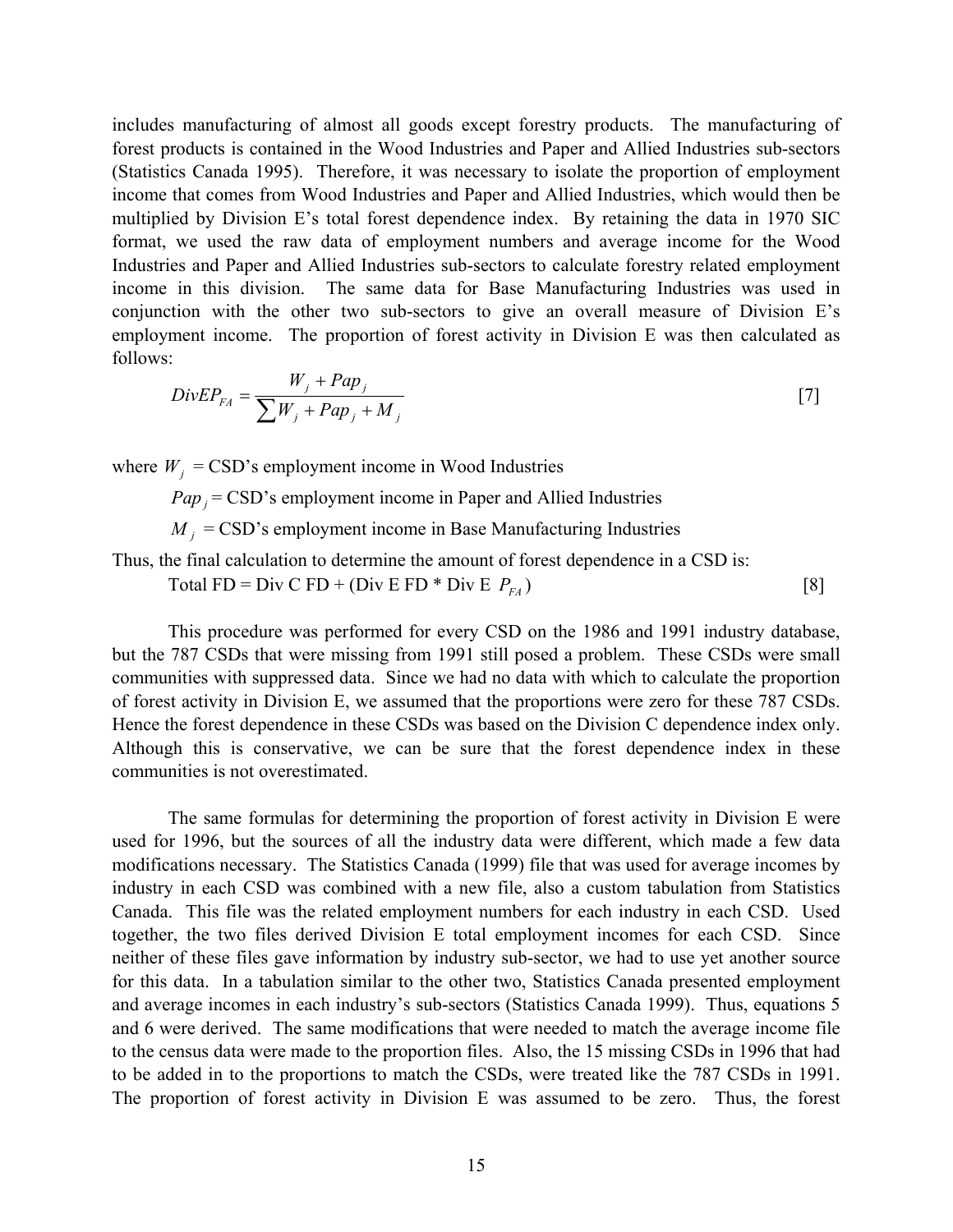dependence index in these 15 CSDs is entirely represented by activity (if any) in Division C. Due to some problems within the different data sources used, the proportions for 64 CSDs had to be estimated on the basis of employment in each of Division E sub-sectors, rather than employment income. Although this does not fully correspond to the rest of the data calculations, it was the best solution for this small group of CSDs. The final forest dependence indices for each CSD were inserted as a new variable into each year of our database.

#### *Trade exposure*

Trade exposure also likely affects the economic activity of a CSD. If a CSD's trade exposure is substantial for exports or imports, it means that the community is vulnerable to outside markets. The exposure of a CSD to international trade can be measured as the sum product of the trade exposure of its industries and the CSD's employment income of its industries (Osberg and Cyrus 2000). Although trade exposure can be calculated strictly by employment, the employment income method was chosen here to be consistent with the other variable calculations. A popular measure of trade exposure is one that is derived from combining exports and imports. The equation used here is as follows:

$$
\text{Trade Exposure (of exp and imp)} = \sum \left[ \frac{E_j^i}{E_j^T} * \frac{(X_n^i + M_n^i)}{T_n^i} \right] \tag{9}
$$

where  $E_i^i = CSD$ 's employment income in industry i  $E_i^{\hat{T}} =$  CSD's total employment income over all industries  $X_n^i$  = national level exports in industry i  $M_n^i$  = national level imports in industry i  $T_n^i$  = national level output in industry i - Osberg (2000)

The impacts that exports alone and imports alone have upon a CSD are also worth examining. With the appropriate modifications, equation 9 serves as a way to derive these two variables as well. These three trade exposure variables were added to the dataset.

#### *Diversity*

 In keeping with measuring a communities' vulnerability, we also chose to derive a diversity variable. Again, this variable may be derived strictly in terms of employment, or in terms of employment income. To see the sensitivity between the two methods, diversity was derived using both the employment and employment income methods. Our diversity variable is calculated by using a variation of the Shannon entropy index. The employment income method of deriving diversity of a CSD is as follows:

$$
D(P_1, P_2, ..., P_n) = -\sum_{i=1}^n [P_i * \ln P_i]
$$
 [10]

where  $n =$  number of industries

 $P_i$  = employment income in industry i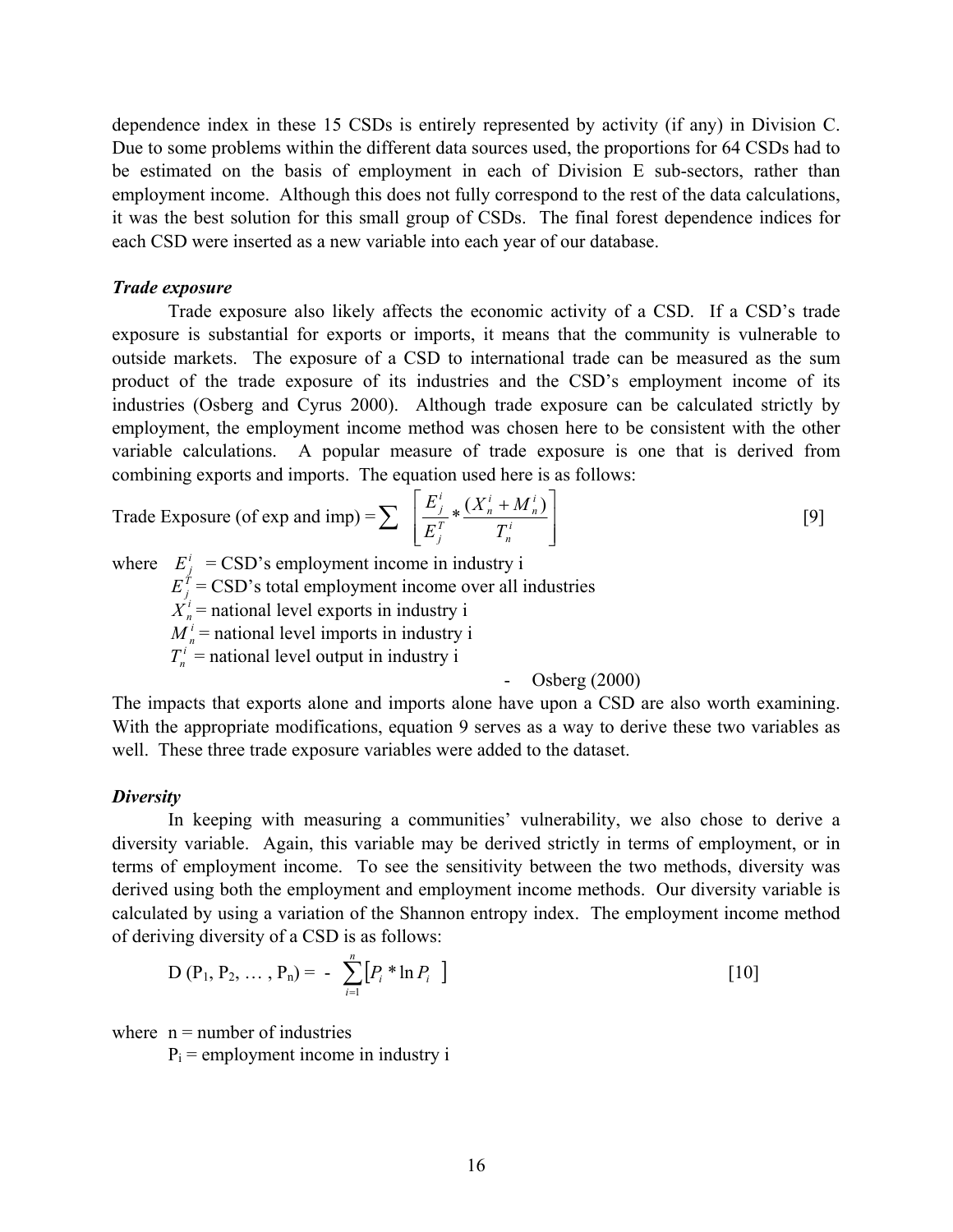The employment method uses the same formula with the appropriate modifications (Ashton and Pickens 1995). Using the 1980 SIC "S" level of categorization, the number of industries in all cases here is 18. Thus, the maximum level of diversity a CSD can obtain is  $ln(18) = 2.890$ . Every derived diversity value is compared to this maximum value to determine the diversity of a CSD. A diversity value of 0 can only be obtained if all of a CSD's employment income is contained in one sector (Attaran and Zwick 1989).

#### **CSD Boundary and Other Changes**

Once a final dataset had been constructed, we had to make the CSDs compatible across all three years. Most of the discrepancies existed from various name, type, code, and boundary revisions that had occurred from 1986 to 1996. The extent of the changes that were applied to the full dataset, as well as their sources are described in detail in Point 9 of Appendix A.

After all plausible changes, the entire database was filtered to exclude any CSD that did not have all three census years of data. Following this, the entire dataset contained 5051 CSDs in each year. For reference, the total number of CSDs for the 1986, 1991, and 1996 censuses were 6009, 6006, and 5984 respectively (Statistics Canada 1987, 1999). Next the dataset was further cleaned. Any CSD that was missing a value for the Forest Dependency variable for any year was taken out of the dataset. Due to the nature of the forest dependency calculation (see equation 2) this meant that the CSD was also missing raw employment data, thus missing values for the diversity and trade exposure variables. This process resulted in the deletion of 111 CSDs. The same procedure was repeated for the Gini coefficient. Any CSD missing a value for a Gini coefficient in any year was also missing important income data such as incidence of low income for all groups, median household income, average household income, and the household distribution among income classes. This income data were suppressed in the census if the CSD had a population below 250 people. This essentially resulted in the deletion of 737 CSDs, most of which had populations below 250. The missing data in all cases were key variables for this study, thus the deleted CSDs would not have added to the results at all. Also, although some CSDs were only missing the key variables in one year only, there were still deleted as the temporal component of our study is crucial for the comparison of indicators over time. These two methods of deleting CSDs left 4202 CSDs in our final dataset. All CSDs have a population above 250 in any year, except three CSDs. However these three had all of the data for all 3 years, so they were retained in the dataset.

# **RESULTS AND DISCUSSION**

In this section the indicator data are explored using descriptive statistics. The section begins with an examination of the distribution of the forest dependent CSDs across Canada, and continues to describe each indicator over the time series. In addition, the relationships between the indicators are examined using correlation analysis. This section concludes with an examination of forest dependent vs. non-forest dependent CSDs in Canada.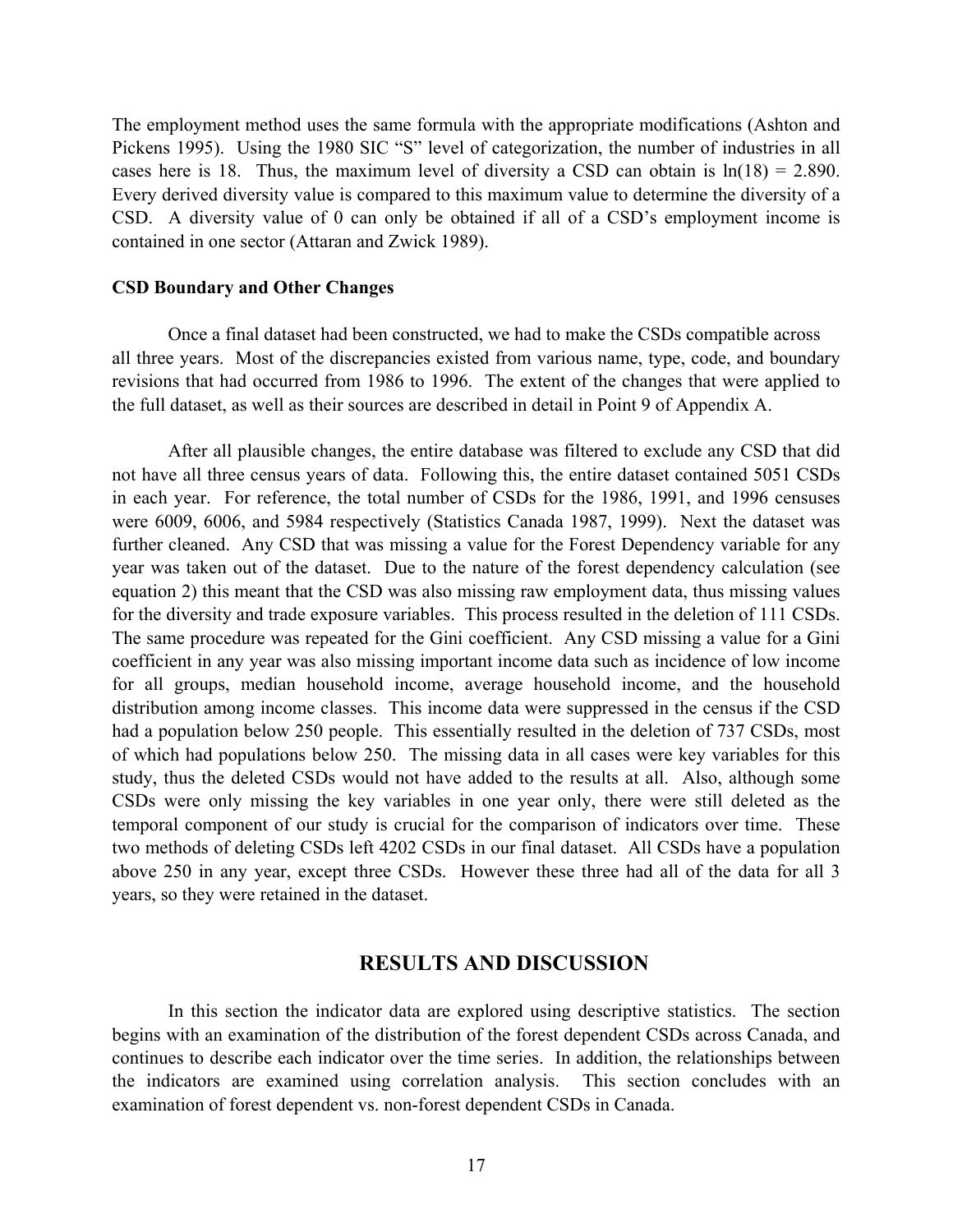# **Forest Dependent CSDs**

#### *Frequencies – forest dependence*

The proportion of forest dependent CSDs in each year is compared to non-forest dependent CSDs and the total number of CSDs in the dataset in Table 1. For purposes of general exploration of the data, a simple frequency distribution was constructed for all CSDs in Canada (in the dataset) by degree of forest dependence. Because of their large number (Table 1), CSDs with zero forest dependence were excluded for this distribution. The resulting distribution of the percent dependent on forestry is shown in Figure 1.

|      | Number of Forest Dependent    | Number of Non-Forest        | <b>Total Number of</b> |
|------|-------------------------------|-----------------------------|------------------------|
|      | CSDs (% of the total for each | Dependent CSDs <sup>3</sup> | <b>CSDs</b>            |
|      | year) <sup>2</sup>            |                             |                        |
| Year |                               |                             |                        |
| 1986 | 2104 (50.1)                   | 2098                        | 4202                   |
| 1991 | 2000 (47.6)                   | 2202                        | 4202                   |
| 1996 | 2305 (54.9)                   | 1897                        | 4202                   |

**Table 1: Table comparing CSDs by type to total number of CSDs from 1986-1996** 



**Figure 1: Degree of forest dependence among forest dependent CSDs.** 

<sup>2</sup> Forest Dependence Index  $> 0$ 

1

<sup>3</sup> Forest Dependence Index =  $0$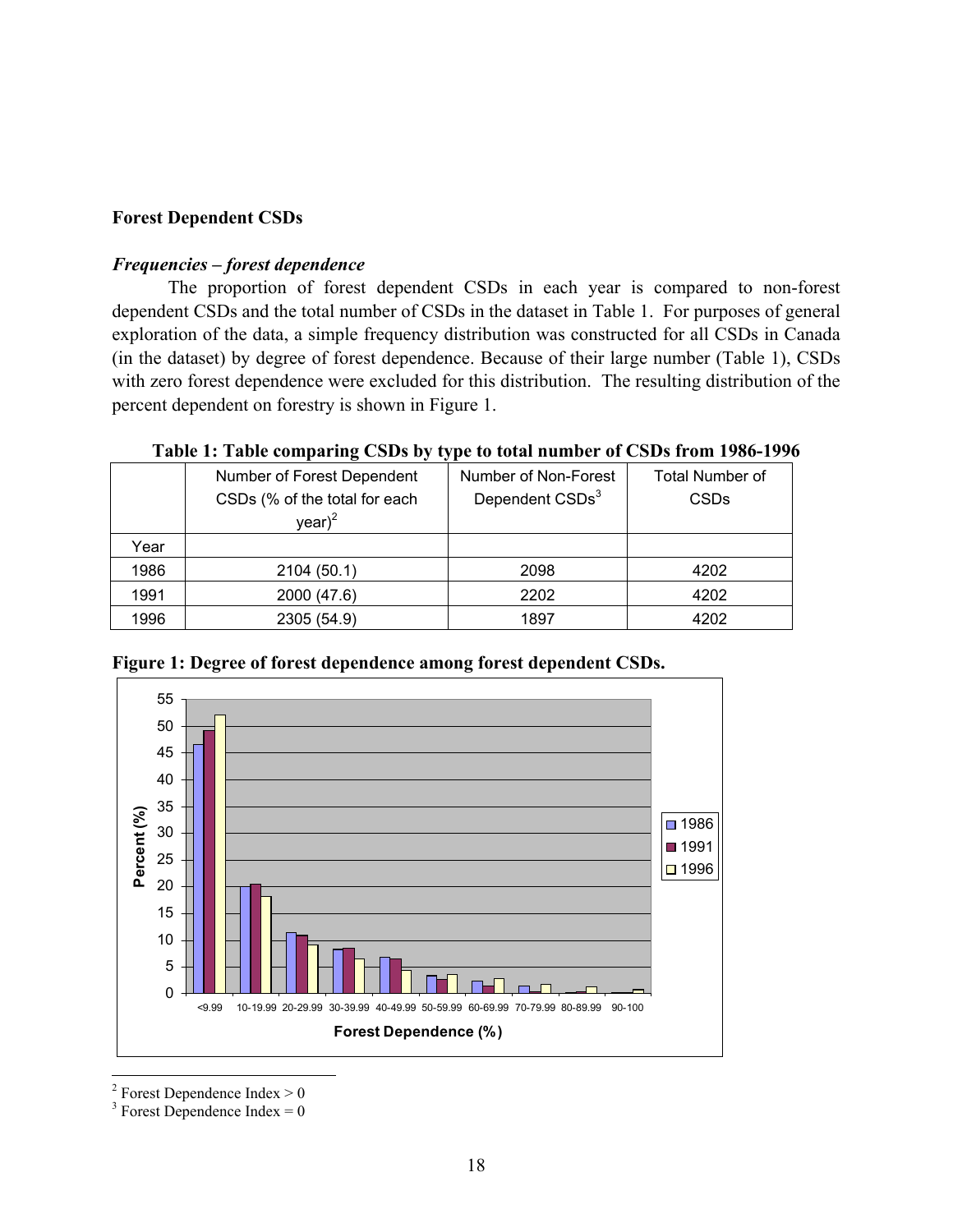Over the period 1986-1996, there was an increase in the proportion of CSDs in the categories of high forest dependence (more than 50%) and low forest dependence (less than 10%). There was a reduction in the percentage of CSDs in the moderately forest dependent categories. Thus, over the time period some of the CSDs that were in the middle categories became either more or less forest dependent. For this group of forest dependent CSDs across Canada, we examine the various economic sustainability indicators in the categories of income, equity and resilience over the period 1986-1996 and as a function of forest dependence level.

#### *Income*

1

At the CSD level, median household income is reported in the Canadian census for 1986, 1991, and 1996. According to the census a household is "…a person or a group of persons who occupy a private dwelling." (Statistics Canada 1999). The distribution of median household income among the forest dependent CSDs is shown in Figure 2.



**Figure 2: Median household income distribution among forest dependent CSDs.**

Over the period of 1986-1996, the number of households in the lowest categories of median income declined and the frequencies in the higher median household income categories increased. This shift in the distribution suggests that the median household income increased slightly among the forest dependent CSDs from 1986-1996.

A boxplot of median income against the degree of forest dependence for each year can help to clarify the relationship between these two variables. These boxplots are shown in Figure  $3<sup>4</sup>$  The number of CSDs that exist within each forest dependence class is also specified along

<sup>&</sup>lt;sup>4</sup> The boxes represent the interquartile range which contains 50% of the values, while the center line in the box is the median of the variable in that category. The 'whiskers' that extend past the box in either direction are lines to the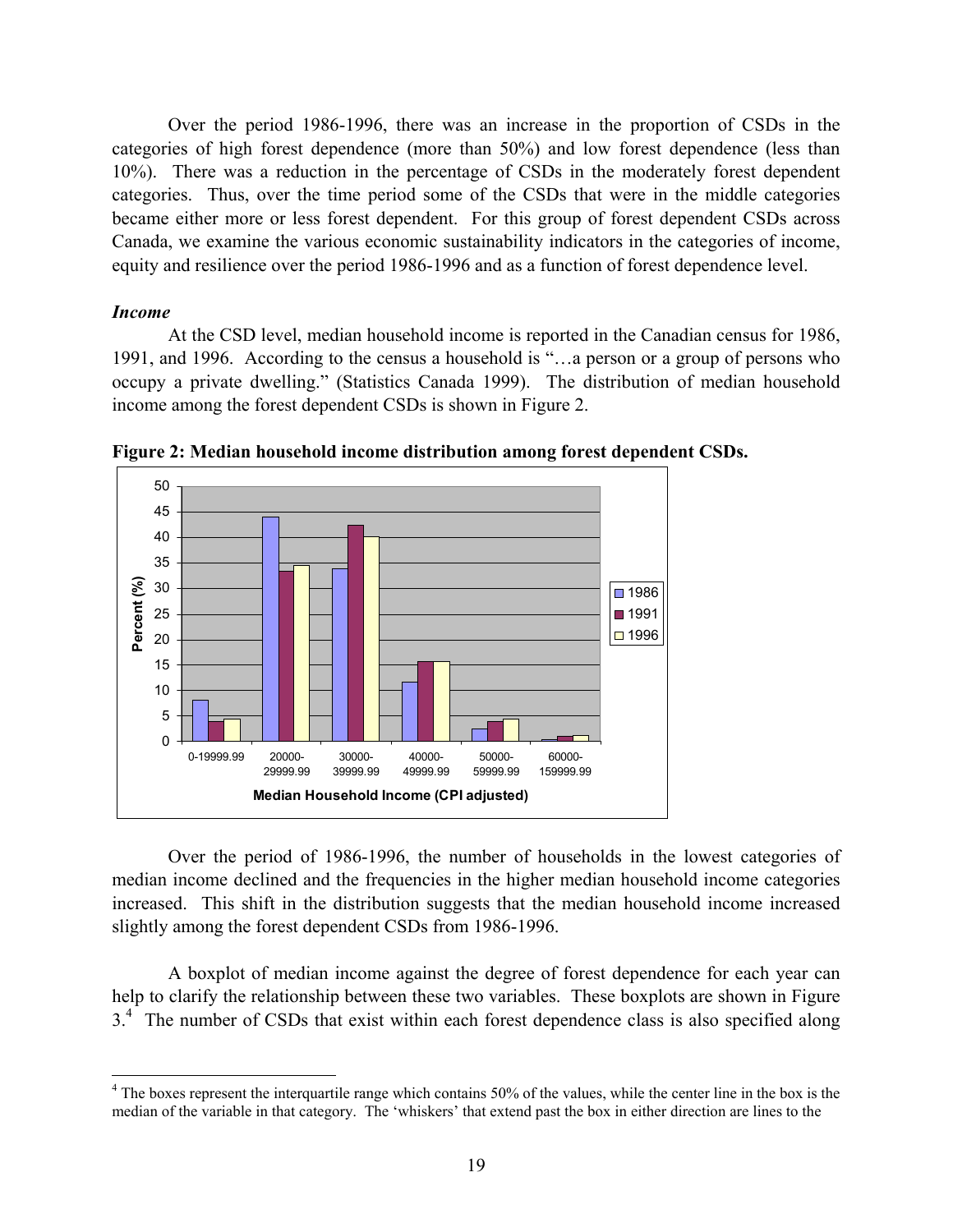the 'x' axis. If we exclude the highest two classes in 1986 and 1991 (due to the small number of CSDs in those classes), we observe that median household income was relatively stable over the 1986-1991 period. However, in 1996 not only did the number of communities in the highest three forest dependent classes increase markedly, there was also a rise in median household income in these classes. Both of these events can be at least partially explained by looking at the national forestry product price indexes where 1986=100. The average indexes for 1986, 1991, and 1996 in the lumber, sawmill and other products category were 99.99, 105.73, and 160.09 respectively. In the paper and other paper products category, the average indexes for 1986, 1991, and 1996 were 100.01, 109.88, and 141.74 respectively (Statistics Canada, 1997). Thus, between 1991 and 1996 there was a substantial increase in the forest products price indexes, most likely causing forestry activity (including employment and income in this sector) to increase. Thus, the graphs show that as CSDs became more forest dependent, they also experienced a rise in their median household income in 1996. This implies that a positive relationship exists between forest dependence and median household income. This issue will be further addressed in the correlation section below.

highest and lowest values, excluding outliers. Observations that lie within 1  $\frac{1}{2}$  - 3 box lengths from the top or bottom of the box are outliers, and values beyond three box lengths are called extreme values (Norusis, 2000).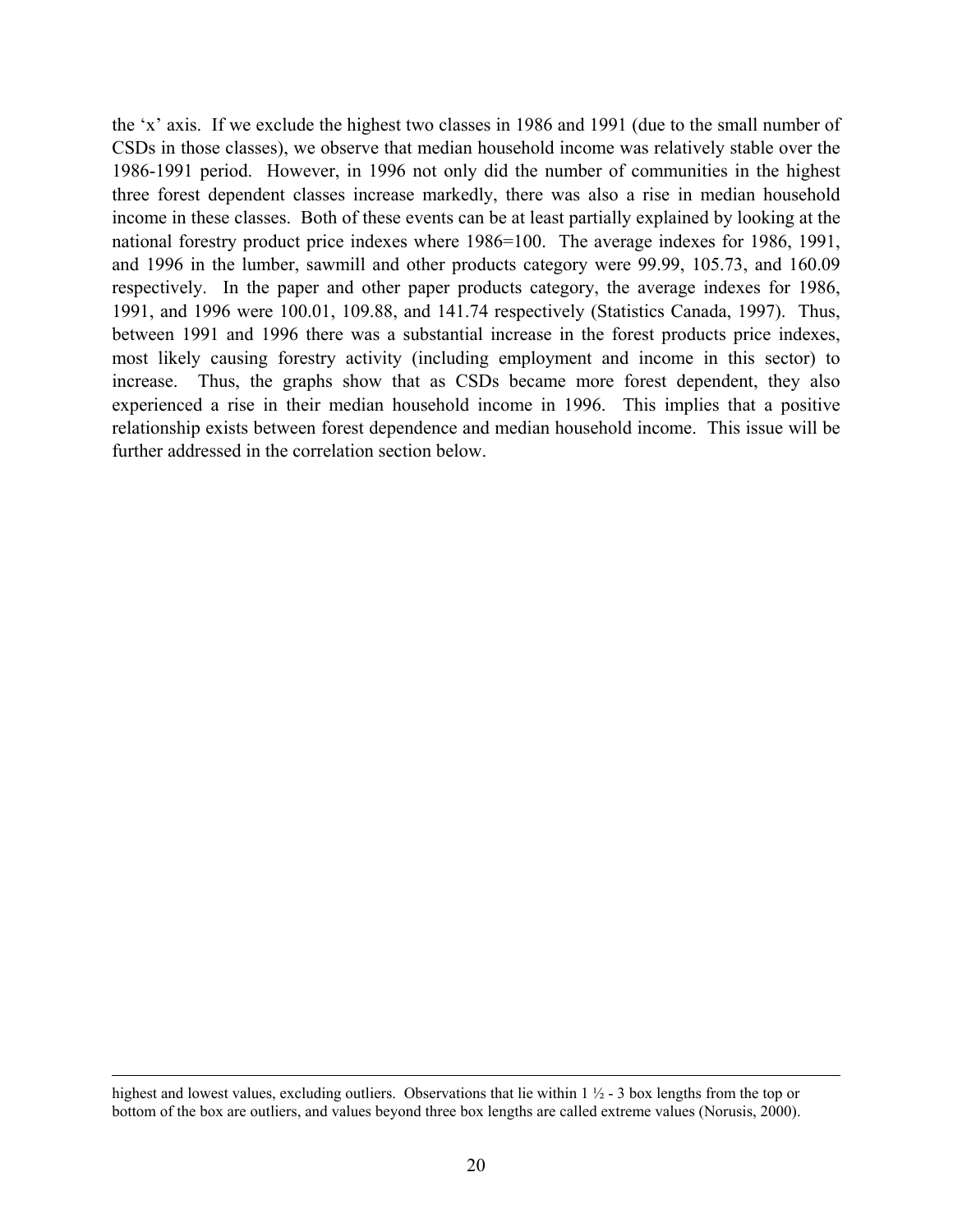

21



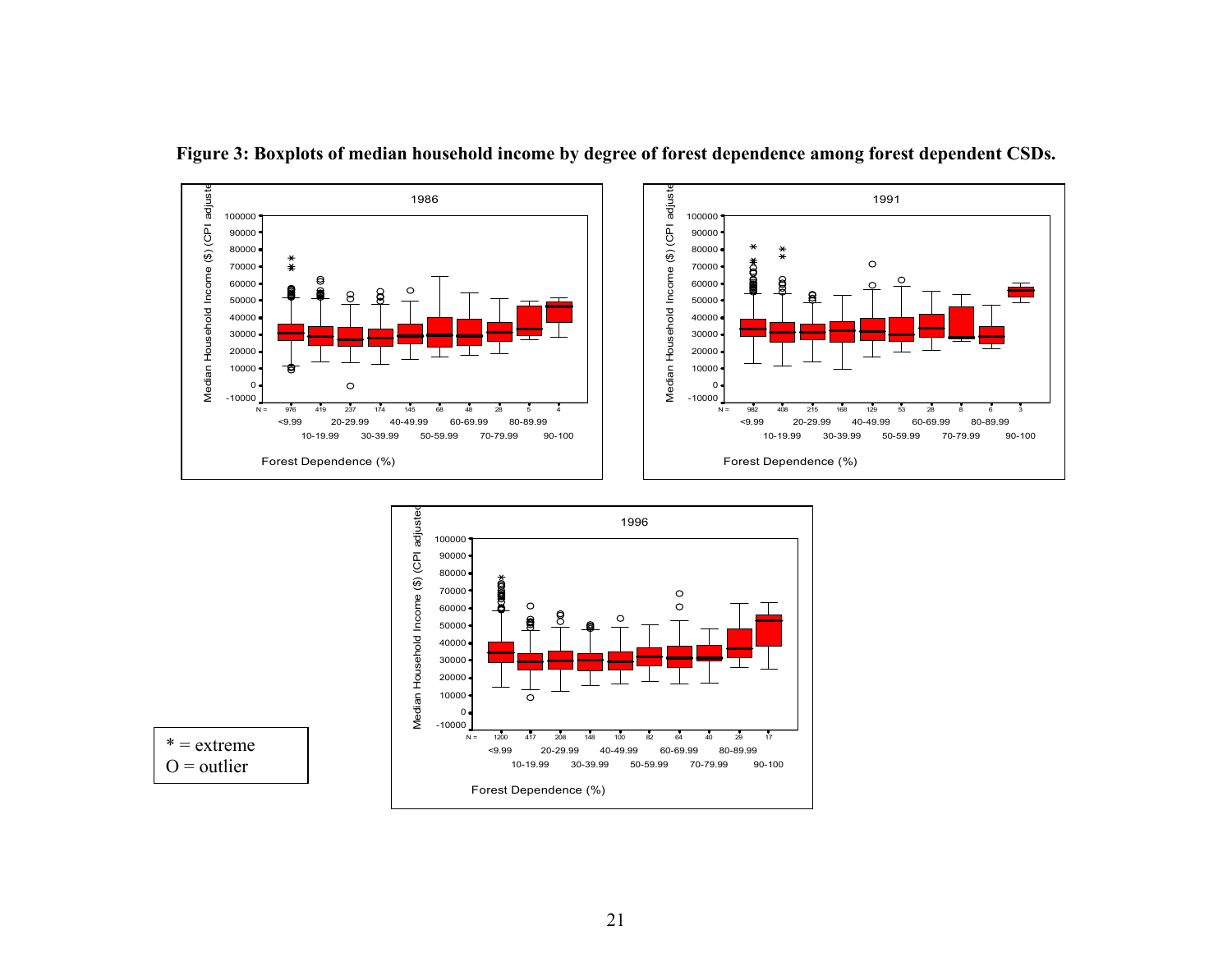#### *Equity measures*

The distribution of income and the number of families in low income situations is also of concern when examining the level of well-being in a community. These measures are explored below.

# Gini coefficient

The Gini coefficient is calculated from the distribution of households within a CSD among various income classes. The Gini coefficient measures the equality (or subsequent inequality) of the distribution of income in the CSD. A Gini of 0 reflects perfect income equality where every household earns the same proportion of the total income earned in the same CSD. A Gini of 1 reflects complete inequality where one household earns all of the total income earned in the CSD. The distribution of the Gini coefficient among the forest dependent CSDs in shown in Figure 4.



**Figure 4: Frequency distribution of the Gini coefficient among forest dependent CSDs.** 

This distribution suggests that there was a shift towards greater income inequality over the period 1986-1996 for forest dependent CSDs in Canada.

The boxplots for Gini coefficient against forest dependence, shown in Figure 5, provide further explanation of the Gini coefficient in the various forest dependence classes. Again excluding the top two forest dependence classes for 1986 and 1991, the Gini coefficient remains relatively stable from 1986-1996 regardless of the degree of forest dependence in the CSD. Thus, the increases in income inequality in 1996 (as observed in the frequency distribution graph) were most likely spread across the forest dependence classes, as this result did not show up in the boxplots. The stability of the Gini coefficient across the forest dependence classes and through the time series suggest that the Gini coefficient values in a CSD are independent of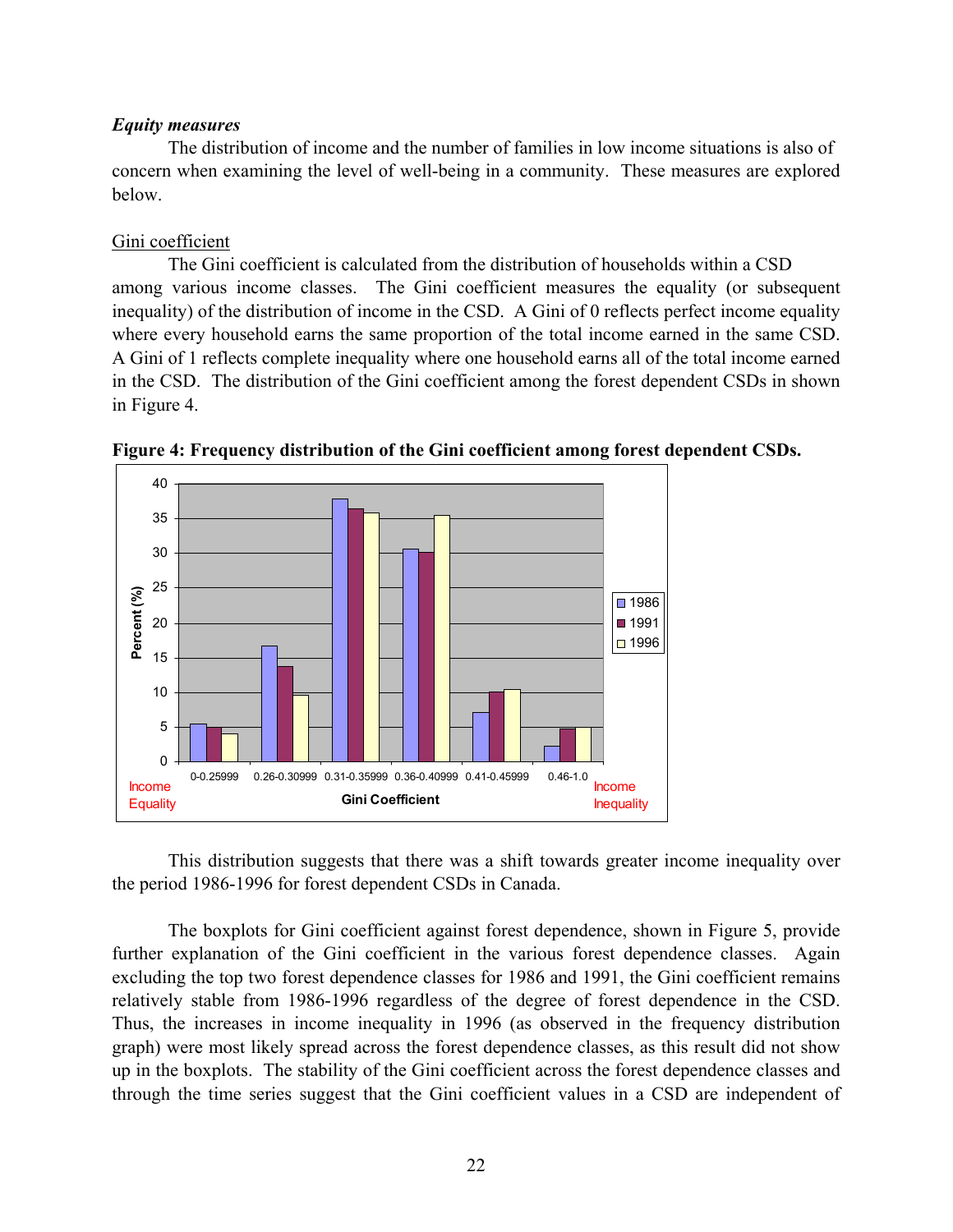forest dependence. We will attempt to confirm this result by examining the degree and direction of their correlations in a later section. However, it must be noted that the stability of the Gini coefficient across the forest dependence classes does not mean that the Gini coefficient is stable over time within any given CSD. The distribution is relatively stable, but this does not prevent CSDs from moving across classes of forest dependence (reflecting changes in forest dependence) and within their forest dependence class (reflecting changes in income inequality).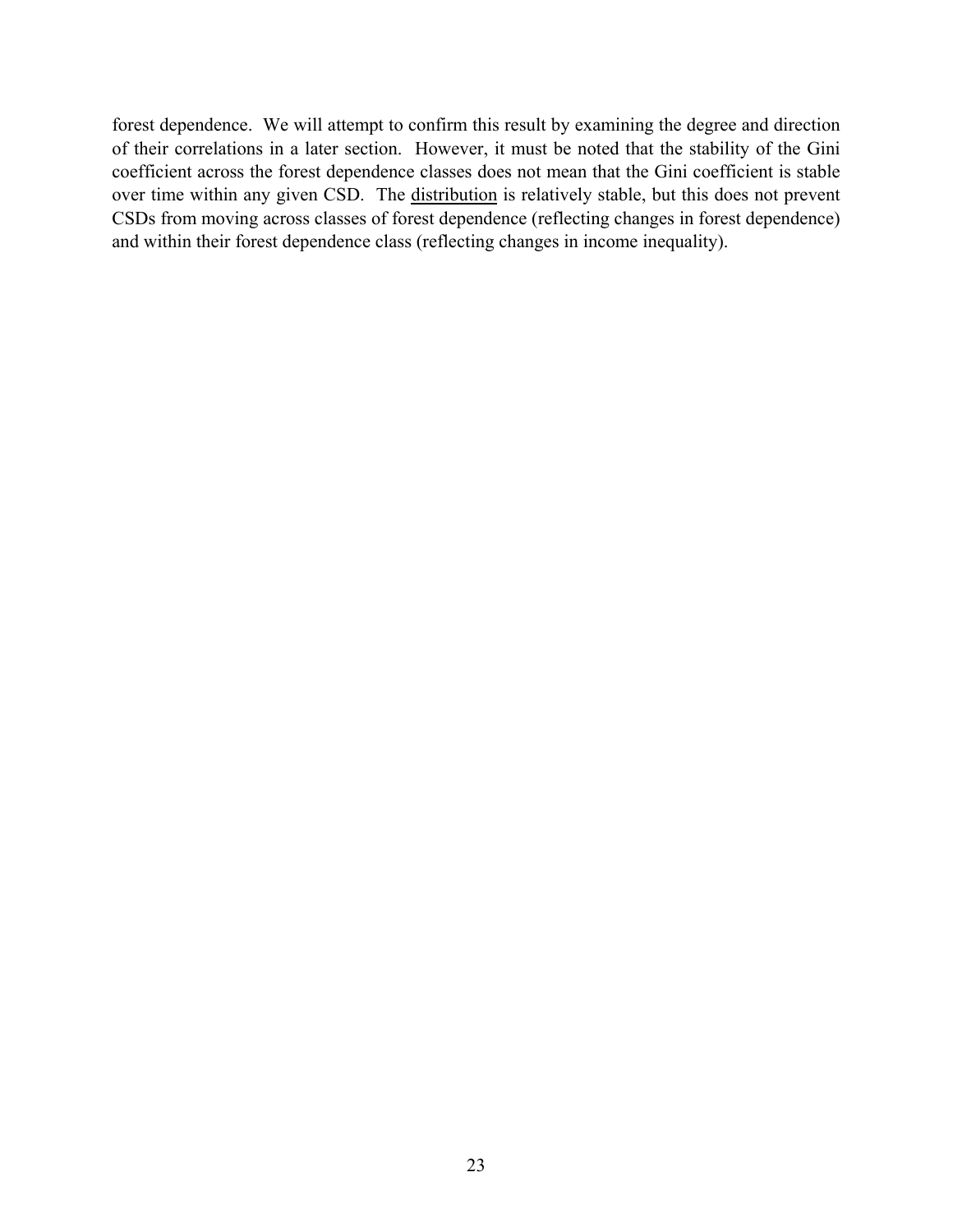







 $O =$  outlier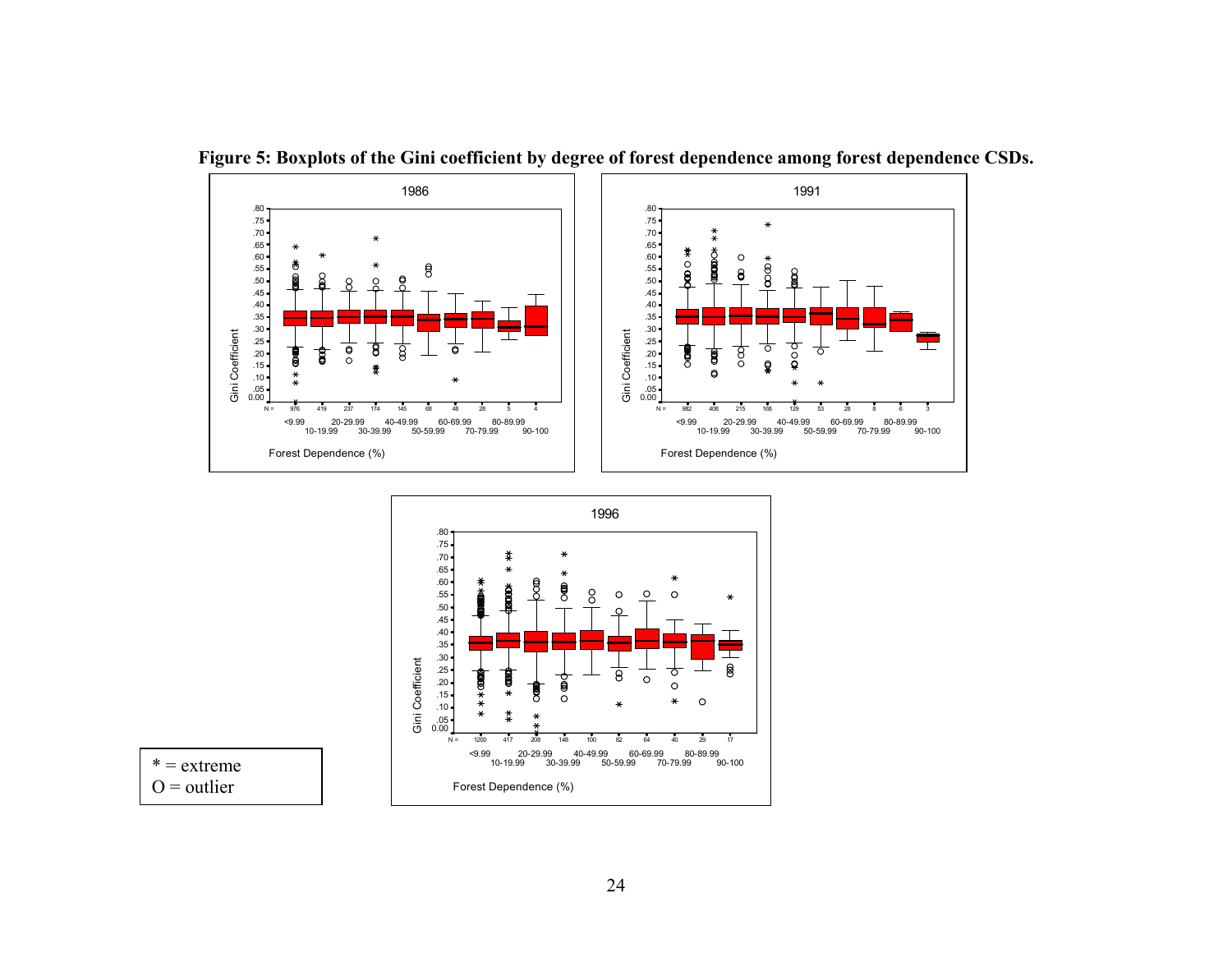Incidence of low income among people in private households

Although the measurements may vary, an indicator representing poverty is common in most studies of economic sustainability. One variable related to poverty provided by the Canadian Census is incidence of low income for various groups of people such as economic families, unattached individuals, and people in private households. This indicator also helps to portray the equity (or inequity) in an area since it can reflect the incidence of poverty in a CSD. For consistency with our other variables of interest, we have chosen only to report this statistic for private households. A private household is defined as "…a person or a group of persons (other than foreign residents) who occupy a private dwelling and do not have a usual place of residence elsewhere in Canada." (Statistics Canada 1999). Also in the census, the incidence of low income among people in private households is the percentage of people living in private households below the low income cut-offs. In turn, the low income cut-offs (LICO) are determined by the proportion of expenditure on food, shelter, and clothing (basic necessities). An appealing characteristic of this poverty indicator is that the LICO's are set at income levels differentiated by household size and degree of urbanization, which are updated yearly by changes in the Consumer Price Index (Statistics Canada 1999). This validates the use of this indicator as it doesn't apply a universal LICO to all households or all CSDs as some poverty indicators do. Thus, the incidence of low income among people in private households is the proportion of people in households that are classified as 'low income' (by their expenditure on basic necessities) due to their household size and the size of their CSD. The graph depicting this statistic for the forest dependent CSDs is shown in Figure 6.





Over the period of 1986-1996, the distributions suggest that among forest dependent CSDs in Canada, there was a slight shift in the distribution of CSDs from the higher percentages of low income to the lower categories. This is most evident from 1986-1991, but in 1996, there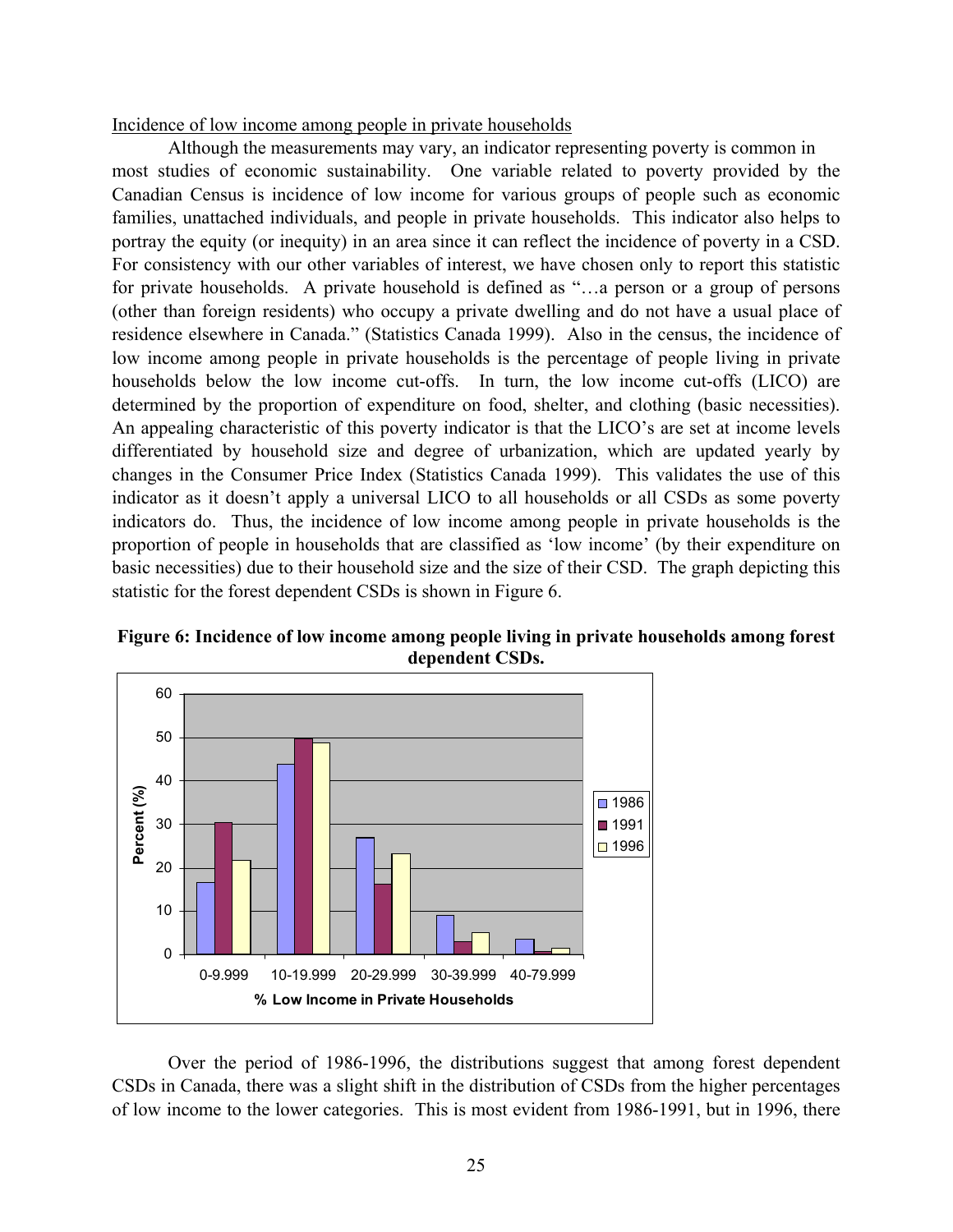was an upward shift in the distribution. This suggests that in forest dependent communities the incidence of low income for people living in private households increased.

The boxplots in Figure 7 further illustrate the relationship between incidence of low income among people living in private households and forest dependence. For 1986 and 1991, there was not much variation in the incidence of low income as the degree of forest dependence increased. However, in 1996 the incidence of low income among people in private households increased slightly for the CSDs in the 60-69.99% forest dependence class, and declined in the three remaining higher dependence classes. As with median household income, it is difficult from these plots to characterize the relationship between this incidence of low income and forest dependence. The correlation analysis in a later section may provide a less ambiguous answer.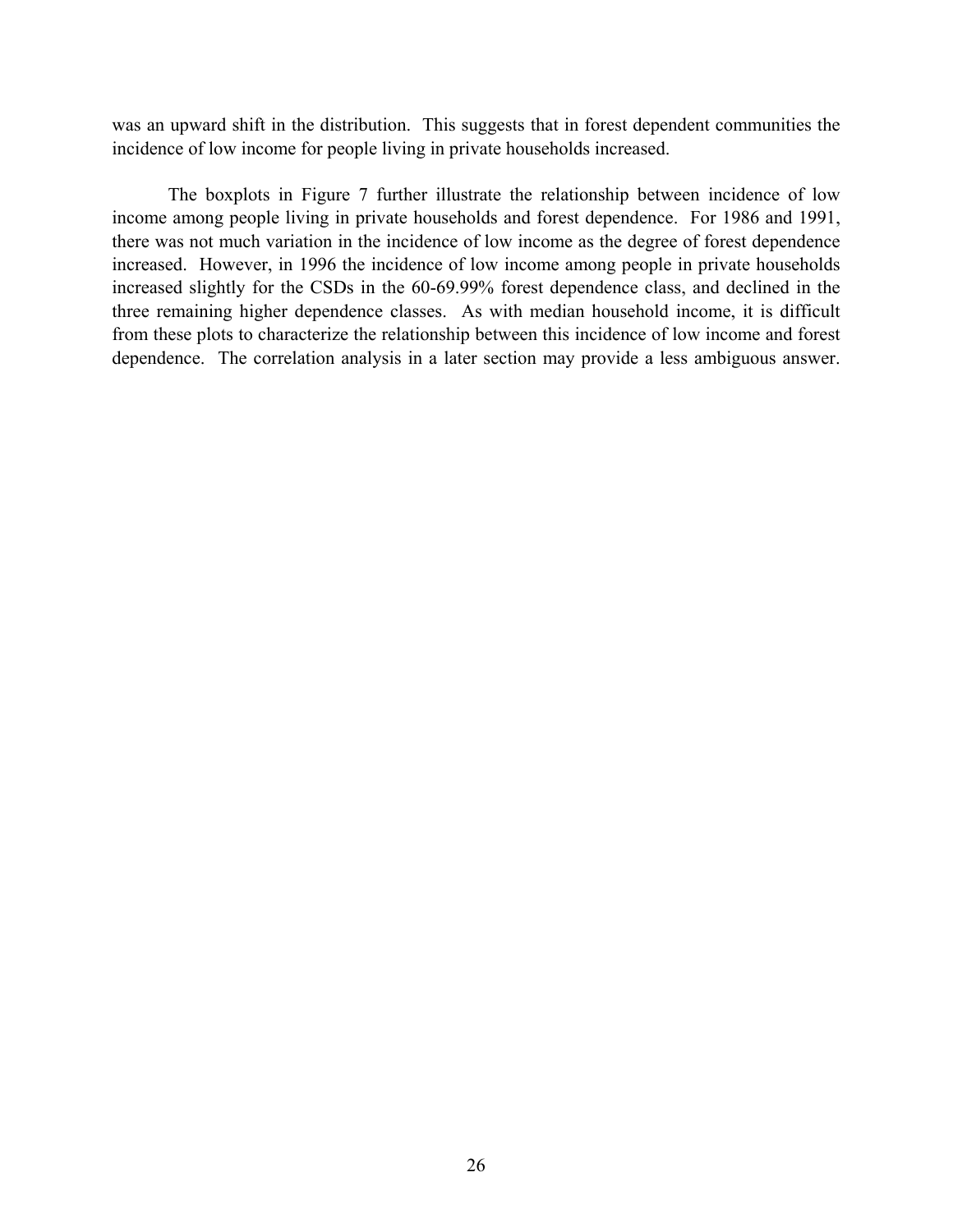

**Figure 7: Boxplots of incidence of low income among people living in private households by degree of forest dependence among forest dependent CSDs.**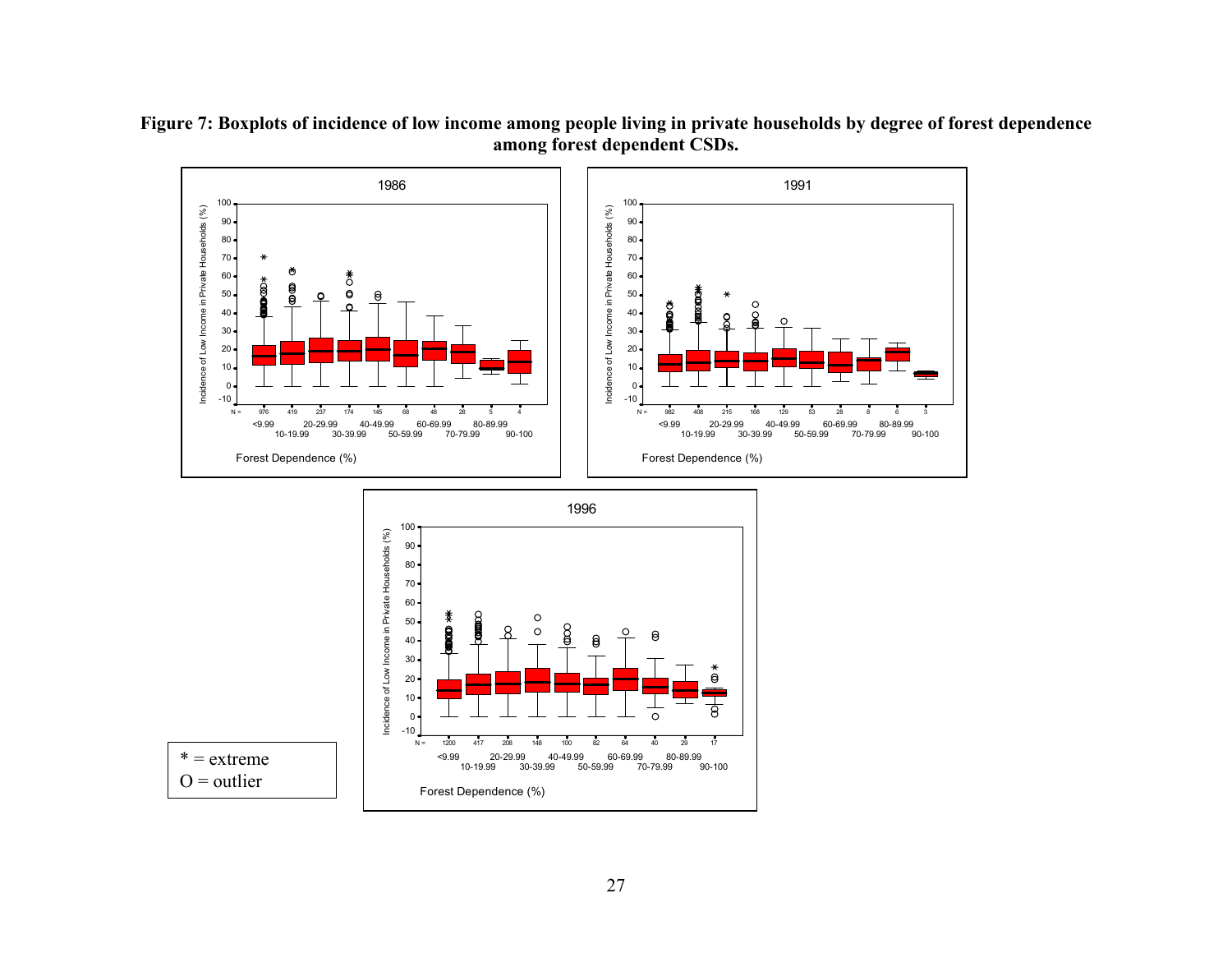#### *Resilience measures*

Some economic sustainability indicators help to characterize a CSD in terms of its resilience to internal and external shocks to the economy.

# Unemployment

The unemployment rate is one example of a resilience indicator and it is reported in the Canadian census for each CSD. This statistic refers to the proportion of the total labour force in the CSD that is unemployed in the week prior to enumeration. The 'unemployed' represents people 15 years or older (excluding institutional residents), who were "…without paid work and were available for work and either: (a) had actively looked for work in the past four weeks; or (b) were on temporary lay-off and expected to return to their job; or (c) had definite arrangements to start a new job in four weeks or less." (Statistics Canada 1999). It should be noted that this definition of unemployment does not include discouraged workers who had to relocate to find work, involuntary part-time workers, and underemployed workers. The distribution of the unemployment rate among the forest dependent CSDs in shown in Figure 8.



**Figure 8: The percent distribution of level of unemployment among forest dependent CSDs.** 

It is apparent that the proportion of CSDs with higher unemployment rates declined over time, which explains some of the increase in the 0-9.99% category.

The relationship between the unemployment rate and degree of forest dependence can be explored by using the boxplots of these two variables displayed in Figure 9. Ignoring the top two dependence classes for 1986 and 1991, there was an increase in unemployment as forest dependence increased. In 1996, this was the case for the first few classes, but in the higher forest dependence classes, there was a decline in the rate of unemployment for those CSDs. This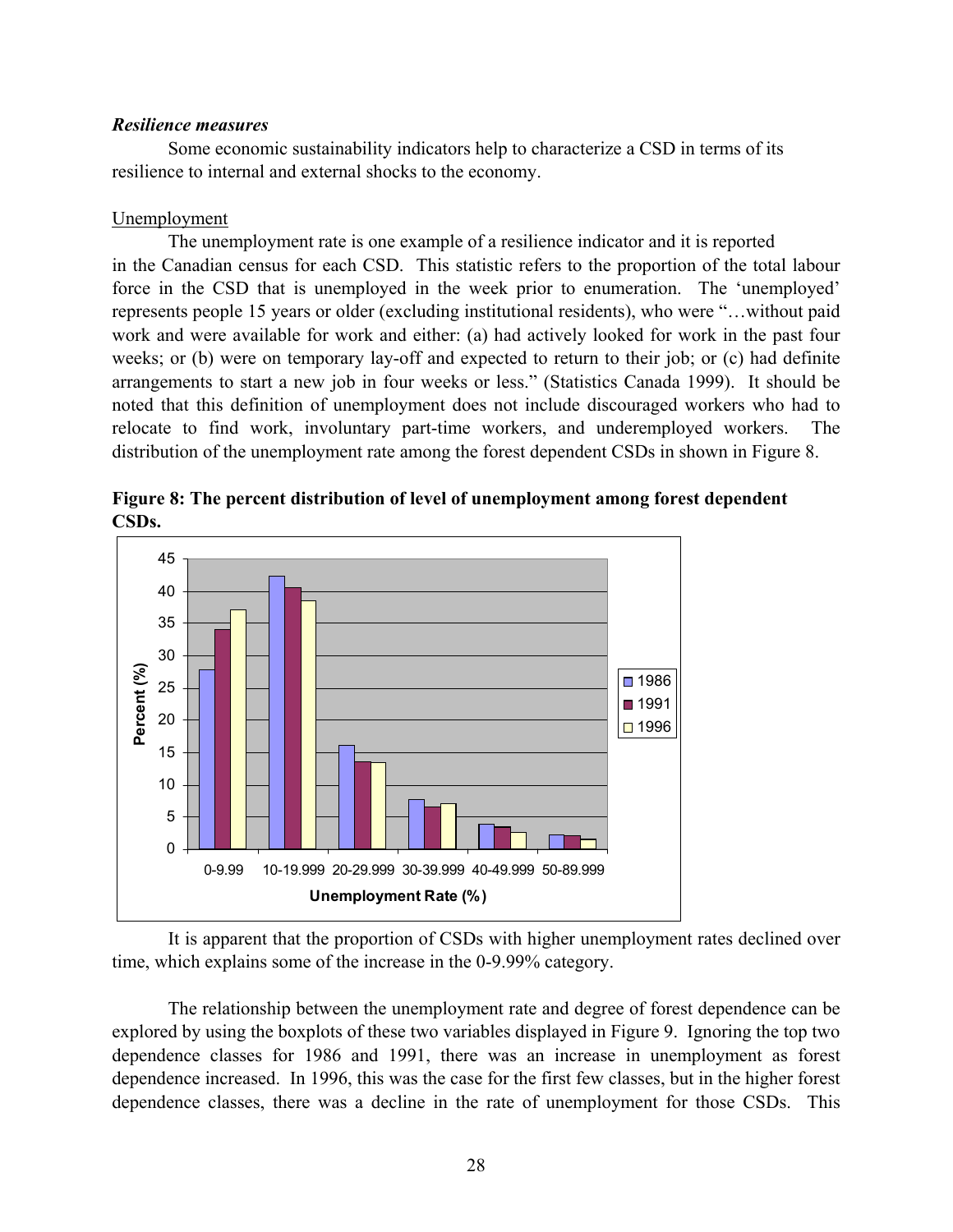decline in the higher dependence classes might be attributed to the 1996 increase in the forestry price indexes which in turn reflect improved economic conditions and job opportunities in the forest sector. If these CSDs responded by increasing their forestry activity, this may have caused the unemployment rates to decrease. However, overall these graphs suggest that as forest dependence increases, so does the rate of unemployment.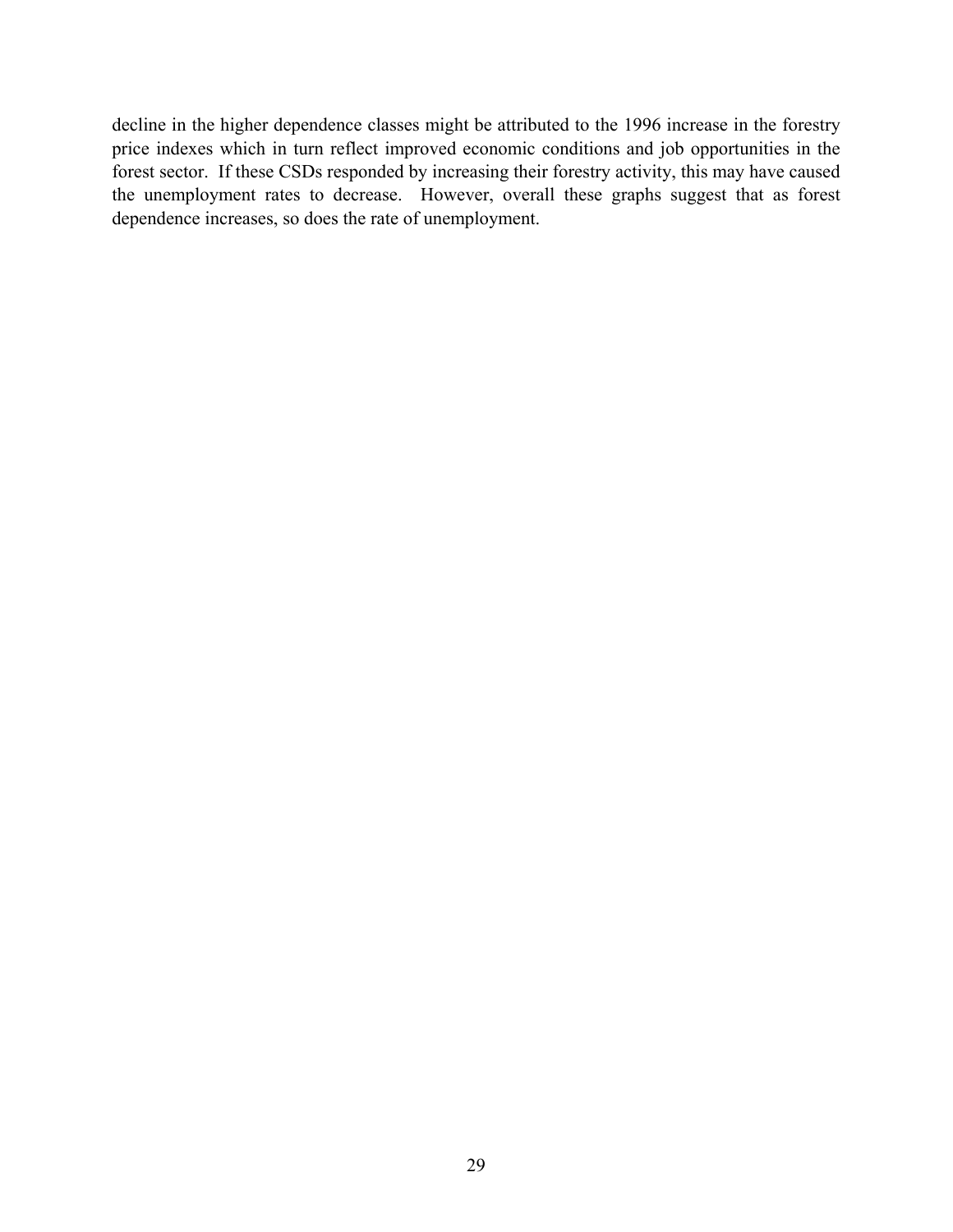

**Figure 9 – Boxplots for unemployment by degree of forest dependence among forest dependent CSDs.** 

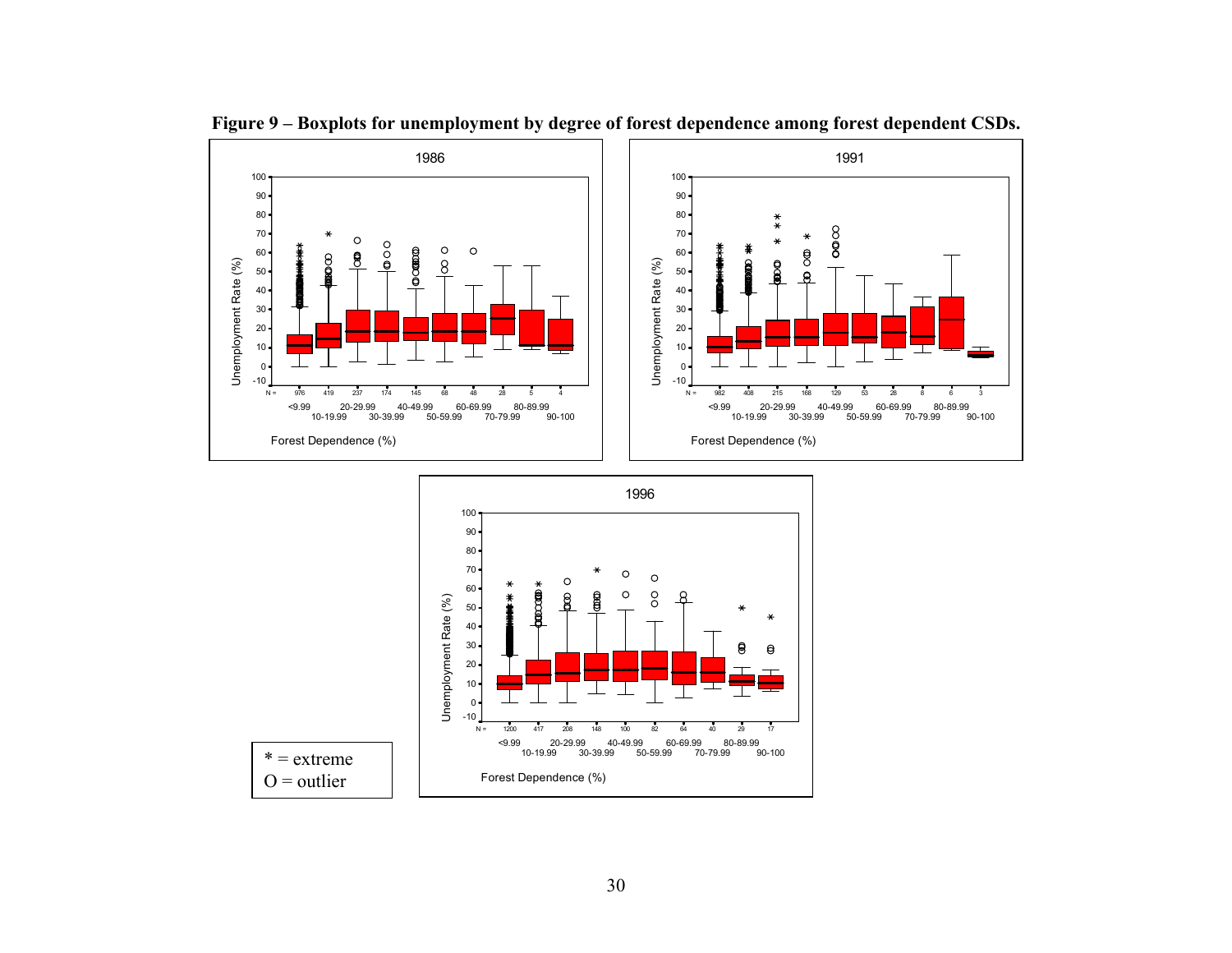#### Economic diversity

As a measure of the mix of employment or employment income across sectors, economic diversity is a good indicator of the CSDs' resilience to economic shocks. The nature of its measurement (economy-wide) also makes economic diversity highly preferable to other indicators of the employment or employment income in a particular sector. There are two common ways to calculate diversity – one method uses employment in each of the sectors and the other uses the level of employment income in each of the sectors. We calculated diversity both ways and found the resulting measures were highly positively correlated. Thus, either diversity calculation can be used for analysis. Here, we have chosen to focus on diversity using employment income, as our definition of forest dependence also used employment income in its base calculations. The distribution of economic diversity among the forest dependent CSDs is shown in Figure 10.



**Figure 10 – The percent distribution of economic diversity among forest dependent CSDs.** 

As mentioned earlier, our calculation of diversity using employment income can take a value of zero if all of a CSD's economic activity is concentrated in one sector. In turn, the maximum value of diversity possible is  $ln(18) = 2.89$ , with 18 being the number of economic sectors in each CSD. Thus, Figure 10 shows that in each census year, over 50% of the forest dependent CSDs exhibited moderately high diversity, while the other 25% enjoyed high diversity despite some reliance on forestry or forest related activities. The remaining 20-25% of CSDs in each year exhibited low to very low diversity. The distribution of CSDs among the economic diversity classes is similar in each of the three census years.

The boxplot in Figure 11 also portrays the relationship between diversity and forest dependence. As expected, as forest dependence increases, economic diversity decreases. This suggests that there is a negative correlation between forest dependence and diversity. Thus, an increase in forest dependence in a CSD may bring the risk of decreased resilience to economic shocks.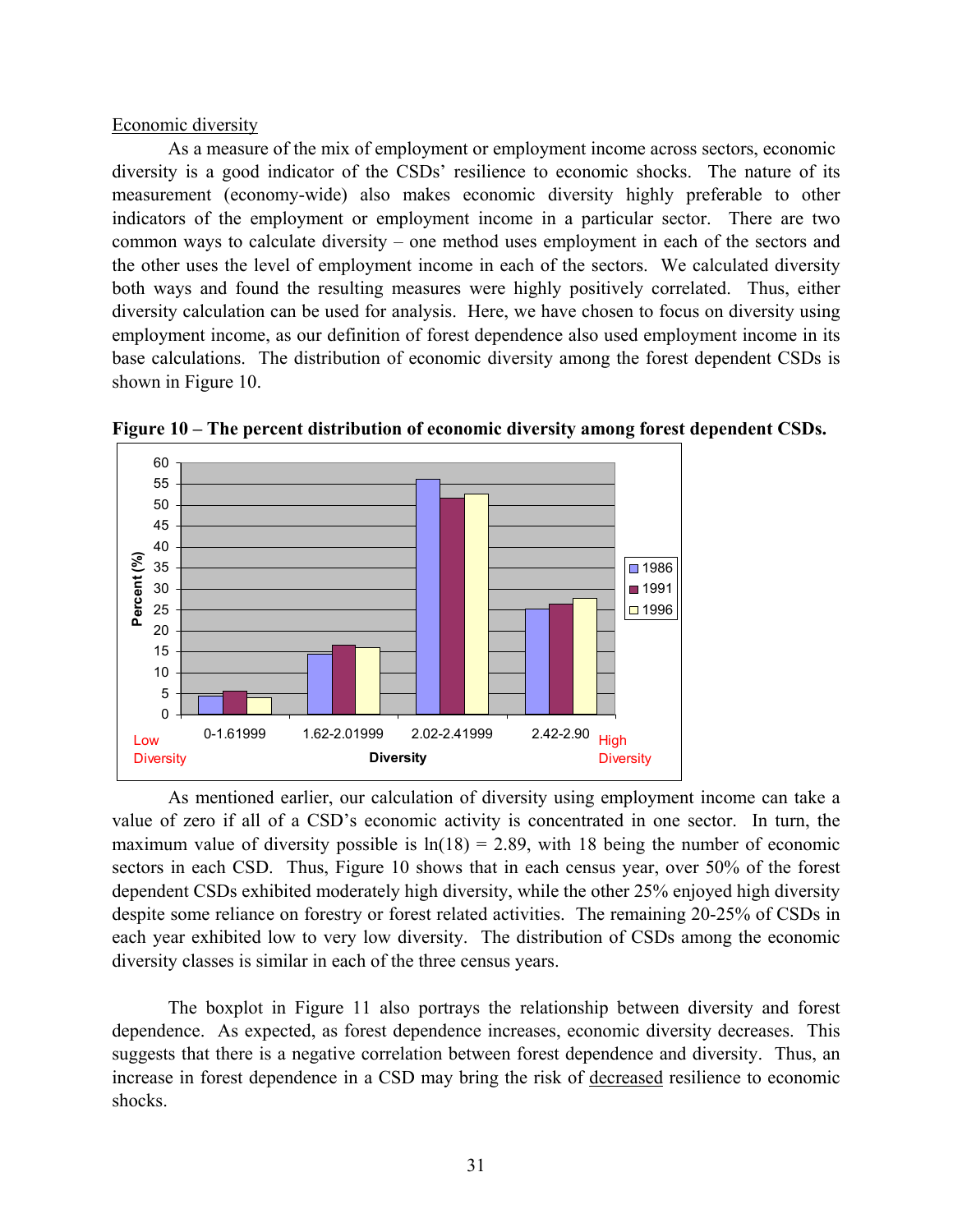

**Figure 11 – Boxplots of economic diversity by degree of forest dependence among forest dependent CSDs.**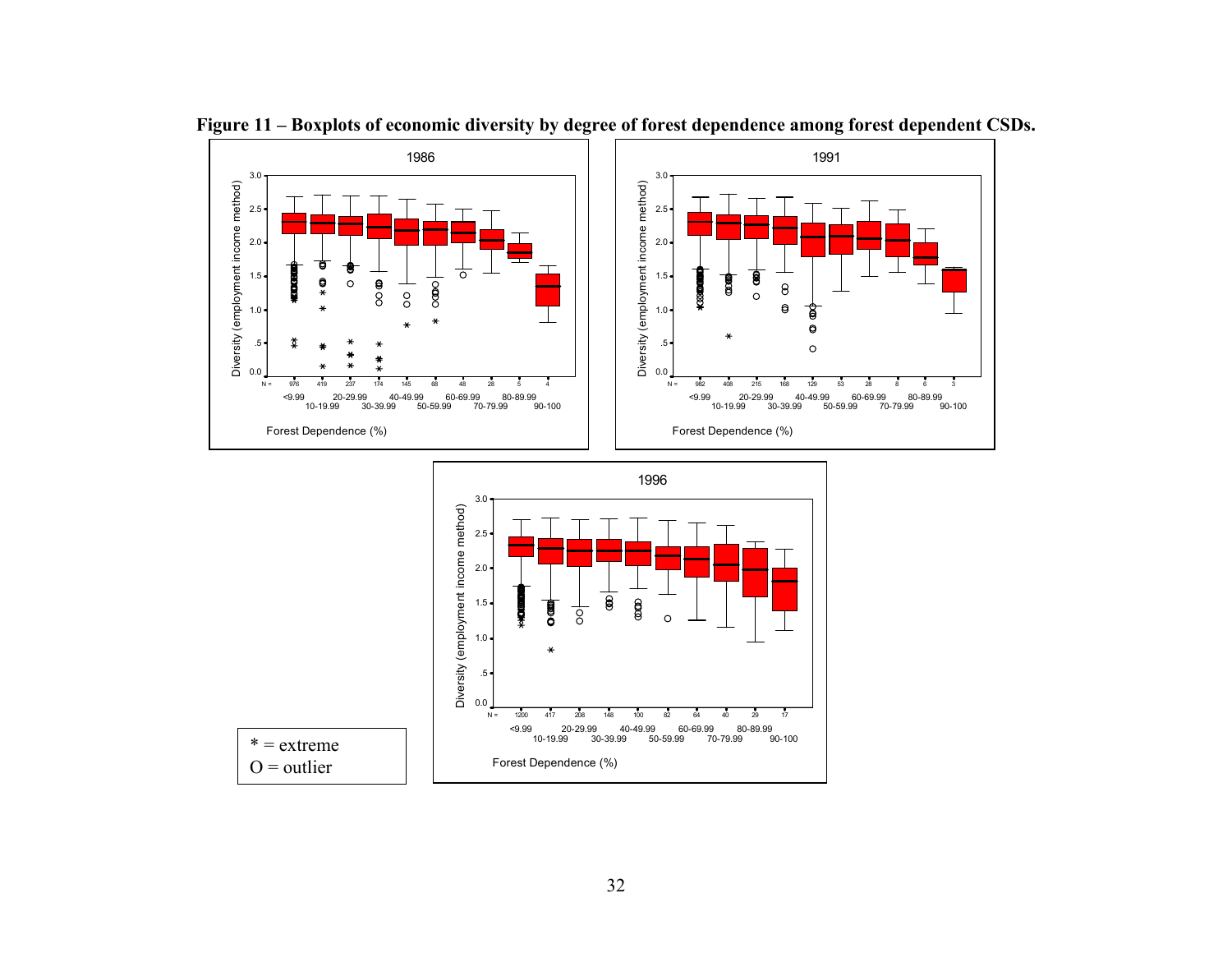# Trade exposure to exports

Also mentioned above, a CSD's trade exposure to exports can make its local economy vulnerable to fluctuations in global market shocks and exchange rate influences. Trade exposure can be calculated from employment or employment income in each of the economic sectors. To maintain consistency with other variables, we derived trade exposure to exports using employment income. The distribution of trade exposure to exports among the forest dependent CSDs is depicted in Figure 12.



**Figure 12 – The percent distribution of level of trade exposure to exports among forest dependent CSDs.** 

Between 1986 and 1991 there was a slight shift in distribution from the lowest category of trade exposure to exports to the higher categories. However, in 1996 there was a marked increase in trade exposure to exports among the forest dependent CSDs.

This relationship between trade exposure to exports and forest dependence is further examined in Figure 13. In 1986 and 1991, as forest dependence increased, trade exposure to exports increased up to the 50% dependence level, and steadily declined for each subsequent dependence class. However, quite a different result is seen in 1996. As forest dependence increased, trade exposure to exports markedly increased throughout all of the dependence classes. The increase in forest products price indexes between 1991 and 1996 likely explains the shift towards more reliance on exports, as forestry companies tried to maximize their economic opportunities in the external markets. Hence, forest dependence seems to be positively correlated to a CSDs trade exposure to exports. Thus, throughout this time series, the CSDs were becoming more susceptible to outside economic shocks.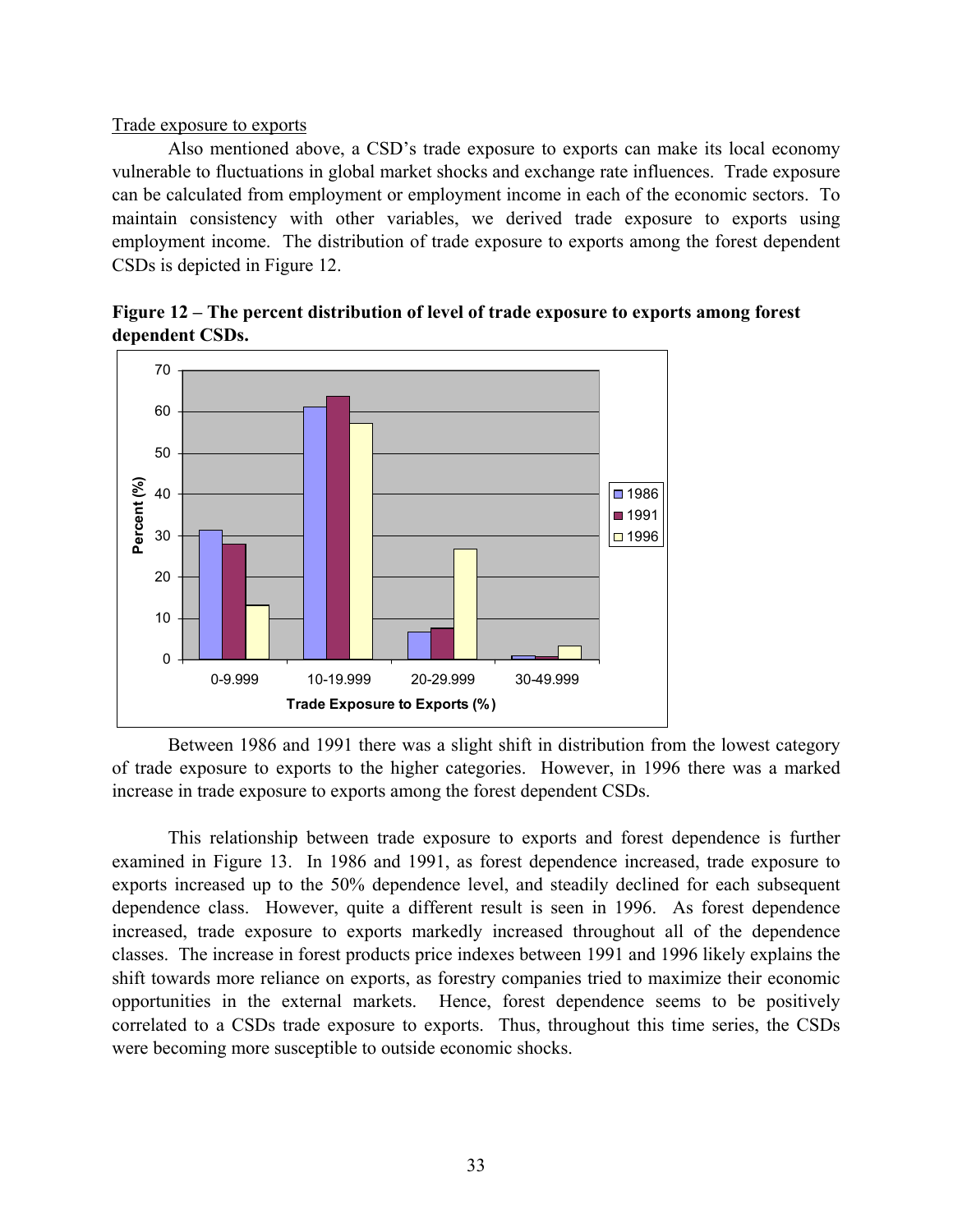

**Figure 13 – Boxplots of trade exposure to exports by degree of forest dependence among forest dependent CSDs.** 

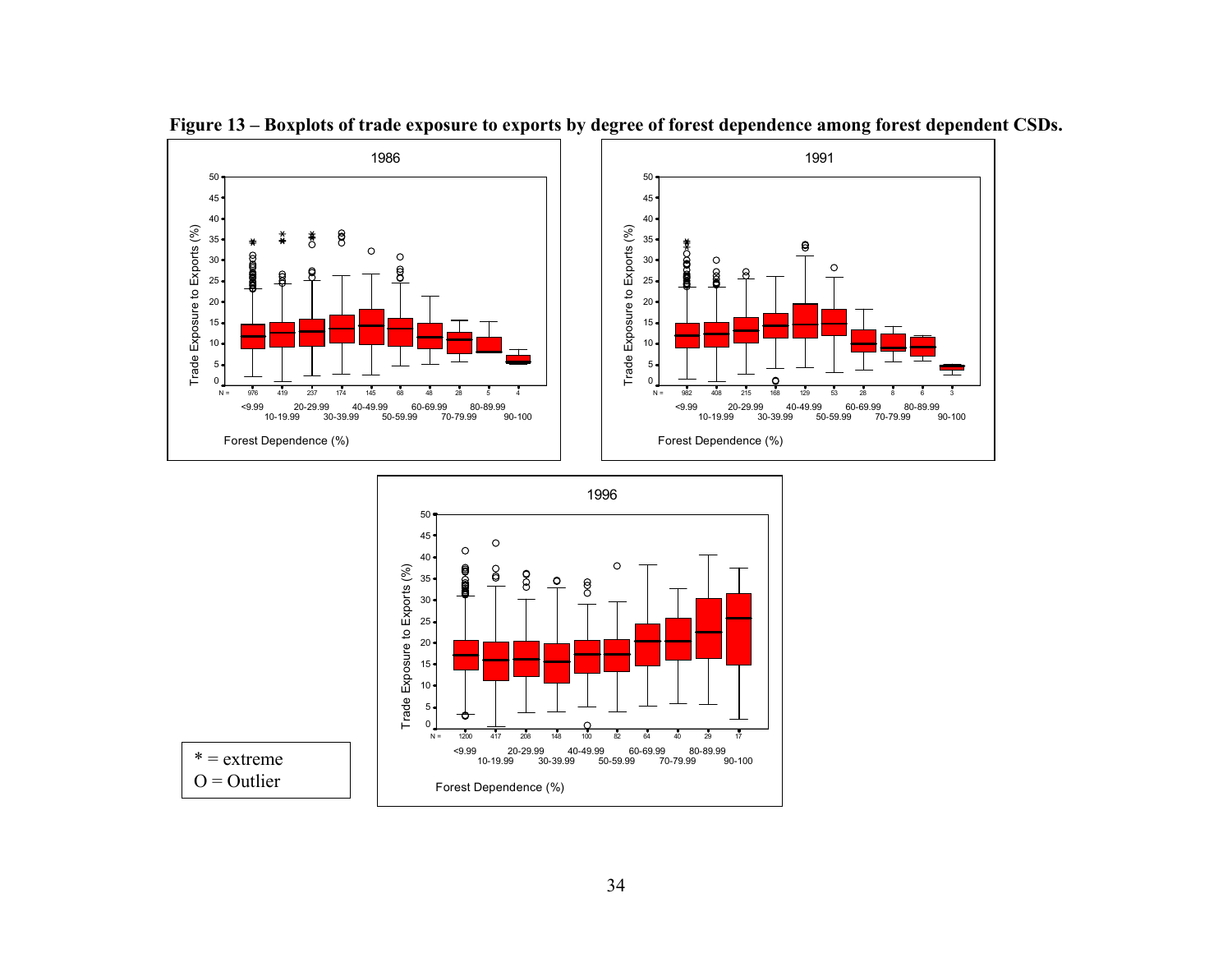#### *The direction and degree of correlation between forest dependence and various indicators*

Observing the correlations between forest dependence and each of the economic sustainability indicators provides some additional insight into the relationships that may exist between these indicators. Significance was determined from the Pearson's correlation coefficient. As a measure of linear association, these coefficients range in value from -1 (a perfect negative relationship) to +1 (a perfect positive relationship). A value of zero indicates no linear relationship (Berenson and Levine 1996). However, as is always the case with correlation analysis these results should be interpreted carefully as they do not imply causality and are not derived from a conceptual model that proposes a causal structure. Further research is required to identify the causal structure.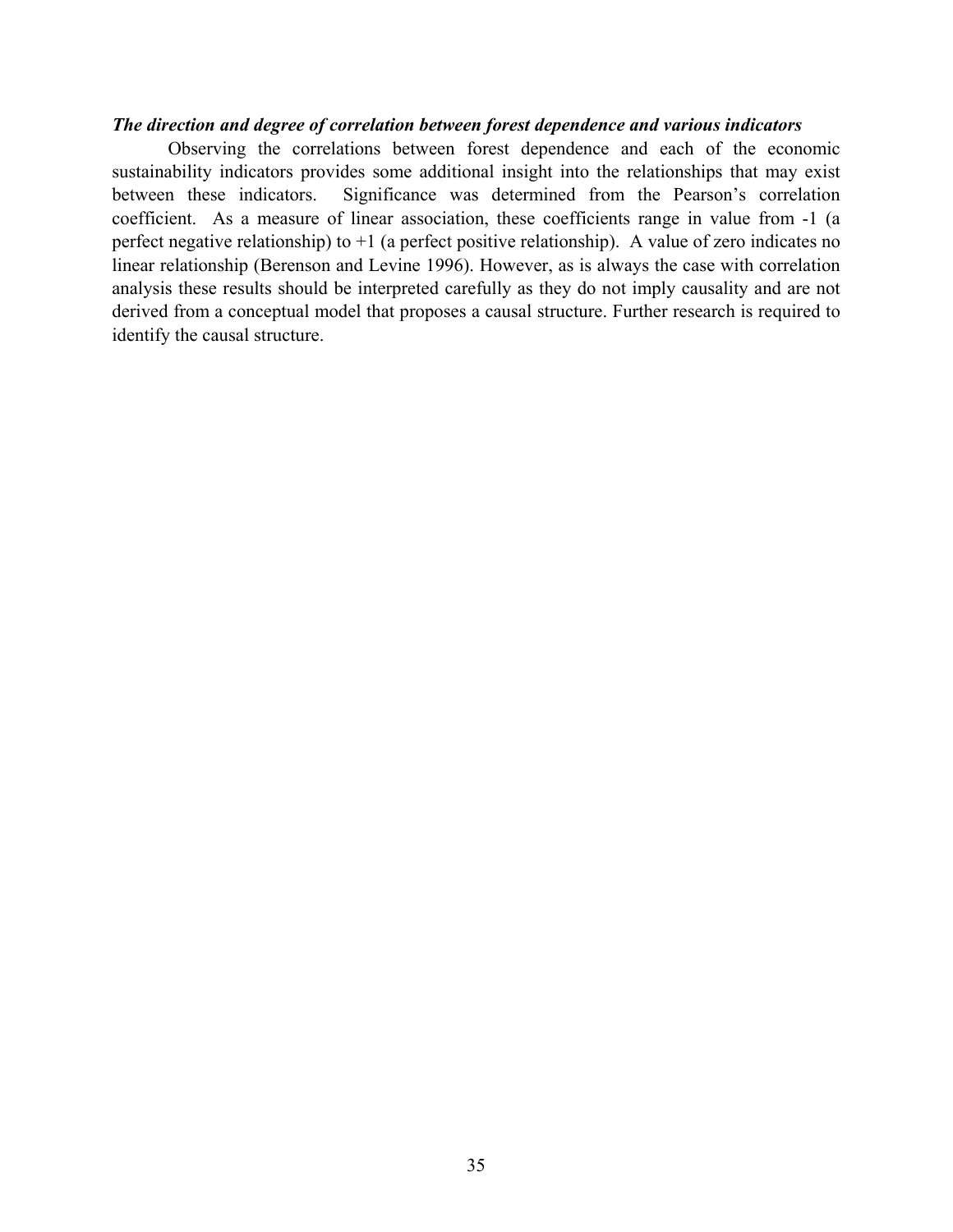



 $5 *$  means significant at the 0.05 level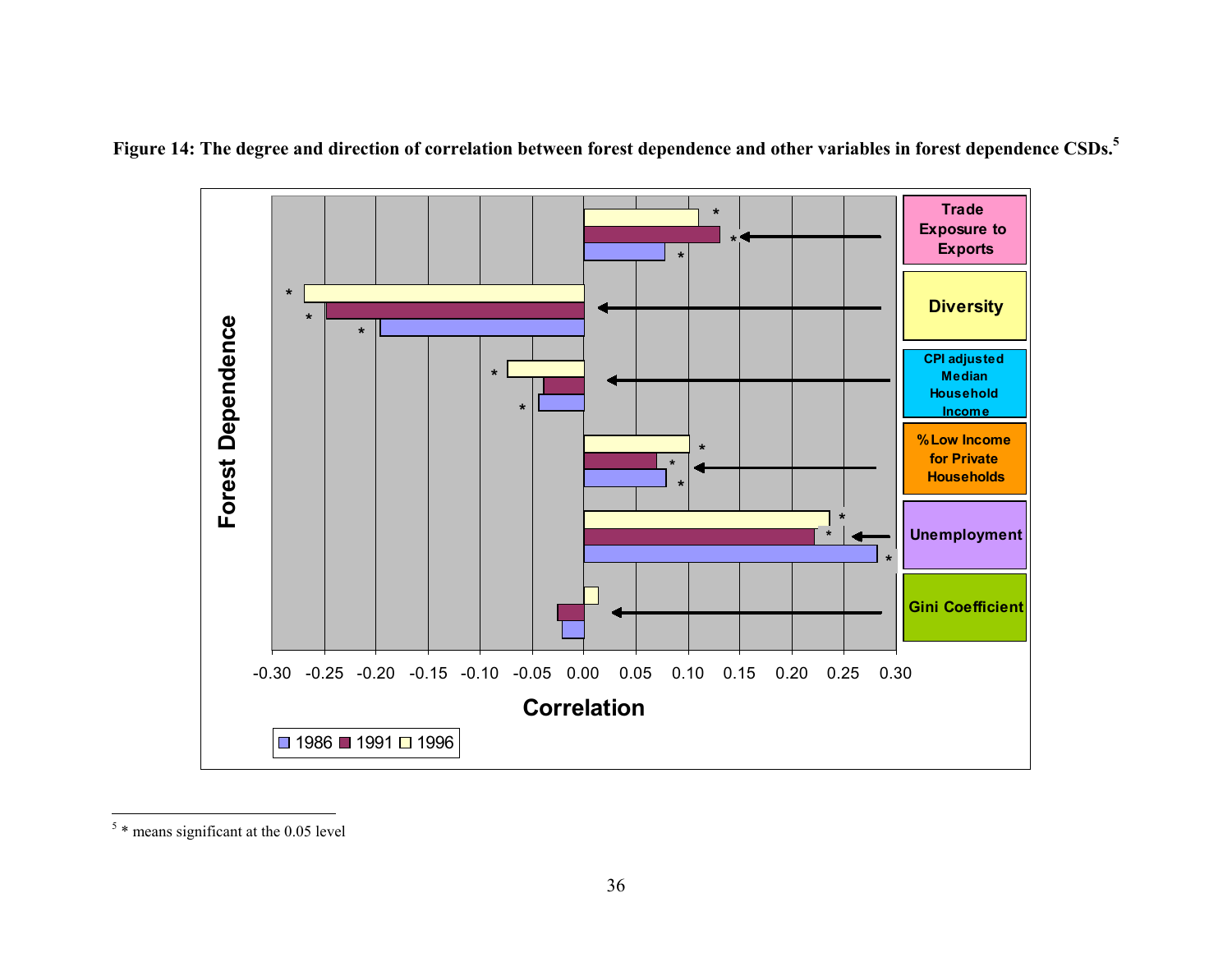A graph of these correlations and their significance is shown in Figure 14. Trade exposure to exports, incidence of low income among people living in private households, and unemployment are all positively correlated with forest dependence. Diversity, median household income, and income inequality (Gini coefficient values) are negatively correlated with forest dependence. All of the correlations are statistically significant at the 0.05 level, except the Gini coefficient for all three years and the median household income in 1991. To draw some adequate conclusions, we will compare the findings from the frequency, boxplot and correlation graphs for each indicator and study its relation to forest dependence from this particular dataset.

#### Median household income

From Figures 2 and 3, it was difficult to clearly define the relationship between median household income and forest dependence. Figure 2 showed only an increase in the number of CSDs with higher median household income over time. The boxplots in Figure 3 were used to examine the distribution of CSDs' median household income across the forest dependence categories. However, the distribution was relatively stable for 1986 and 1991 and 1996 showed a positive relationship between the two variables in only the highest forest dependence categories. In fact, we can see from Figure 14 that median household income is negatively correlated to forest dependence. The correlation was significant in 1986 and 1996, but not in 1991. This negative correlation should be evaluated carefully; these are correlations and may not imply a causal structure. As such, other forms of statistical analysis may be required to accurately portray the relationship between median household income and forest dependence.

# Gini coefficient

The boxplots of Gini coefficient values against forest dependence showed that the distribution of Gini coefficient values was relatively stable over the forest dependence categories across all years. This result is explained in Figure 14. Although the Gini coefficient was negatively correlated to forest dependence in 1986 and 1991, and positively correlated in 1996, the correlation coefficients are not significant in any year. Thus, there appears to be no significant relationship between Gini coefficient values and forest dependence. Other factors must affect the Gini coefficient. Sharpe and Zyblock (1997) found that income inequality (as measured by the Gini coefficient) was highly dependent on the business cycle and other structural factors such as unemployment.

# Incidence of low income among people in private households

 As with median household income, the boxplots in Figure 7 did not clearly characterize the relationship between the incidence of low income among people living in private households and forest dependence. The correlation analysis provides a less ambiguous answer. The incidence of low income among people living in private households is positively and significantly correlated to forest dependence (Figure 14).

# Unemployment

The boxplots in Figure 9 of the unemployment rate by degree of forest dependence suggested a trend that as forest dependence increases, the unemployment rates increase as well.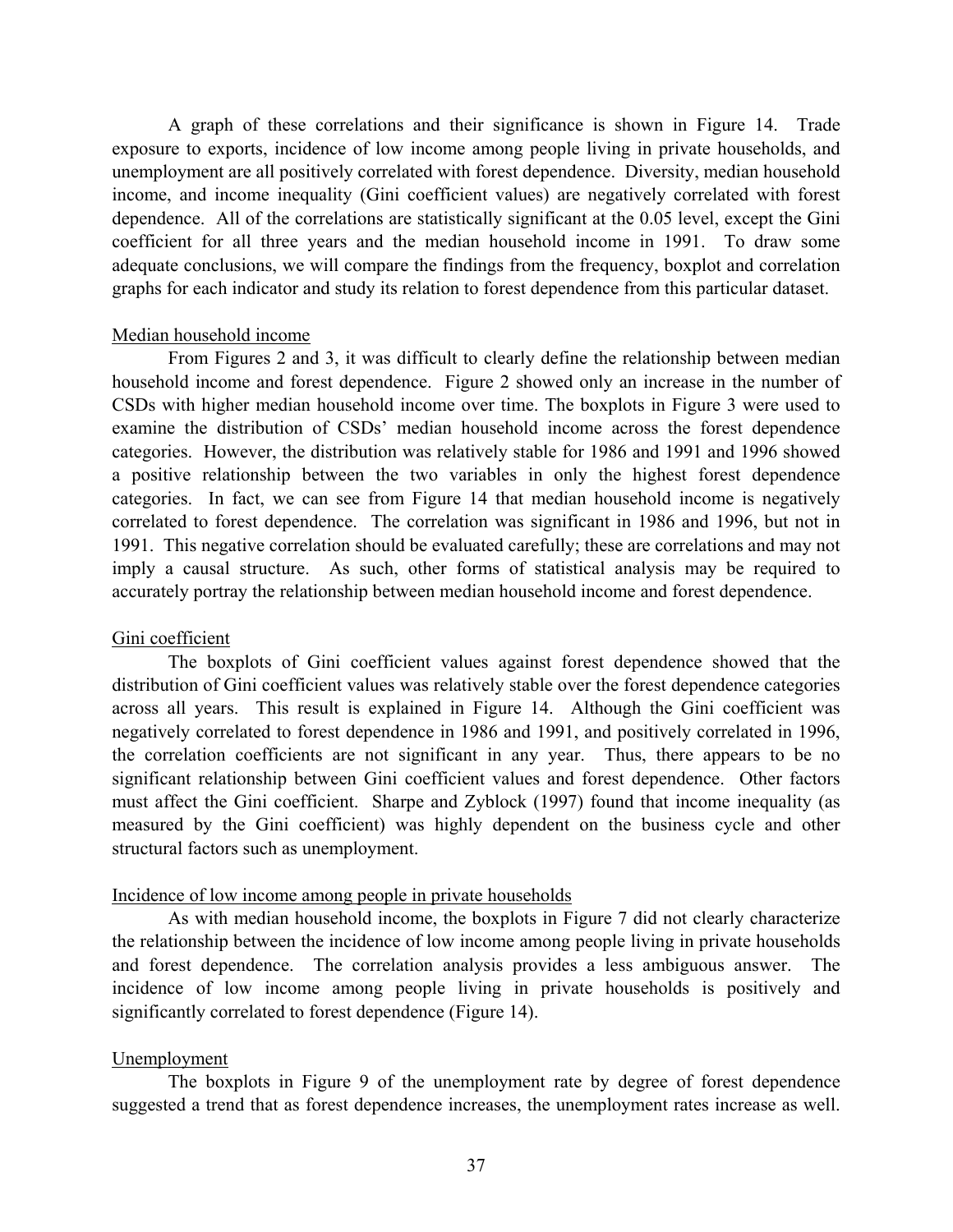This is confirmed in Figure 14. Forest dependence and unemployment are positively and significantly correlated.

#### **Diversity**

Like the unemployment rate, economic diversity showed a clear trend in the Figure 11 boxplots over the time series. As forest dependence increased, there was a downward trend in economic diversity. The correlation analysis confirms this trend. This result is expected; increases in forest dependence mean that forestry and forest-related activity comprise a bigger share of the total economy, thus directly decreasing the CSD's diversity. There is much consensus that this result makes highly forest dependent CSDs less resilient to economic shocks, as well as technical change. Since technical change affects each sector differently, higher diversity in a CSD could help balance employment changes among the different sectors. However, a study done by Attaran in 1986 argued that the industrial mix of an economy is perhaps more important to its resilience than economic diversity. Attaran claims that forest dependent communities who have industries that follow opposite business cycle trends as the forest industry are considered more resilient than if these communities had industries that followed the same trends as forestry. While this may be a valid argument for CSDs of moderate diversity, the impact diversity has on resilience cannot be disputed in the 5-20% of forest dependent CSDs that exhibit low to moderately low diversity.

# Trade exposure to exports

The boxplots of trade exposure to exports and forest dependence in Figure 13 showed a fairly strong trend in the time series that increased forest dependence was associated with an increase in the CSDs' trade exposure to exports. This was most prominent in 1996. The correlations in Figure 14 confirm this finding. Forest dependence and trade exposure to exports are positively and significantly correlated. Since trade exposure to exports means a direct reliance on the economy outside the CSD, the increase in trade exposure that accompanies increased forest dependence does make the CSD more vulnerable to outside economic shocks and exchange rate influences.

# **A Comparison of Forest Dependent CSDs to Non-Forest Dependent CSDs**

We have examined the economic sustainability indicators over time in forest dependent communities. This section presents comparisons of those results to the indicator characteristics in non-forest dependent communities. To summarize the relationship of the indicators to forest dependence, we employ two categories of forest dependence: those CSDs who exhibit positive forest dependence but less than 50% and CSDs who are 50-100% dependent on forestry or forest-related activities.

# *Median household income*

Figure 15 presents a series of three graphs that compare the distribution of median household income across forest and non-forest dependent CSDs for the time series. The relative stability of median household income across time seen in Figure 3 is again depicted here, despite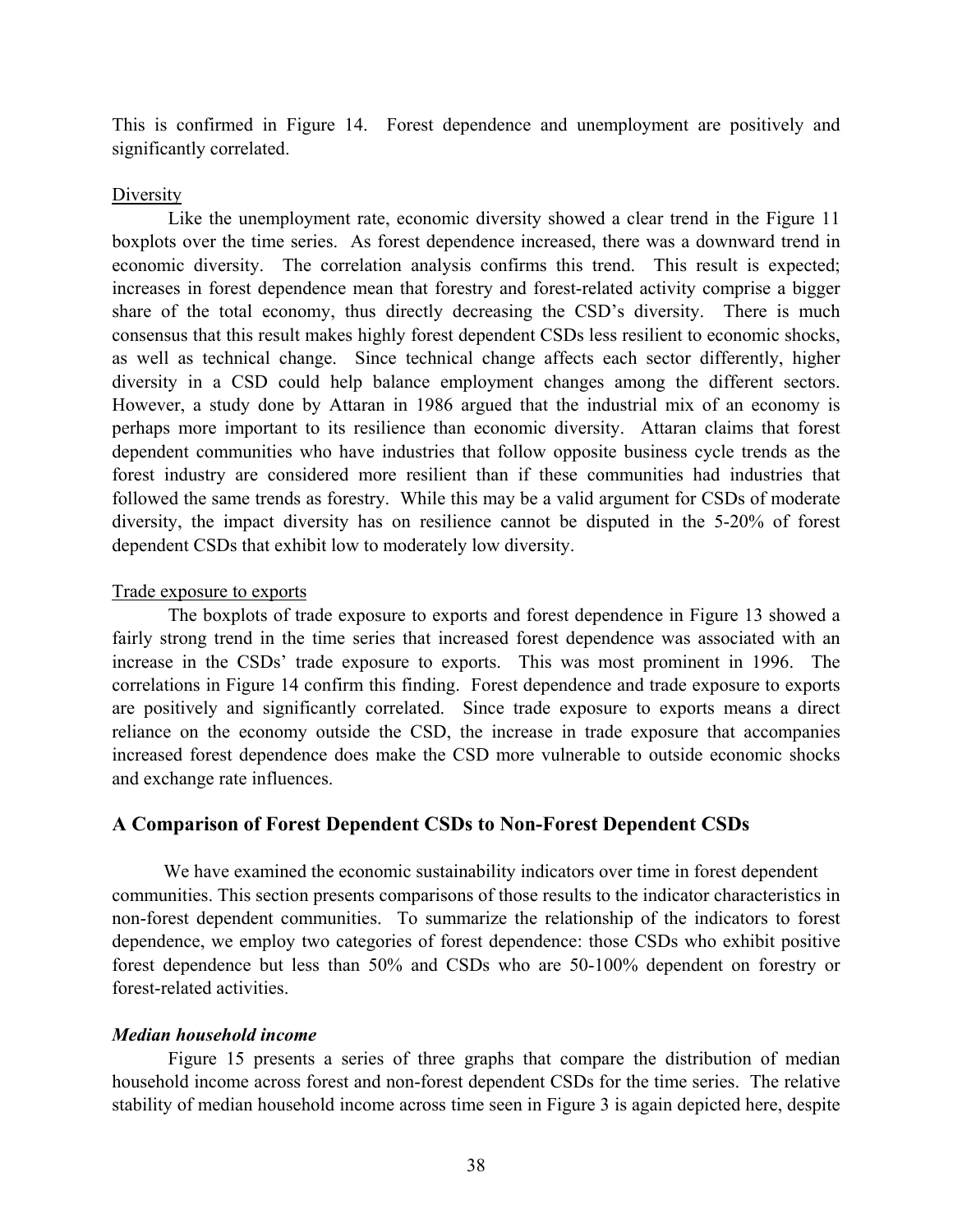the addition of the non-forest dependent CSDs. There were more extreme values and outliers in the non-forest dependent group, and median household income did not vary much between this group and the groups of CSDs less than 50% forest dependent. However, there was a slight increase in median household income in the groups of CSDs that were more than 50% forest dependent for all three years. There was also a slight increase in the variance of the values in this group (as represented by the height of the boxes) in 1986 and 1991. However, there was a definite decrease in overall variance within this same group of CSDs for all years. This is partially due to the small number of observations in the >50% forest dependence group. Although the data for median household income may not raise any concern regarding increasing forest dependence, it is difficult to ignore the results of the correlation analysis that link increasing forest dependence with decreasing median household income.

# *Gini coefficient*

The distribution of Gini coefficient values across forest and non-forest dependence are shown as 3 graphs in Figure 16. Across all three years, there was a decrease in the overall variance of the Gini coefficient as forest dependence increased. In 1986 there was a slight decline in the Gini coefficient as the CSDs became more forest dependent. For reference, this decline would suggest an increase in income equality. In 1991 and 1996, the Gini coefficient remained relatively stable as forest dependence increased. Whether the Gini coefficient was stable or not over the two forest dependence groups, it has already been determined in the correlation analysis that there is not a significant relationship between Gini coefficient values and forest dependence. There are undoubtedly other factors that control the behaviour of this indicator through time.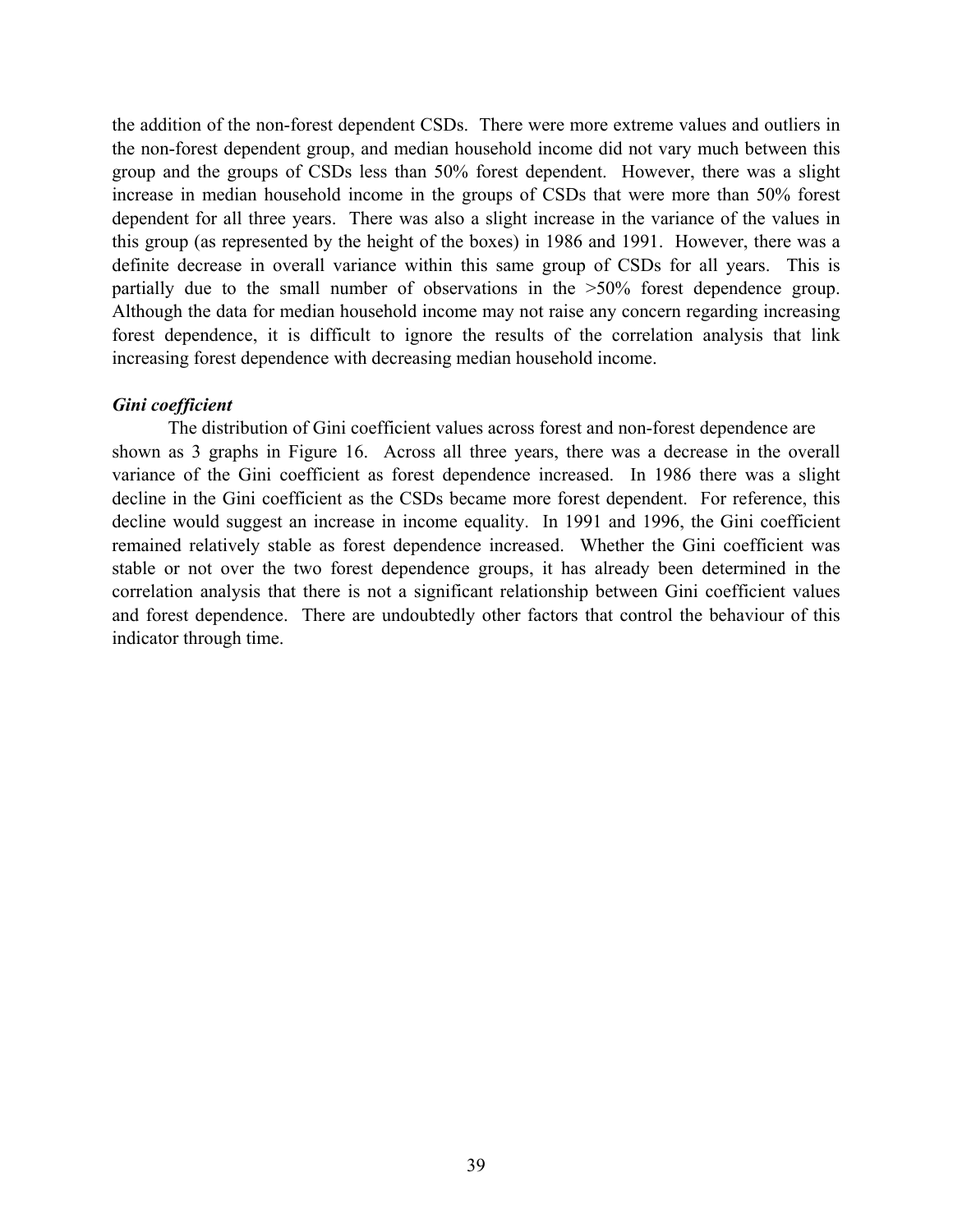

**Figure 15: Boxplots of comparisons of median household income across forest and non-forest dependent CSDs.** 

#### **Figure 16: Boxplots of comparisons of Gini coefficient values across forest and non-forest dependent CSDs.**

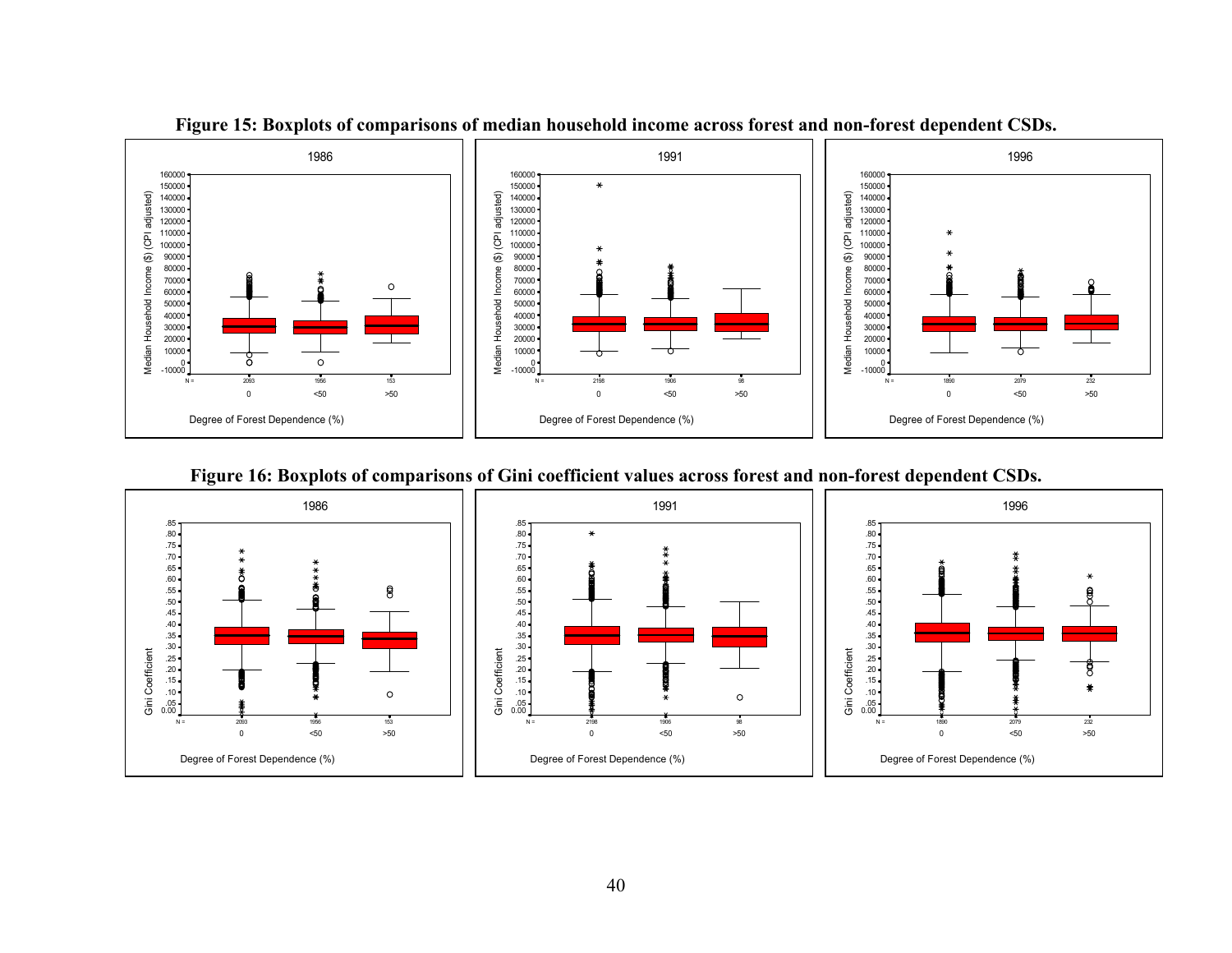#### *Incidence of low income among people living in private households*

Figure 17 shows the incidence of low income among people living in private households and forest dependence across time. A decrease in the overall variance of this indicator as forest dependence increases across all years is observed. Between the two forest dependence groups the distribution of the incidence of low income is very similar across all years. However, the addition of the non-forest dependence group shows more clearly the result seen in the correlation analysis that increases in forest dependence are met with increases in incidence of low income for people living in private households.

#### *Unemployment rate*

The results of the correlation analysis of forest dependence and the unemployment rate are confirmed in Figure 18. This series of graphs compares the distributions of the unemployment rate across forest and non-forest dependent groups of CSDs across all three years. It is indisputable that as forest dependence increases, so does the unemployment rate. Also, the variance within the middle 50% of the values (as represented by the height of the boxes) increases as forest dependence increases in 1986, 1991, and 1996.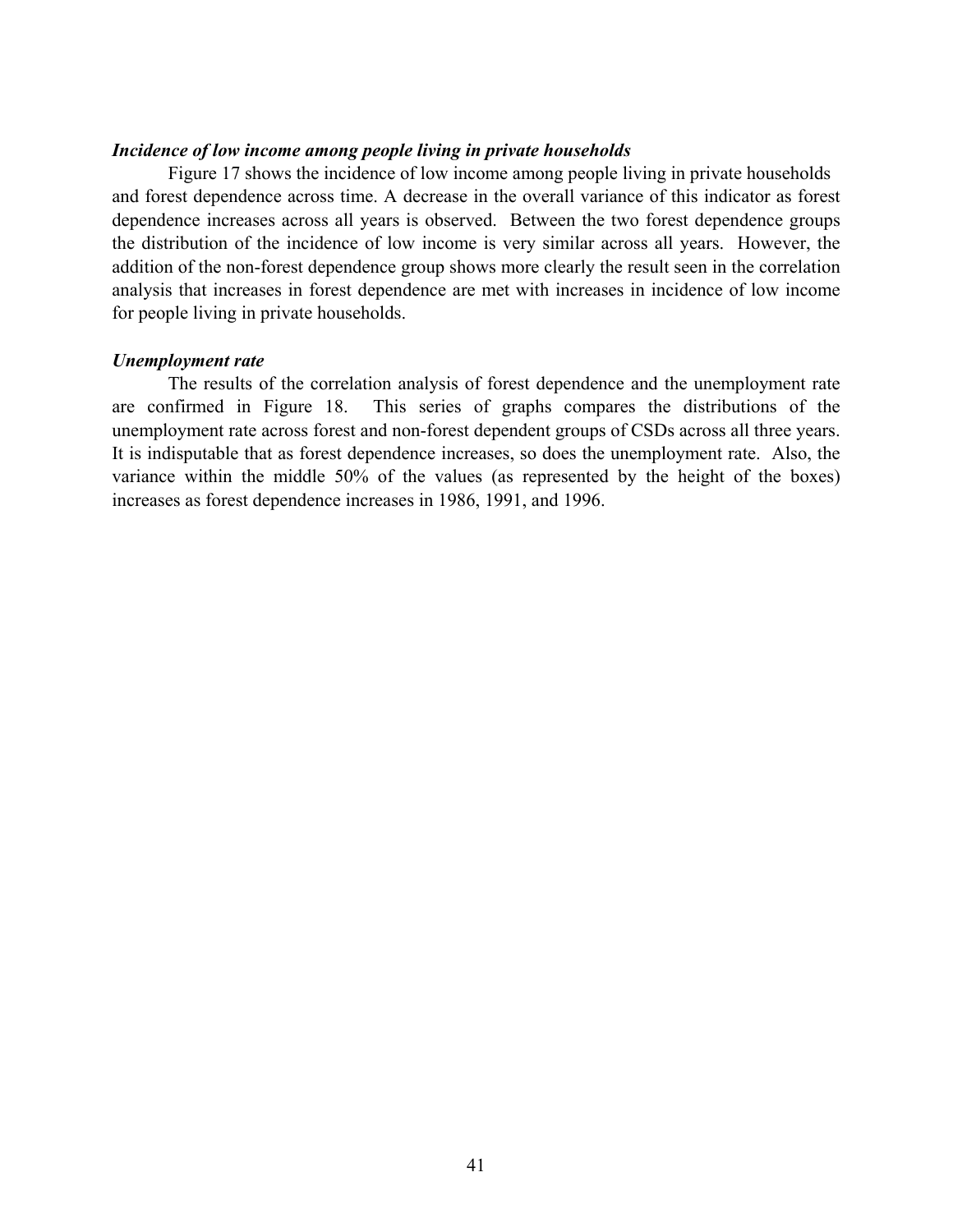



**Figure 18: Boxplots of comparisons of unemployment rates across forest and non-forest dependent CSDs.** 

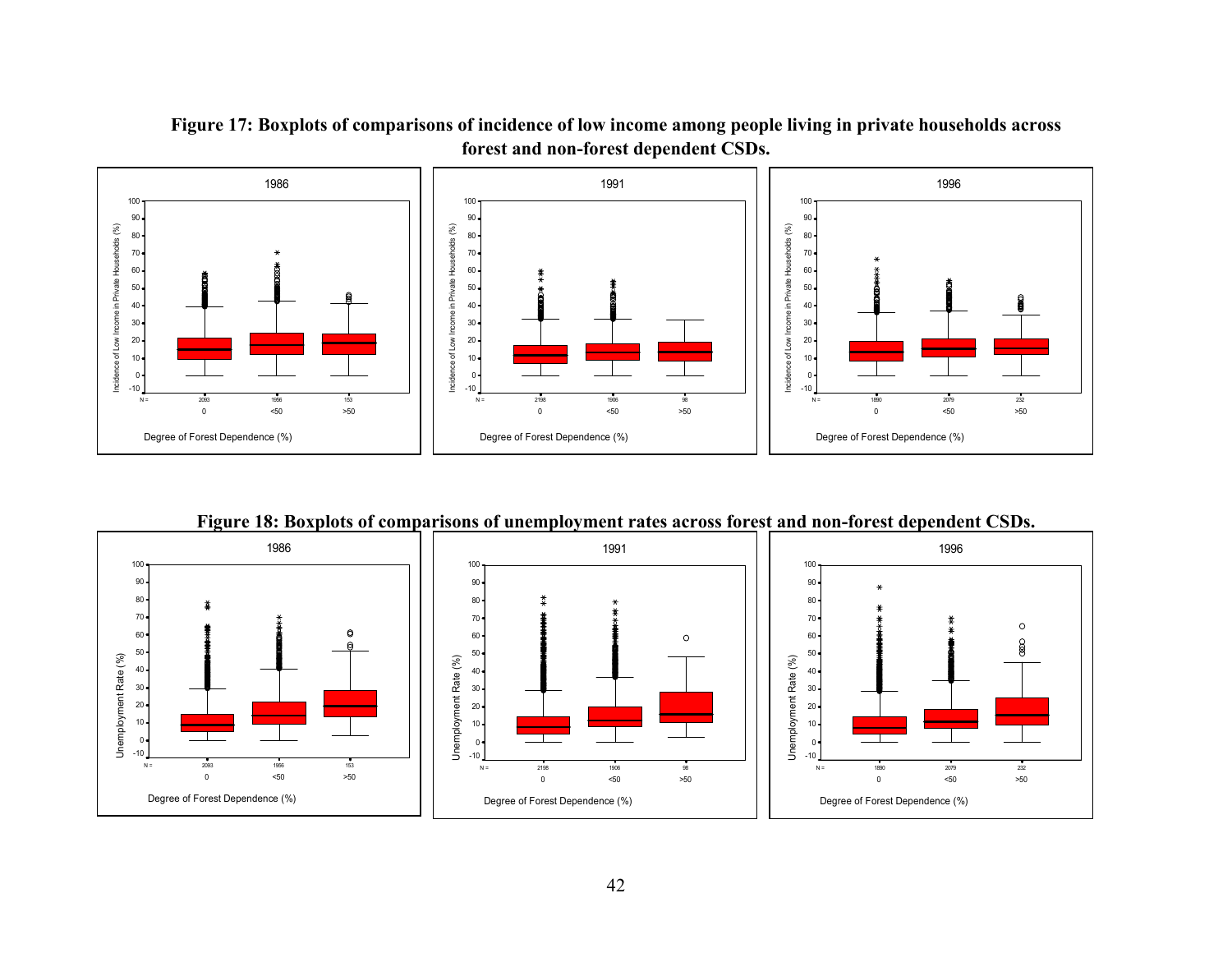#### *Economic diversity*

Figure 19 compares the distribution of economic diversity to forest dependence across the three census years. Compared to the non-forest dependent groups of CSDs, diversity increased in all three years for the second group with less than 50% forest dependence. This could probably be explained by the addition of activity in Division C (logging and forestry) and/or part of Division E (forestry related manufacturing), both of which are absent in the non-forest dependence group. The addition of this activity increases the diversity of the CSDs in this group that is less than 50% forest dependence. However, in the third group that is more than 50% dependent on forestry or forest-related activity, there is a definite decline in diversity in all three years. This confirms the correlation result that increased forest dependence is related to decreased diversity.

#### *Trade exposure to exports*

Figure 20 compares the distribution of trade exposure to exports to forest dependence across the time series for the three groups of CSDs. Trade exposure to exports definitely increased from the non-forest dependent group to the two forest dependent groups. However, in 1986 and 1991 we see same trend as in Figure 13; trade exposure increases for the group that is less than 50% dependent upon forestry or forest-related activity, but decreases in the third, more forest dependent group. Examining 1996, again we see the same trends as seen in Figure 13, but the results differ greatly from the other two years. As CSDs become increasingly forest dependent, their trade exposure to exports increases as well. This is the same relationship exemplified in the correlation analysis.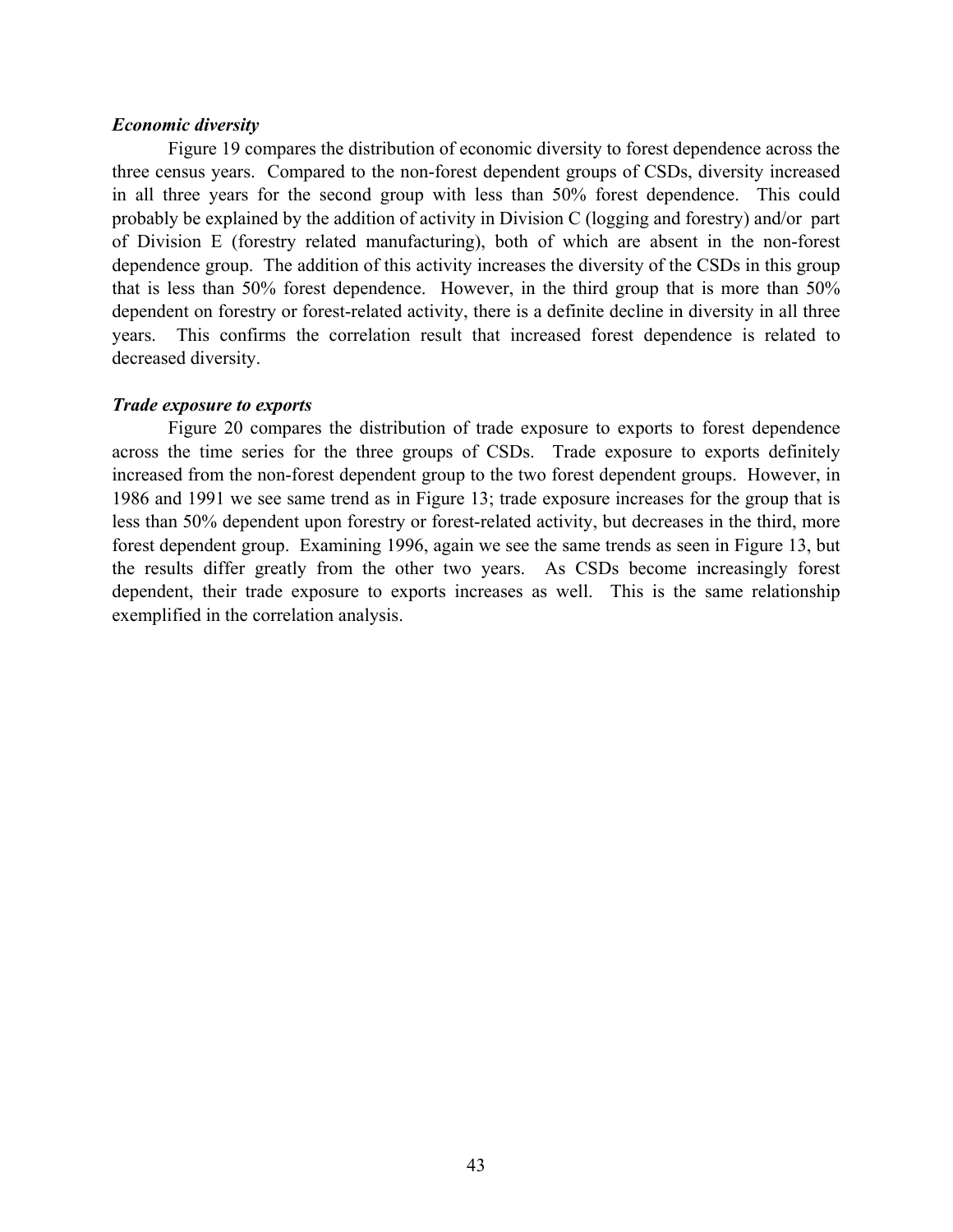

**Figure 19: Boxplots of comparisons of economic diversity across forest and non-forest dependent CSDs.** 

**Figure 20: Boxplots of comparisons of trade exposure to exports across forest and non-forest dependent CSDs.** 

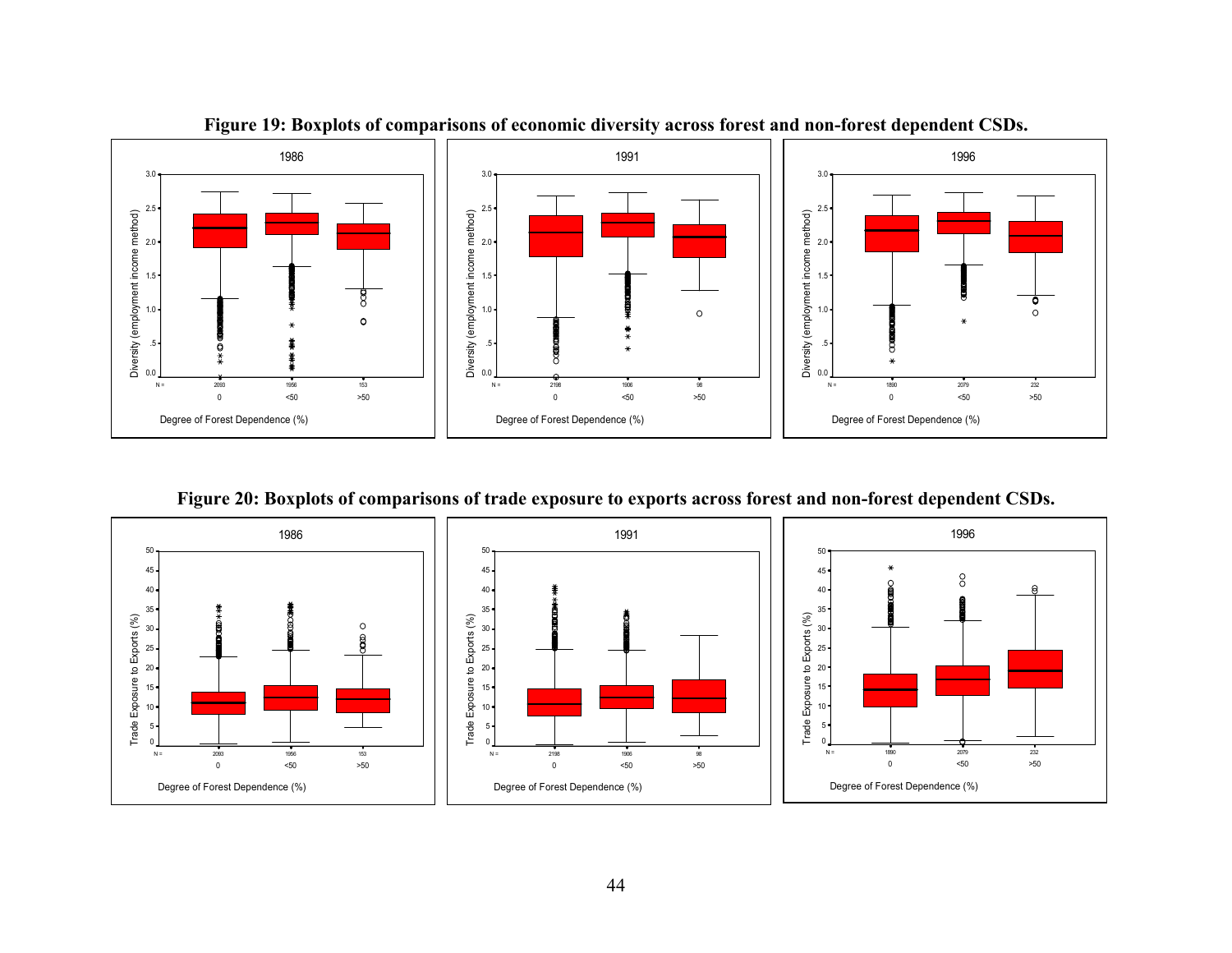# **MANAGEMENT IMPLICATIONS AND CONCLUSIONS**

 The Canadian National Census provided a good basis for studying the behavior of economic sustainability indicators across a subset of CSDs over the period of 1986-1996. The indicators were examined over the context of the whole CSD, rather than in one sector of the economy. This proves a vital facet in the proper assessment of sustainability. The subtle interactions between the various sectors all contribute to an indicator's behaviour; thus, an economy-wide perspective is important.

Although the three years of census data provided a preliminary glimpse at indicator trends through time, it would be ideal to continue the same analysis as new years of census data become available. With the same attention to detail as found in this study, new data can be manipulated to add to the original comprehensive, standardized database. By continually updating the database and monitoring for changes in sustainability and indicator definitions, it may be possible to examine economic sustainability for most CSDs in Canada over long periods of time. Another future endeavor that would enhance this database would be to work with Statistics Canada to fill in the information gaps that prevent some CSDs from being included in the final database, for example many small communities. This could create a more complete picture of economic sustainability in CSDs of all sizes. It would also be valuable if this database could be expanded to include some measures of "augmented income" that would include values of non-market goods and services. This modification may be especially useful for aboriginal communities where subsistence hunting and other non-market activities may comprise a large portion of their income and employment. With no way to capture these values in the present database, the reported indicators may not give an accurate picture of the sustainability in these aboriginal communities. Although this data may not exist at the CSD level, perhaps procedures in the future would permit this inclusion at the regional level.

Our examination of these community level economic sustainability indicators in 1986, 1991, and 1996 did provide valuable information as to how various social and economic factors are related to forest dependence. Although some of the graphs did not depict clear trends, the correlation analysis defined the relationships that existed between the indicators and forest dependence. An increase in a CSD's forest dependence is negatively related to its median household income, incidence of low income for people living in private households, and the unemployment rate. The Gini coefficient values were not related to the degree of forest dependence. Increased forest dependence was related to decreases in the CSDs' diversity and increases in its trade exposure to the export market. When non-forest dependent CSDs were added to examine their differences, especially in relation to the group of CSDs that were more than 50% forest dependent, there were some interesting results. The non-forest dependent CSDs had slightly lower median household incomes, lower unemployment, lower poverty (incidence of low income), lower dependence on trade exposure to exports and higher diversity. Increases in forest dependence may be inevitable or natural in CSDs that have the necessary resources and technology. However, the result may leave the CSD's economy vulnerable to outside economic shocks and slow to rebound from sudden sectoral changes in employment. This might prove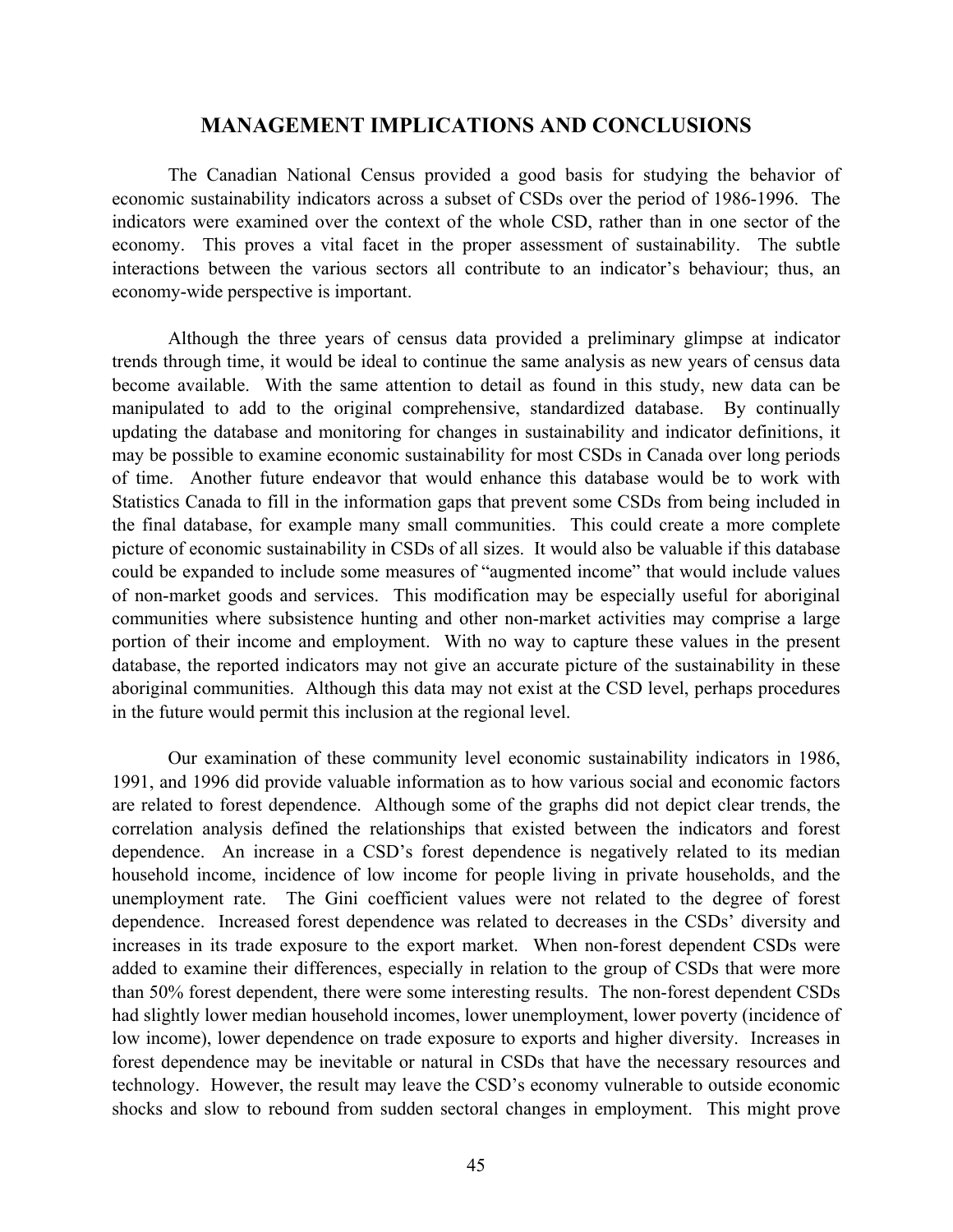detrimental to the residents of those communities who must deal with the income, employment and poverty changes that can ensue. Areas with lower levels of forest dependence fared better enough to hint at an economic plan of diversification for CSDs in the high forest dependence categories.

The descriptive graphs in this report have built a good foundation for the characterization of how economic sustainabililty indicators perform in forest dependent communities over time. However, the interpretation of causal factors associated with these indicators is a topic of ongoing research. Structural economic models are being developed to help explain the relationships between community economic indicators and factors like global market dynamics . These models will also attempt to uncover interactions between the indicators in forest and nonforest dependent regions. Hopefully these efforts will lead to the ability to forecast the behaviour of the indicators in the future under different economic scenarios.

# **REFERENCES**

- Adamowicz, W.L. 2001. Indicators of 'Economic Sustainability'. Presentation at "Integrating Socio-economic and Ecological Indicators of Sustainability: Bridging Boundaries between Groups and Fields of Expertise" conference held February 11-13, 2001, Trois-Rivieres, Quebec.
- Ashton, P.G., and J.B. Pickens. 1995. Employment Diversity and Economic Performance in Small, Resource-Dependent Communities near Western National Forests. *Society & Natural Resources*. 8: 231-241.
- Atkinson, A.B. 1970. On the measurement of inequality. *Journal of Economic Theory*. 2(3): 244- 263.
- Attaran, M. 1986. Industrial Diversity and Economic Performance in U.S. Areas*. Annals of Regional Science*. 20(2): 44-54.
- Attaran, M., and M. Zwick. 1989. An Information Theory Approach to Measuring Industrial Diversification*. Journal of Economic Studies*. 16: 19-30.
- Bartelmus, Peter. 1994. Environment, Growth, and Development: The Concepts and Strategies of Sustainability. Routledge. New York, NY, USA.
- Beckley, T.M. 2000. Sustainability for Whom? Social Indicators for Forest-dependent Communities in Canada. Sustainable Forest Management Network Final Project Report 2000-34.
- Berenson, M.L., and D.M. Levine. 1996. Basic Business Statistics: Concepts and Applications 6th edition*.* Prentice Hall. Englewood Cliffs, NJ, USA.
- Blackley, P.R. 1992. The 1987 Stock Market Crash and New York City Employment: An Intervention-Multiplier Analysis*. Journal of Regional Science.* 32(3): 367-374.
- Blair, J.P. 1991. Urban and Regional Economics. Richard D. Irwin Inc., Boston, MA, **USA**
- Canadian Council of Forest Ministers. 1999. Reevaluation of the 83 Indicators in the CCFM Framework of Criteria and Indicators of Sustainable Forest Management in Canada: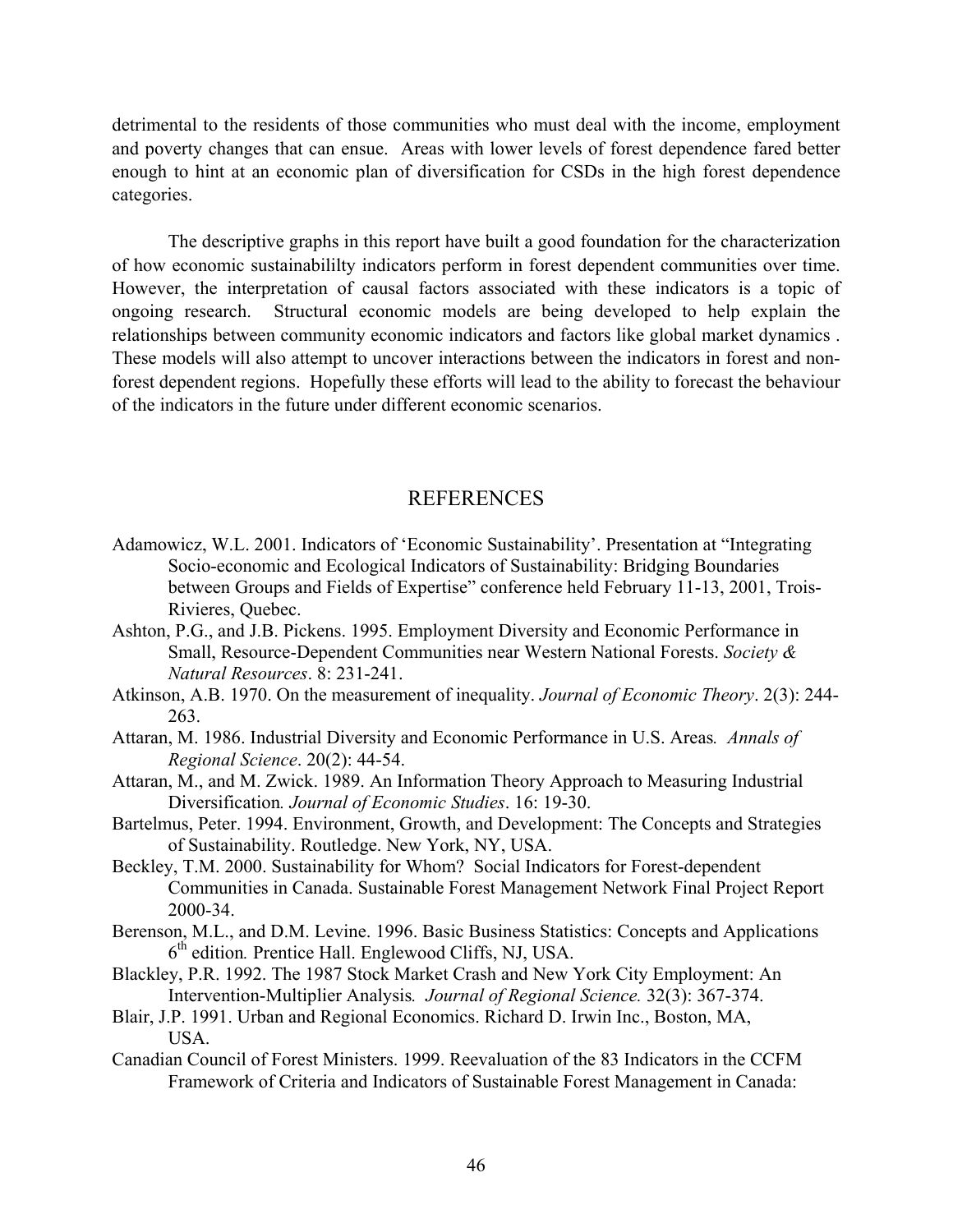Report of the C&I Evaluation Committee to the CCFM C&I Task Force*.* (August, 1999 Draft).

- The Canadian Model Forest Network. 2002. The Canadian Model Forest Network*.* Available: http://www.modelforest.net
- Chevan, A., and R. Stokes. 2000. Growth in Family Income Inequality, 1970-1990: Industrial Restructuring and Demographic Change. *Demography.* 37(3): 365-380.
- Force, J. E., and G.R. Machlis. 1997. The Human Ecosystem Part II: Social Indicators in Ecosystem Management. *Society & Natural Resources.* 10: 369-382.
- Horne, Amy L., and Richard W. Haynes. 1999. Developing Measures of Socioeconomic Resiliency in the Interior Columbia Basin. Gen. Tech. Rep. PNW-GTR-453. Portland, OR: U.S. Department of Agriculture, Forest Service, Pacific Northwest Research Station.
- International Institute of Sustainable Development. 2000. Measurement and Indicators for Sustainable Development*.* [online]. Available: http://www.iisd.org/measure/faqcriteria.htm
- Isserman, A. 1980. Alternative Economic Base Bifurcation Techniques: Theory, Implementation, and Results*.* in Economic Impact Analysis: Methodology and Applications. Pleeter, S. ed. Martinus Nijhoff Publishing, Boston, MA, USA.
- Korber, D. 1997. Measuring Forest Dependence: Implications for Aboriginal Communities*.* MSc. Thesis, Department of Rural Economy, University of Alberta, Edmonton, Alberta.
- Krugman, Paul. 1994. Peddling Prosperity. W.W.Norton & Company. New York, NY, USA.
- Lerman, R., and S. Yitzhaki. 1989. Improving the Accuracy of Estimates of Gini Coefficients*. Journal of Econometrics.* 42: 43-47.
- Mayo, J.W., and J.E. Flynn. 1989. Firm Entry and Exit: Causality Tests and Economic-Base Linkages*. Journal of Regional Science.* 29(4): 645-662.
- Model Forest Network. 2000. Socio-Economic Indicators for the Model Forest Network*.* Available: http://www.simfor.com
- Norusis, M.J. 2000. SPSS 10.0 Guide to Data Analysis. Prentice Hall Inc. Upper Saddle River, NJ, USA.
- Osberg, L. 2000. Poverty in Canada and the United States: measurement, trends, and implications*. Canadian Journal of Economics.* 33(4). 847-877.
- Osberg, L., and T.L. Cyrus. 2000. Poverty impacts of trade, macro-economic and social policy Canada and the United States in the 1990s*.* Paper presented at North American Seminar on Incomes and Productivity 2000, Instituto Technologico Autonomo de Mexico, Mexico City 25 February; Working Paper 2000-2, March, Dalhousie University, Halifax.
- Osberg, L. and A. Sharpe. 2001. The index of economic well-being: An overview. Paper presented at the National Conference on Sustainable Development Indicators, National Round Table on the Environment and Economy, March 27, 2001, Ottawa, ON. [online]. Available: http://www.csls.ca
- Pleeter, S. 1980. Methodologies of Economic Impact Analysis: An Overview*.* in Economic Impact Analysis: Methodology and Applications. Pleeter, S. ed. Martinus Nijhoff Publishing, Boston, MA, USA.
- Prus, S.G. 2000. Income Inequality as a Canadian Cohort Ages: An Analysis of the Later Life Course. *Research on Aging*. 22(3): 211-237.
- Richardson, H.W. 1985. Input-Output and Economic Base Multipliers: Looking Backward and Forward. *Journal of Regional Science*. 25(4): 607-661.
- Sharpe, A., and M. Zyblock. 1997. Macroeconomic Performance and Income Distribution in Canada. *North American Journal of Economics & Finance*. 8(2): 167-199.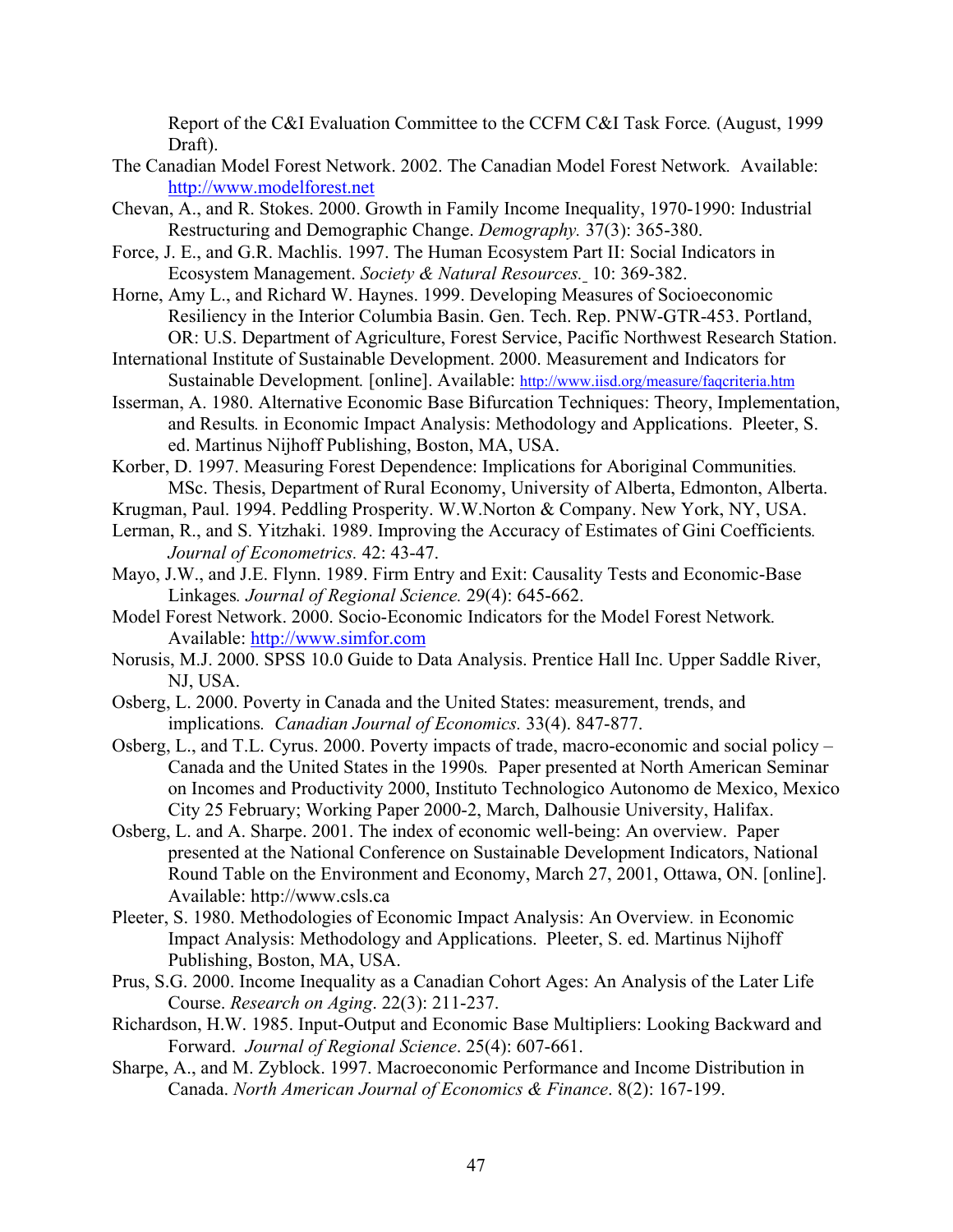- Statistics Canada. 1986, 1991, 1996. Census of Canada. Data documentation for profiles series part A and part B. Statistics Canada, Ottawa, ON.
- Statistics Canada. 1986. Census of 1986 Labour force 15 years and over by industry divisions (21) (based on the 1980 classification – unspecified and undefined distributed among industry divisions), and sex (3). File EALF8605: DLI. University of Alberta Data Library. [Distributor].
- Statistics Canada. 1987. Census Divisions and Subdivisions: Population and Dwelling Counts*.*  Catalogue No. 92-101.
- Statistics Canada. 1992. Standard Geographical Classification SGC 1991 Volume 2: References Maps*.* Catalogue No. 12-572. Standards Division, Ottawa.
- Statistics Canada. 1992. Standard Geographical Classification SGC 1991 Volume 3: Changes 1986 to 1991*.* Catalogue No. 12-573. Standards Division, Ottawa.
- Statistics Canada. 1992. Standard Geographical Classification SGC 1991 Volume 3: Changes 1986 to 1991, Appendix 1: Revised SGC Codes for Census Subdivisions in Quebec, 1986 Code Order*.* Catalogue No. 12-573. Standards Division, Ottawa.
- Statistics Canada. 1992. Standard Geographical Classification SGC 1991 Volume 3: Changes 1986 to 1991, Table 4: SGC Code Changes Resulting from CD Revisions in British Columbia*.* Catalogue No.12-573. Standards Division, Ottawa.
- Statistics Canada. 1995. Forestry Dependent Communities 1981-91 (1991 Census). Custom tabulation.
- Statistics Canada. 1997. Industrial Product Price Indexes 1986=100 Monthly; by Commodity and Commodity Aggregations – for Lumber, Sawmill, and Other Wood Products; Furniture and Fixtures; Paper and Paper Products; Printing and Publishing. Catalogue No. 62-556, 62-558.
- Statistics Canada. 1997. Standard Geographical Classification SGC 1996 Volume 1: The Classification, Appendix 3: Annual Changes to Census Subdivision Codes, Names, and Types, Between 1991 and 1996, by Province and Year*.* Catalogue No. 12-571-XPB. Standards Division, Ottawa.
- Statistics Canada. 1997. Standard Geographical Classification SGC 1996 Volume 1: The Classification, Table 6: Economic Regions and their Component Census Divisions in Numerical Order, by Province*.* Catalogue No. 12-571-XPB. Standards Division, Ottawa.
- Statistics Canada. 1998. The Input-Output Structure of the Canadian Economy: 1961-1992 Historically Revised Data. Catalogue No. 15-201-XPB. Input-Output Division, Ottawa.
- Statistics Canada. 1999. 1996 Census Dictionary. Catalogue number 92-351-UPE. Industry Canada, Ottawa.
- Statistics Canada. 1999. 1996 Average Income by Division by Census Subdivision. Custom Tabulation.
- Statistics Canada. 1999. 1996 Population by Division by Census Subdivision. Custom Tabulation.
- Statistics Canada. 1999. 1996 Employment and Average Income by Industry Sub-sector by Census Subdivision. Custom Tabulation.
- Statistics Canada. 2000. 1980 Standard Industrial Classification (SIC-E) Concordance*.* File SIC80.exe: DLI. University of Alberta Data Library. [Distributor]
- Statistics Canada. 2001. Consumer Price Indexes for the Canadian Provinces and Territories, Annual, 1996 Classification, (1992=100 unless otherwise specified). Cat. No. 62-001- XPB and 62-010-XIB. Prices Division, Ottawa.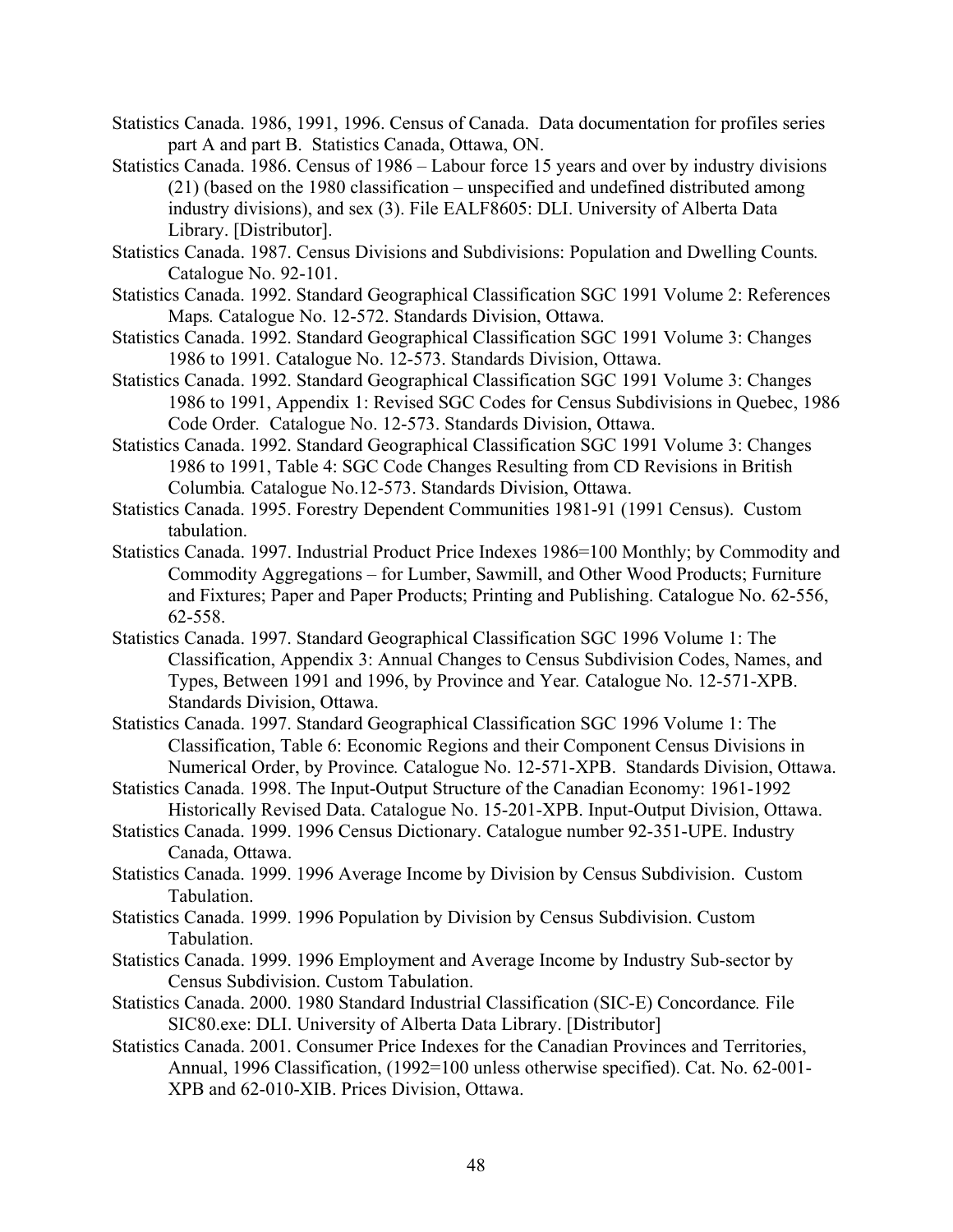- Statistics Canada. 2001. The Input-Output Structure of the Canadian Economy: 1996 and 1997. Catalogue No. 15-201-XPB. Input-Output Division, Ottawa.
- Statistics Canada. 2002. Prov-Inter-Industry Tables DU, DF. Custom Tabulation: Catalogue No. 15F0003XDB.
- Stewart, Walter L., Schuster, Ervin G., and Wendy J. McGinnis. 1996. Economic Indicator Maps for Rural Development in the East. Gen. Tech. Rep. INT-GTR-329. Ogden, UT: U.S. Department of Agriculture, Forest Service, Intermountain Research Station.
- Thompson, J.J. 1997. A Tool for Measuring Income Inequality. *Nieman Reports.* 51(1): 42-43.
- Toman, Michael A., Lile, Ronald, and Dennis King. 1998. Assessing Sustainability: Some Conceptual and Empirical Challenges. Resources for the Future Discussion Paper 98-42. [online]. Available: http://www.rff.org/disc\_papers/1998.html
- United Nations Development Programme. 1999. Human Development 1999. Oxford University Press. New York, NY, USA.
- World Bank Group. 2000. Inequality, Poverty, and Socio-economic Performance. [online]. Available: http://www.worldbank.org/wbp/inequal/methods/measure.htm
- Yao, S. 1999. On the Decomposition of Gini coefficients by population class and income source: a spreadsheet approach and application*.* Applied Economics. 31: 1249-1264.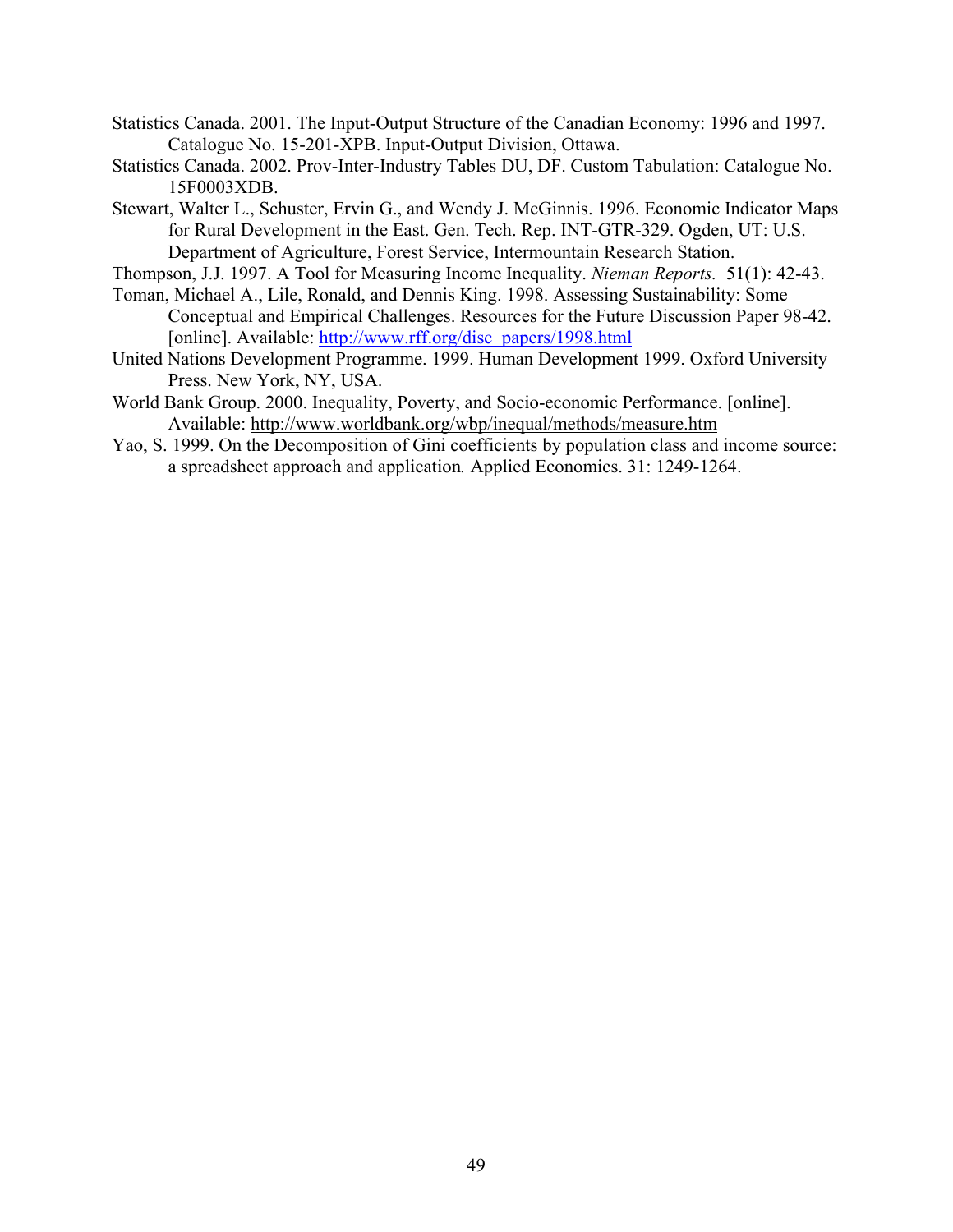# APPENDIX A: DATA ISSUES

# Point 1

Although this study examines only the 1986, 1991, and 1996 censuses, it would have been ideal to have a fourth year in the database to allow for lags in the models. Since the 2001 census data were not yet available, the 1981 census was explored as a possible addition to the database. However, after selecting our desired variables for examination from the other three census years, it was discovered that 1981 was missing some of the same key variables. Also, the available data source for the 1981 data used the enumeration area as its geographic area. Thus, any data extracted would have to amalgamated up to the Census Subdivision (CSD) level. There would most certainly be rounding errors in the aggregation due to data suppression at this level of geography. Thus, only the three remaining census years were used for data analysis.

# Point 2

 The main level of geography examined in this study is the census subdivision (CSD). A CSD is either a municipality (as determined by provincial legislation), or its equivalent (unorganized territories, Indian settlement or reserves). In Newfoundland, Nova Scotia, and British Columbia, a CSD can also be a geographic area created by Statistics Canada (also equivalent to a municipality) for the purpose of census data collection (Statistics Canada 1999).

# Point 3

 The census data is gathered under two profiles: 2A which is data collected from 100% of the population, and 2B (20% of the population). However, remote areas and Indian reserves have data collected from 100% of the population. The data from Profile 2B in other areas is weighted up to provide estimates for the whole population (Statistics Canada 1999). When aggregating the 2A and 2B profiles for each year, it was discovered that for 1991 there were 21 CSDs that were not common to both profiles. Thus, these CSDs had to be removed from the datasets for 1986, 1991, and 1996. Below is a table detailing these CSDs.

| List of CSDs found in 1991 2A, but not 2B | List of CSDs found in 1991 2B, but not 2A |  |
|-------------------------------------------|-------------------------------------------|--|
| Sally's Cove (1009037) COM 00000          | Terra Nova (1007040) COM 00000            |  |
| Queens, Royalty (1102018) LOT 00010       | Goodwater (4702036) VL 00000              |  |
| Manitoulin, Unorganized, Mainland         | Carmichael (4704056) VL 00000             |  |
| (3551091) UNO 01020                       |                                           |  |
| Fife Lake (4703008) VL 00000              | Waldron (4705061) VL 00000                |  |
| St. Victor (4703027) VL 00000             | Evesham (4713052) VL 00000                |  |
| Meyronne (4703049) VL 00010               | Lakeview (4811042) SV 00010               |  |
| Netherhill (4713004) VL 00000             | Willowbrook (4709018) VL 00000            |  |
| Birchcliff (4808023) SV 01000             |                                           |  |

| Appendix A, Table 1: Missing CSDs |
|-----------------------------------|
|-----------------------------------|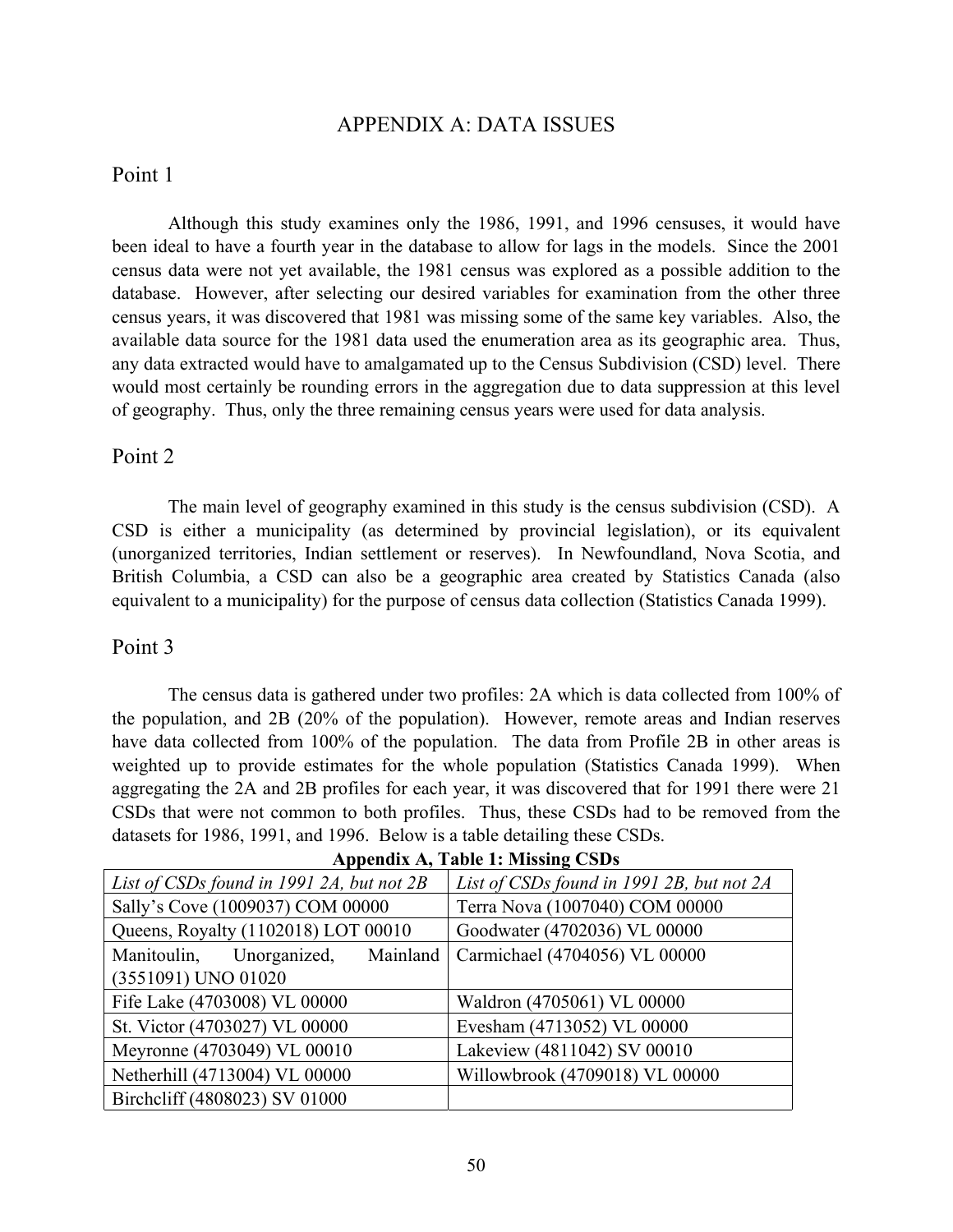| Parkland Beach (4808042) SV 01000   |  |
|-------------------------------------|--|
| Grandview (4811004) SV 00000        |  |
| Mewatha Beach (4813045) SV 00040    |  |
| Telegraph Creek 6 (5949826) R 01020 |  |
| Duff (4705068) VL 00000             |  |
| Success (4708036) VL 00010          |  |

# Point 4

When standardizing the three census years of data, it was necessary to adjust each monetary variable to constant dollars using the Consumer Price Index (CPI). Provincial CPI's for 1986, 1991, and 1996 were used to adjust each group of CSDs in each year. Below is the table of provincial CPI's by year, with a base year of 1992.

| Geography               | 1986 | 1991 | 1996  |  |  |
|-------------------------|------|------|-------|--|--|
| Canada                  | 78.1 | 98.5 | 105.9 |  |  |
| Newfoundland            | 81.9 | 99.0 | 106.0 |  |  |
| P.E.I.                  | 78.8 | 99.2 | 105.2 |  |  |
| Nova Scotia             | 79.7 | 99.3 | 105.6 |  |  |
| New Brunswick           | 80.0 | 99.3 | 104.9 |  |  |
| Quebec                  | 77.7 | 98.2 | 103.4 |  |  |
| Ontario                 | 77.5 | 99.0 | 105.9 |  |  |
| Manitoba                | 78.9 | 98.6 | 109.2 |  |  |
| Saskatchewan            | 78.8 | 99.0 | 108.9 |  |  |
| Alberta                 | 79.1 | 98.5 | 107.3 |  |  |
| <b>British Columbia</b> | 78.6 | 97.4 | 108.9 |  |  |
| Yukon                   | 81.2 | 99.1 | 107.5 |  |  |
| N.W.T.                  | 80.3 | 99.0 | 108.2 |  |  |

**Appendix A, Table 2: CPI numbers by province and year** 

- Statistics Canada (2001)

# Point 5

When evaluating statistics in the Canadian census, it is important to keep in mind Statistics Canada's procedure of random rounding and area suppression. Although the practices listed here can be applied generally to the data, each year's suppression rules may slightly vary. The practice of random rounding is applied to all census variables, except population counts. Thus, any number in tabulation, including totals are rounded up or down to a multiple of five, and in some cases ten. Random rounding protects the confidentiality of survey respondents (so that none of the data can be traced to a specific individual), yet does not add significant error to the census data. Area suppression also exists for the purpose of protecting confidentiality. Statistics Canada removes all characteristic data for geographic areas with populations below a particular size. Thus, all data in CSDs with less than 40 people is suppressed, and if the data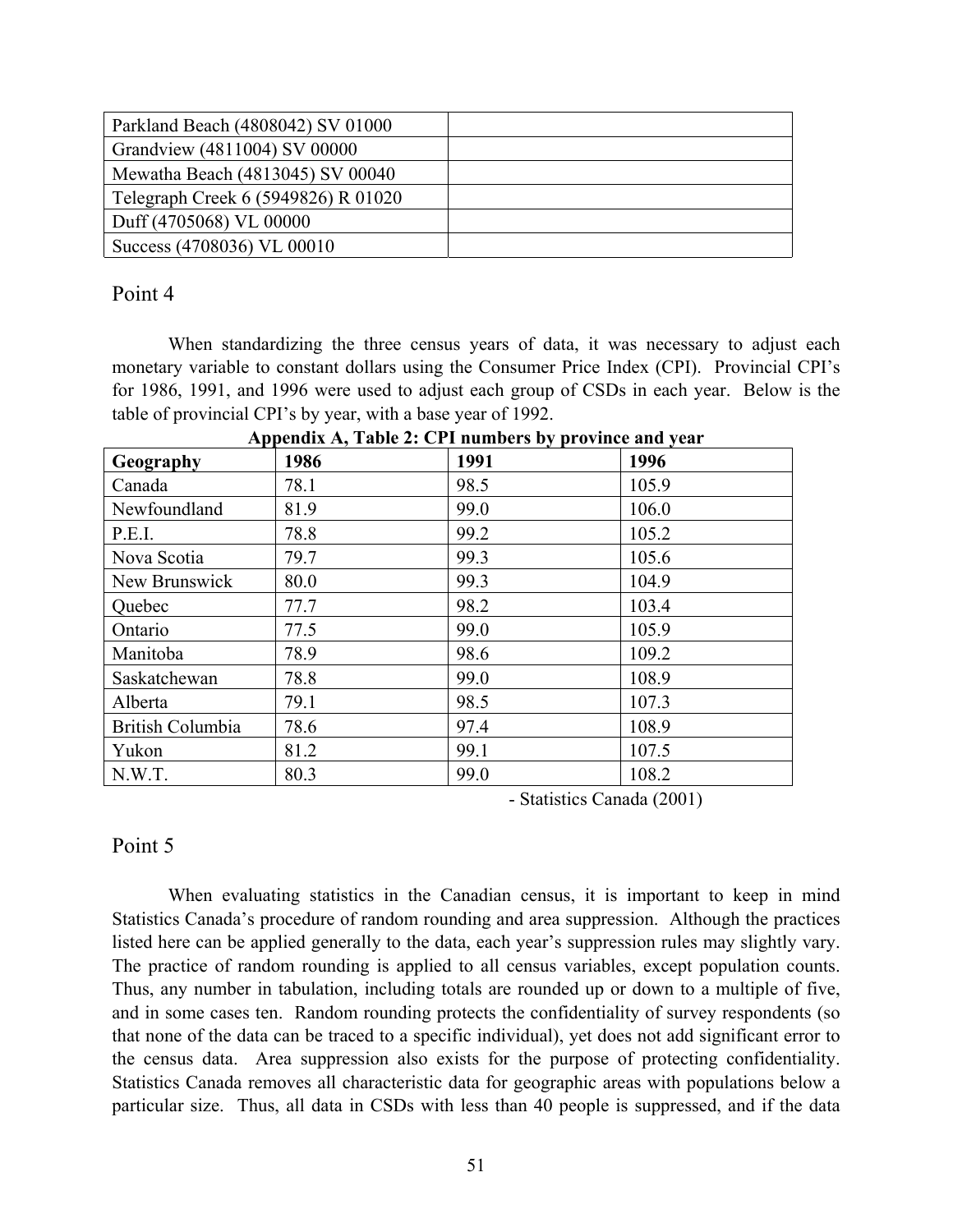contains income distribution and related statistics, this is suppressed in CSDs with less than 250 people. Anytime area suppression is used, the suppressed data is always included in higher, aggregated totals for the variables (Statistics Canada 1999). Since random rounding and area suppression are in effect in small communities, the census data, including employment numbers are affected. Statistics Canada (1999) warns that small cell counts may suffer a considerable distortion from random rounding. Given that the employment numbers are the basis for the forest dependence calculations, these procedures can affect the level of forest dependence in these small communities. One way to minimize distortions from random rounding is to use custom tabulation numbers, rather than census data. These tabulations aggregate data from individual census records, where rounding does not occur until aggregation is complete. However, due to budget and time constraints, the Canadian census was the source for most of the variables used in this study. Statistics Canada also warns that the resulting estimates are subject to various errors that can occur while compiling the census data. These errors include coverage errors, non-response and response errors, processing errors, and sampling errors. For information on these errors, the Statistics Canada Census Dictionary for any year in question can be consulted (Statistics Canada 1999).

# Point 6

The following is a list of the industry categories at the "S" level according to Statistics Canada. All of the employment and average income data were standardized to coincide with this list:

| Division A | Agricultural and related service industries |
|------------|---------------------------------------------|
| Division B | Fishing and trapping industries             |
| Division C | Logging and forestry industries             |
| Division D | Mining (incl. milling), quarrying, $\&$ oil |
|            | well industries                             |
| Division E | Manufacturing industries                    |
| Division F | <b>Construction industries</b>              |
| Division G | Transportation and storage industries       |
| Division H | Communication and other utility industries  |
| Division I | Wholesale trade industries                  |
| Division J | Retail trade industries                     |
| Division K | Finance and insurance industries            |
| Division L | Real estate operator and insurance agent    |
|            | industries                                  |
| Division M | Business service industries                 |
| Division N | Government service industries               |
| Division O | Educational service industries              |

**Appendix A, Table 3: Industry categories at the "S" level according to 1980 Standard Industrial Classification**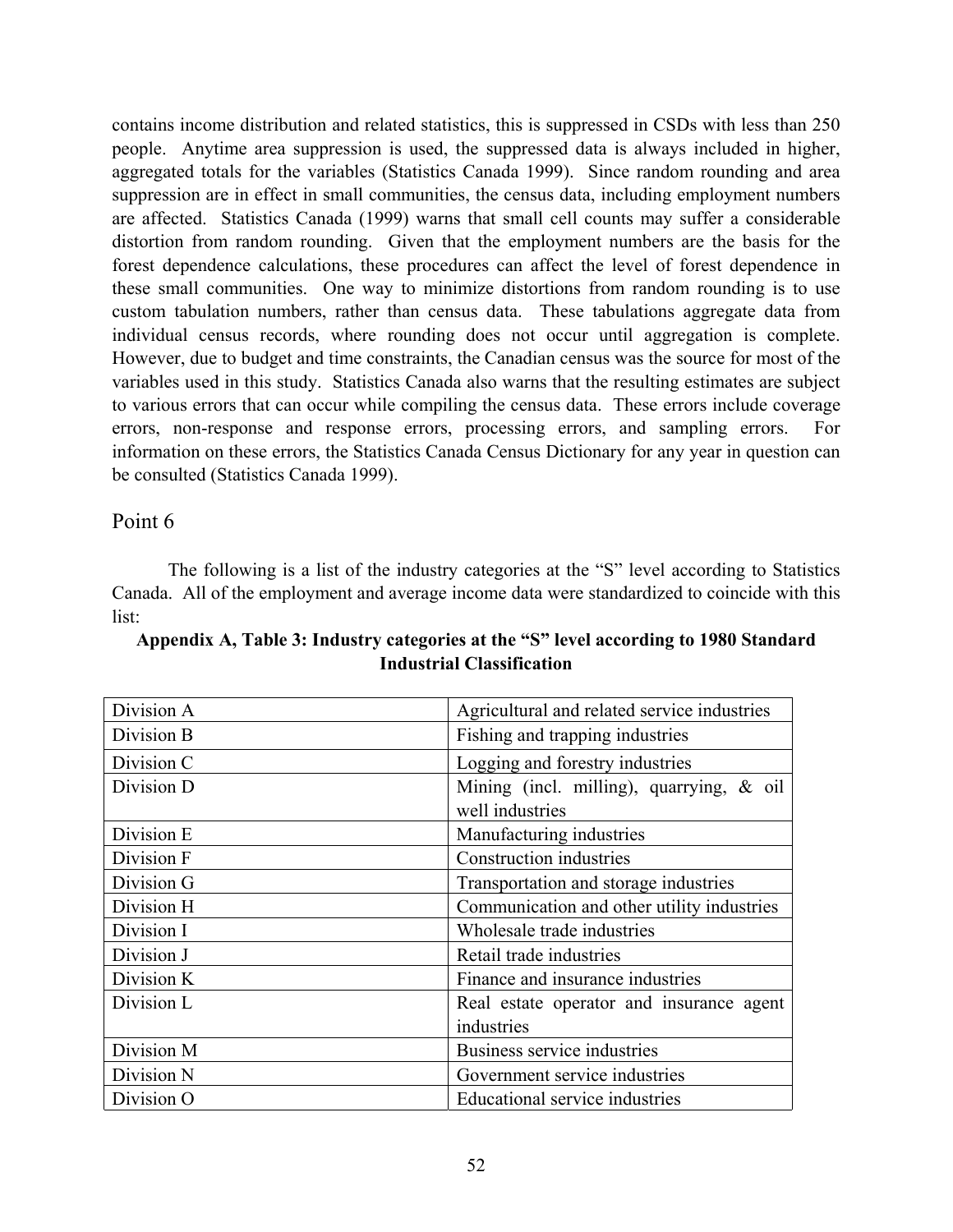| Division P | Health and social service industries                   |
|------------|--------------------------------------------------------|
| Division Q | Accommodation, food and beverage<br>service industries |
| Division R | Other service industries                               |

- Statistics Canada (2000)

# Point 7

As noted earlier, the particular source for the 1986 and 1991 average incomes was missing 787 CSDs and their incomes for 1991. There are three possible reasons for the missing CSDS. First, the source reported income data, which is collected from census profile 2B (a 20% sample). Therefore, a CSD's income data were suppressed if the non-institutional population was below 250 people. Thus, it is possible for a CSD to have a population over 250, with suppressed income data. This is due to the fact that when the census reports a CSD's population, it usually is reported from the 100% sample showing the total population of the CSD. Secondly, some of the missing CSDs could have been Incompletely Enumerated Indian Reserves, which would suppress their data. Last of all, suppression of CSDs can occur if the data tabulations show a global non-response rate of 25% or more. The global non-response rate refers to the percentage of required responses left unanswered by respondents (L. Sather, Statistics Canada, Regina, Saskatchewan, pers. comm).

# Point 8

In the forest dependence calculations, the province's share of employment income in each industry is weighted by the proportion of national output minus net exports to show the amount of output needed to meet domestic consumption. While national output tables were readily available, the national import and export data were difficult to find. Statistics Canada categorizes industry data by 3 levels: "L" which is the link level, "M" which is the medium level, and "S" which is the small level, with increasing aggregation of industry categories in each. All of these levels are created from an even more disaggregated set of categories than "L" which is "W" the worksheet level. Although Statistics Canada publishes documents that list national imports and exports at the "L" level, then cannot be easily collapsed into the "S" level format (the 18 industries that we have been using in this study). This is because "S", "M", and "L" are not linked to each other, but they are separately linked to the "W" level of categorization. Thus, the national import and export data at the "L" level had to be linked back to the "L" level, from which the national imports and exports at the "S" level could then be derived (Statistics Canada 1998). This process required a custom tabulation from Statistics Canada (2002).

# Point 9

 It was necessary to take a few steps to ensure each CSD could be compared to itself across the three census years. The first set of necessary changes only applied to the province of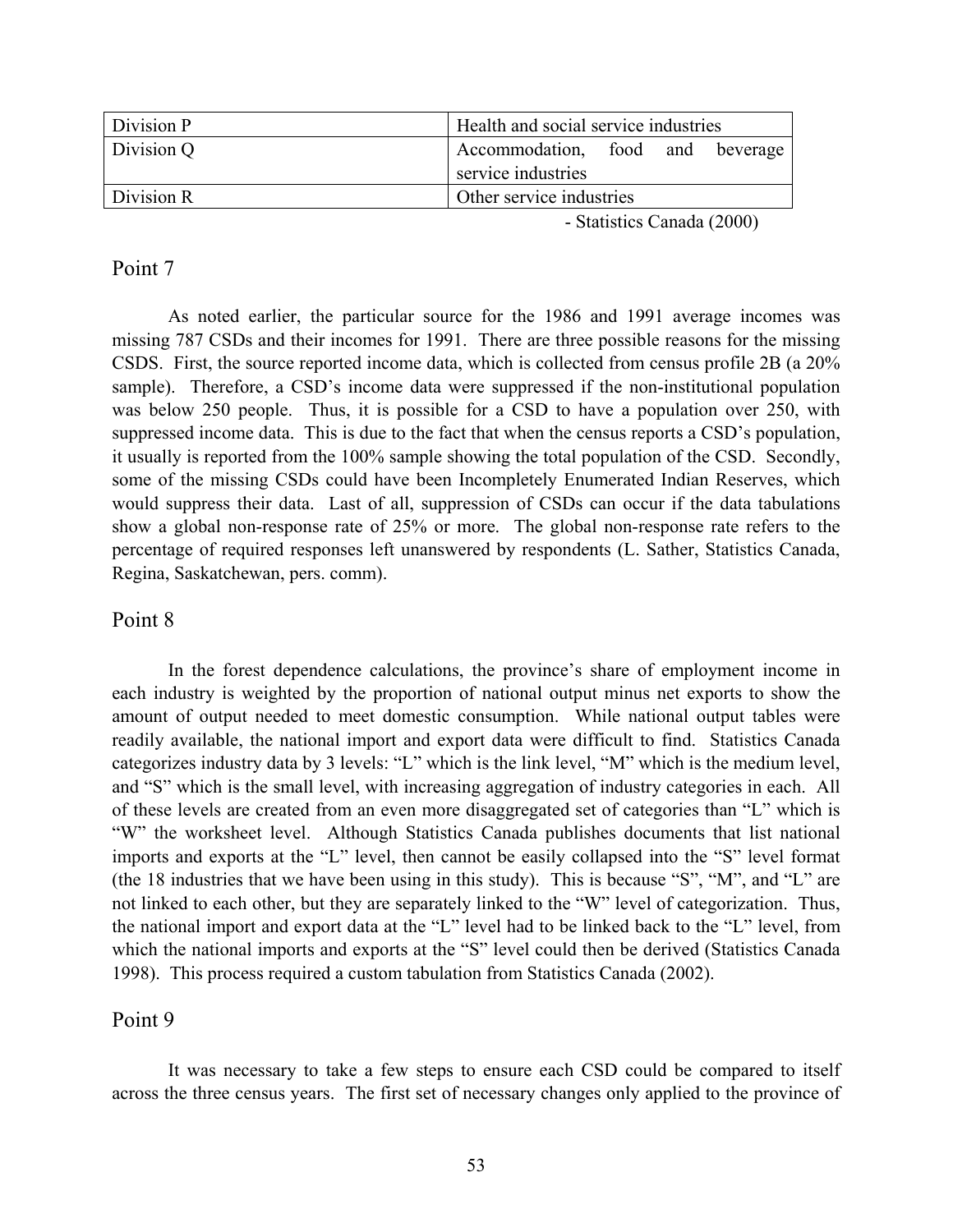Quebec. After the 1986 census, Statistics Canada and Quebec agreed that the 'municipalitiés régionales de comté' (MRC) would be recognized as the census division level of the Standard Geographical Classification hierarchy in Quebec for 1991. The MRC geographic units are used as the current system of regional administration in the province. Since the MRC boundaries were vastly different than the 1986 census division boundaries, an entire revision of all Quebec SGC codes was necessary at the CSD level (Statistics Canada 1992). While changing the SGC codes, name changes were ignored for now, and it was discovered that some CSDs had been joined to make one new CSD. Between 1991 and 1996, there were 101 CSD dissolutions within Quebec. This high number was meant to reflect the provincial government move to combine some municipalities to be one regional municipality, which was an effort to cut costs (Statistics Canada 1999). Thus, in these cases, all of the variables from the two communities had to be combined. If the variables could not be simply added together, a weighted average was performed using the population in each CSD. In three separate instances, a CSD was missing some data so the weighting average for the variable was computed only from the other CSD(s). Also, 8 CSDs had to be entirely deleted, as they were not found in the Quebec SGC code changes file.

At the same point in time, Statistics Canada reorganized a few census divisions in British Columbia, which resulted in changes to a small number of CSDs. The SGC codes for these CSDs were revised to reflect these changes (Statistics Canada 1992).

In standardizing the initial data extracts from the Canadian census, it was recognized that there have been numerous changes to CSD boundaries, names, codes, and types across Canada from 1986-1996. Although these changes were not dealt with at the beginning of the compilation of the database, they must be addressed in order to compare the three years of census data. The CSD changes originate from three sources: provincial legislation, Indian and Northern Affairs Canada, and Statistics Canada. The changes are necessary either to make data collection more efficient, or because of change and growth in urban areas (Statistics Canada 1999). Recognition and application of these changes is important as it further standardizes the database and allows more CSDs to match up across all three years. Thus, it can prevent a CSD from being removed from the database due to missing data points. Across our ten years of study, there were two sets of changes: between 1986 and 1991, and between 1991 and 1996 (Statistics Canada 1992, 1997). The changes are grouped into 10 coded categories. Codes 1, 2, 4, and 7 represent the creation of a CSD, a name change, dissolution of a CSD, and a SGC code change respectively (Statistics Canada 1992). Changes to CSDs that fell under this set of codes were applied to the data. However, the creation of a new CSD (code 1) was only followed if all of the component CSDs were completely dissolved (code 4). Thus, if CSD was partially annexed (codes 5 and 6) to create a CSD, the change was ignored. If the component CSDs were completely dissolved, their variables had to be added together to create the new CSD. Thus, their respective populations could be cross-referenced against the new CSD's population in the next census year. Most often the populations matched exactly. However, if they were different, the code changes were only implemented if the population difference was less than 200 people. The 6 codes outside of 1, 2, 4, and 7 represent the most numerous changes and characterize